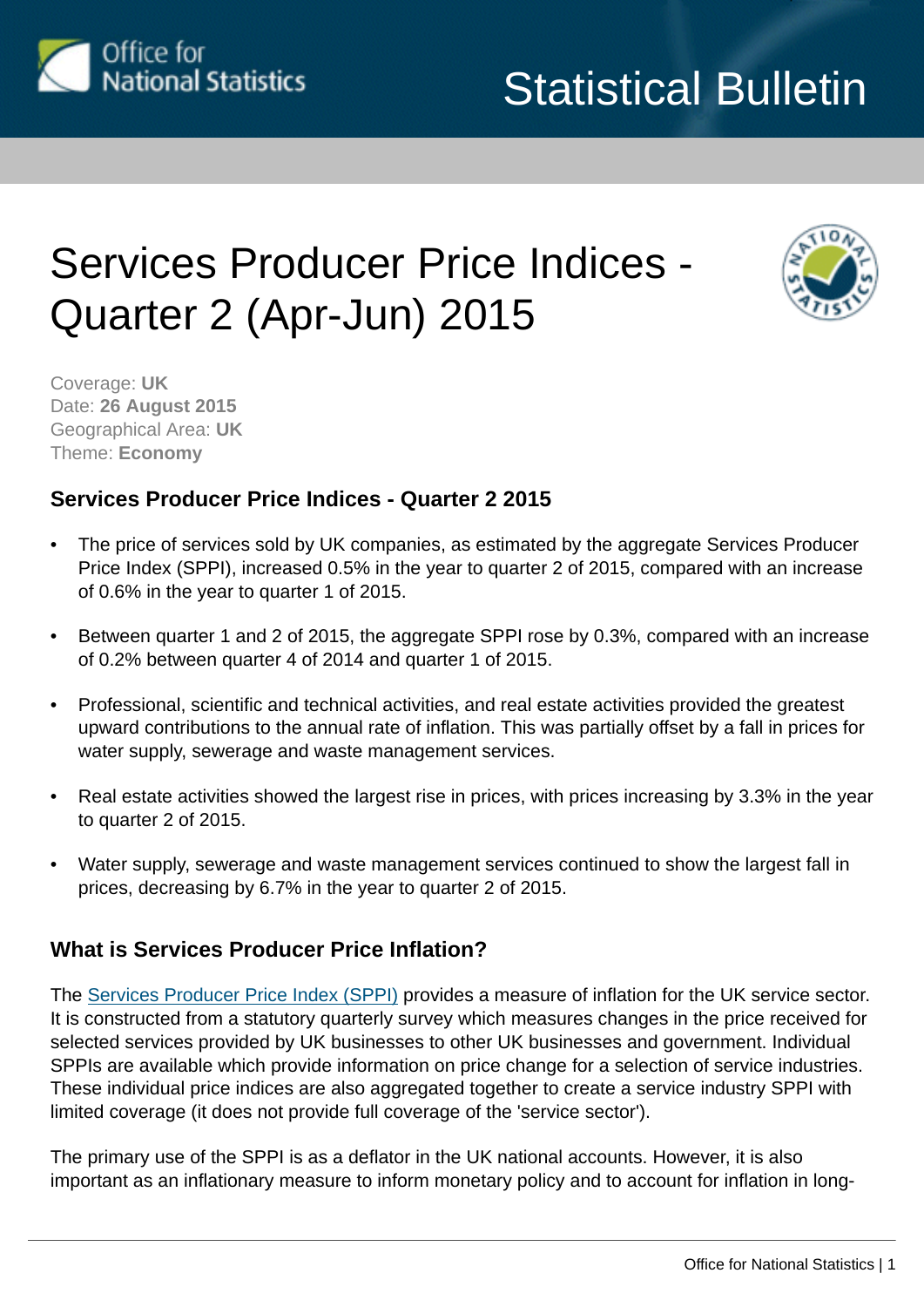term service procurement contracts. For more information on the use made of SPPI please see the separate document [Users of Services Producer Price Indices data. \(67.2 Kb Pdf\)](http://www.ons.gov.uk:80/ons/guide-method/user-guidance/prices/sppi/users-of-sppi-data.pdf)

The figures presented in this statistical bulletin are considered provisional for the latest 2 quarters (quarter 1 and quarter 2 of 2015) and may be revised as late data is received.

None of the indices presented in this bulletin are seasonally adjusted.

#### **Coverage of SPPI**

The service sector currently accounts for around 78% of the UK economy based on its weight in gross domestic product (GDP). ONS does not currently produce an SPPI for every industry in the service sector and so the aggregate SPPI is a partial, best estimate, of the overall inflation to UK businesses in the service sector. Currently, we estimate that the SPPIs presented in this statistical bulletin represent 59% of the total service sector at industry level. The SPPI's coverage of the service sector at Standard Industrial Classification (SIC) class, division and section level is available in the [SPPI coverage document \(113 Kb Excel sheet\)](http://www.ons.gov.uk:80/ons/guide-method/user-guidance/prices/sppi/sppi--service-sector-coverage-document.xls). As resources allow, we will continue to review the existing SPPIs and expand coverage through developing SPPIs for new industries. As such, the aggregate SPPI will change composition from time to time but will always remain our best estimate of inflation in the UK service sector. The fact that coverage may change over time should be considered by users when deciding which indices best meet their needs.

#### **Newly developed SPPIs**

A development project to increase the industrial coverage of the SPPI took place between 2009 and 2012, which resulted in the development of 8 new SPPIs. These are:

- accountancy services
- legal services
- architectural services
- engineering services
- cargo handling services
- advertising services
- business management consultancy
- storage and warehousing

Since their development, [these indices have been published as experimental series](http://www.ons.gov.uk:80/ons/rel/ppi2/services-producer-price-indices/the-development-of-price-indices-for-professional-business-services--cargo-handling-and-storage-and-warehousing--quarter-3-2013/experimental-sppis-q3-2013-article.html). Since the quarter 4 2013 release, these indices are no longer published separately but are instead included in this release and make up part of the aggregate SPPI. The inclusion of these new indices has changed the composition of the aggregate SPPI, increasing the coverage of the service industry and improving the measure. Further information about the impact of adding these new indices to the aggregate can be found in the [SPPI quarter 4 2013 statistical bulletin.](http://www.ons.gov.uk:80/ons/rel/ppi2/services-producer-price-indices/quarter-4-2013/stb-services-producer-price-index--quarter-4-2013.html)

All of the statistics contained in this release are official statistics. However, since these newly developed series have not yet undergone a full assessment against the [Code of Practice for Official](http://www.statisticsauthority.gov.uk/assessment/code-of-practice/index.html) [Statistics](http://www.statisticsauthority.gov.uk/assessment/code-of-practice/index.html) by the UK Statistics Authority they cannot currently be labelled as National Statistics.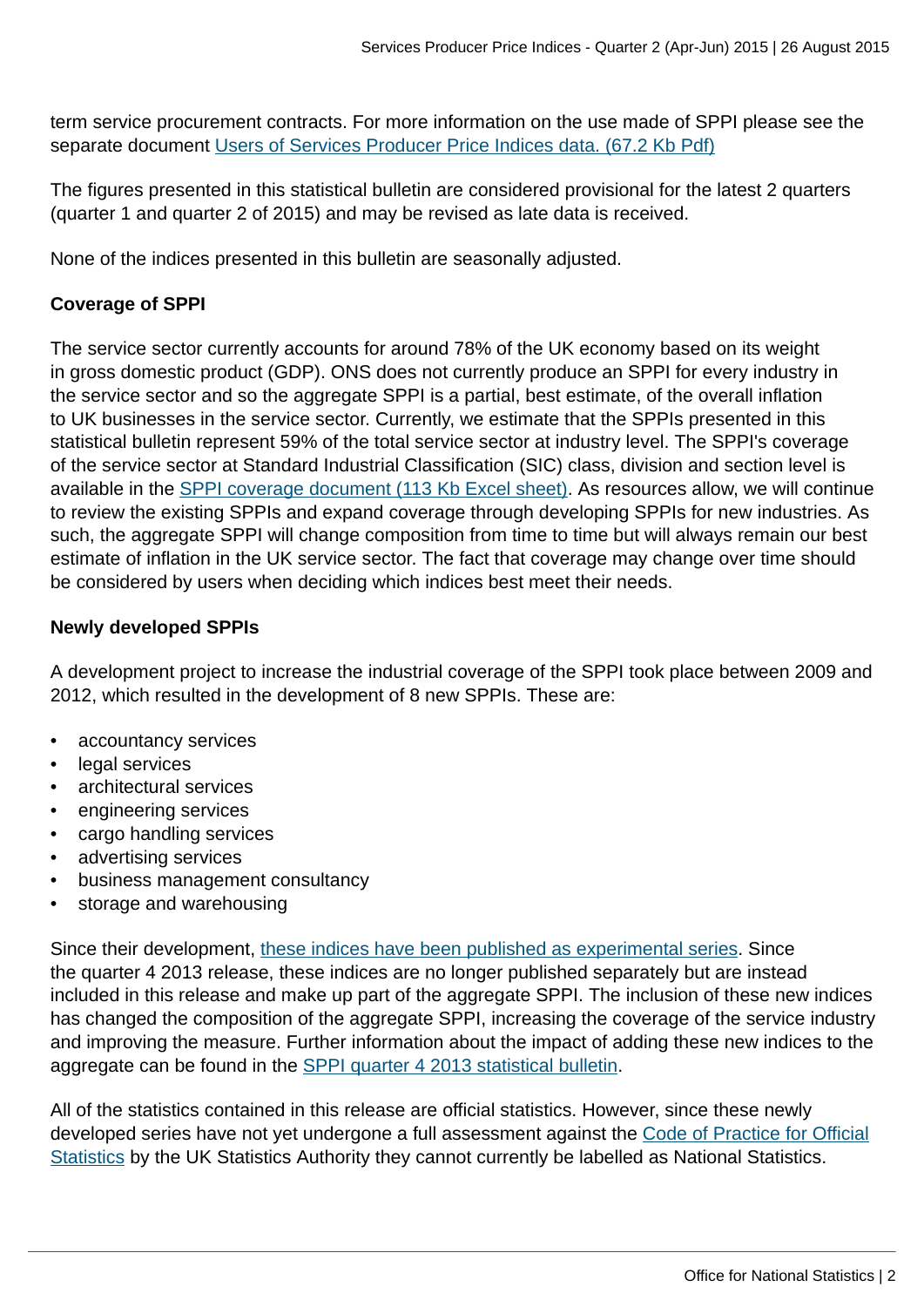# **Summary**

Between mid-2005 and mid-2008, the annual rate of inflation in the service sector, as estimated by the aggregate Services Producer Price Index (SPPI), rose steadily from an annual rate of 1.3% in quarter 2 of 2005 to a peak of 3.7% during quarters 1 and 2 of 2008. At the end of 2008, the rate of inflation fell rapidly, from annual inflation of 3.6% in quarter 3 of 2008 to deflation (prices lower than they were in the same quarter of the previous year) of 1.6% in quarter 3 of 2009.

The annual rate of inflation began to increase at the end of 2009, reaching its post-economic downturn high of 1.8% in quarter 2 of 2010. Since mid- 2010, inflation has tended to remain relatively steady at around 1%. In quarter 2 of 2015, prices increased by 0.5%.

Looking at the latest estimates (Table A) of the aggregate SPPI for quarter 2 of 2015, the main movements were:

- prices received by UK service providers increased 0.5% in the year to quarter 2 of 2015, down slightly from an increase of 0.6% in quarter 1 of 2015
- the main upward contributions to the annual rate came from increases in the prices charged for professional, scientific and technical activities, and real estate activities, however, these were partially offset by falls in the price of water supply, sewerage and waste management services
- service prices rose 0.3% between quarter 1 and 2 of 2015, compared with an increase of 0.2% between quarter 4 of 2014 and quarter 1 of 2015
- the main upward contribution to the quarterly rate of inflation came from accommodation and food
- water supply, sewerage and waste management services showed the greatest decrease in prices falling by 6.7% in the year to quarter 2 of 2015 compared with a decrease of 6.2% in the year to quarter 1 of 2015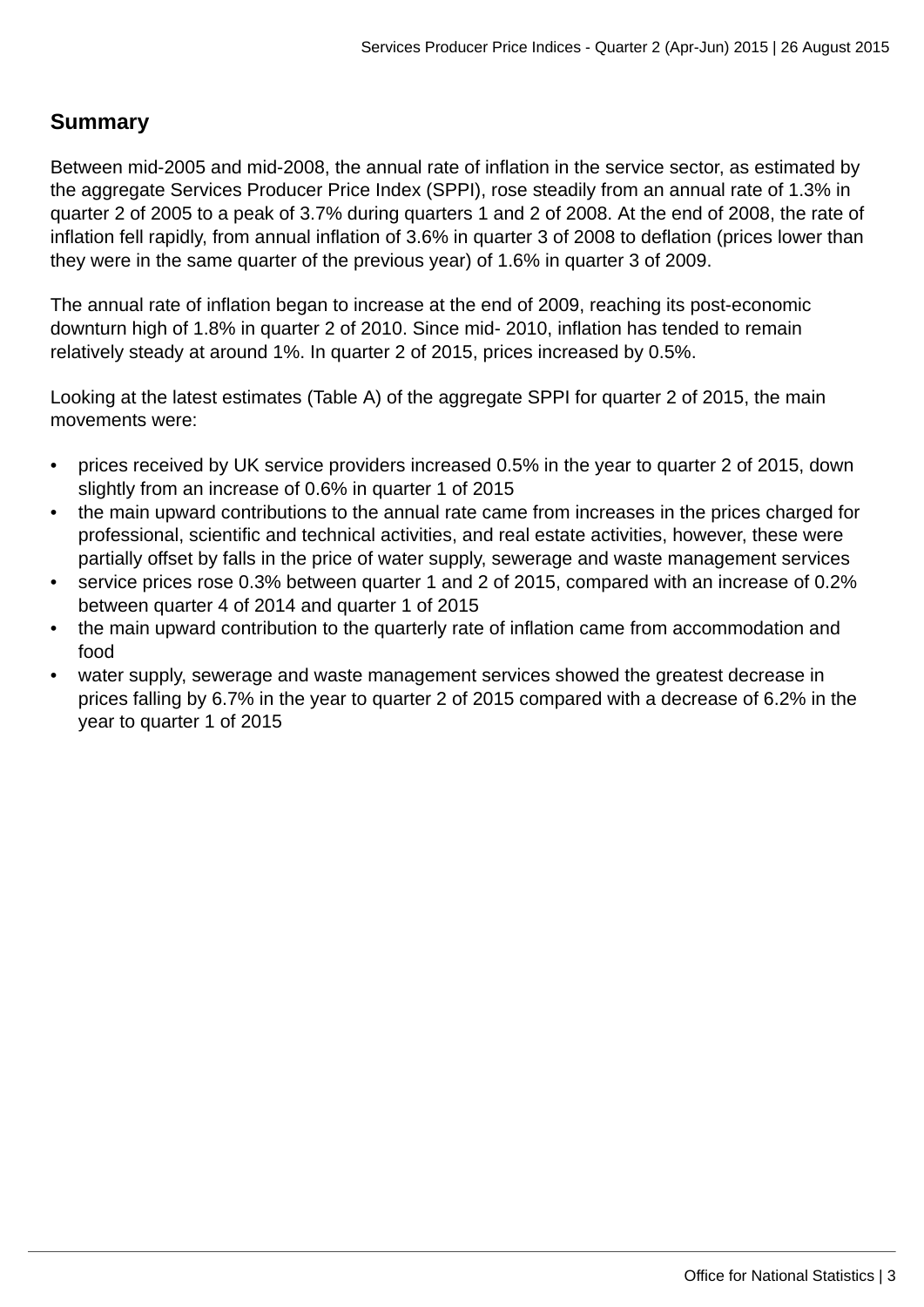Percentage change

#### **Table A: Output Prices (Gross Sector) - Aggregate Services Producer Price Index**

United Kingdom

|      |                | Fercentage change |         |  |
|------|----------------|-------------------|---------|--|
|      |                | Year              | Quarter |  |
| 2013 | Q1             | 1.5               | 0.4     |  |
|      | Q <sub>2</sub> | 0.8               | $-0.2$  |  |
|      | Q <sub>3</sub> | 0.8               | 0.2     |  |
|      | Q4             | 1.3               | 0.9     |  |
| 2014 | Q1             | 0.9               | $0.0\,$ |  |
|      | Q <sub>2</sub> | 1.5               | 0.4     |  |
|      | Q <sub>3</sub> | $1.4\,$           | 0.1     |  |
|      | Q <sub>4</sub> | 0.4               | $-0.1$  |  |
| 2015 | Q1             | 0.6               | 0.2     |  |
|      | Q <sub>2</sub> | 0.5               | 0.3     |  |

**Table source:** Office for National Statistics

#### **Table notes:**

- 1. The aggregate SPPI is calculated on a gross sector basis.
- 2. The aggregate SPPI is an aggregate of the individual industry level SPPIs (excluding Financial Intermediation) published in the SPPI Statistical Bulletin. It does not provide full coverage of the service sector.
- 3. Not all of the industry level SPPIs used to construct the aggregate SPPI are National Statistics.
- 4. Q1 refers to Quarter 1 (January to March), Q2 refers to Quarter 2 (April to June), Q3 refers to Quarter 3 (July to September) and Q4 refers to Quarter 4 (October to December).

#### **Download table**

**XLS** [XLS format](http://www.ons.gov.uk:80/ons/rel/ppi2/services-producer-price-index/quarter-2-2015/prt-table-a.xls) (20 Kb)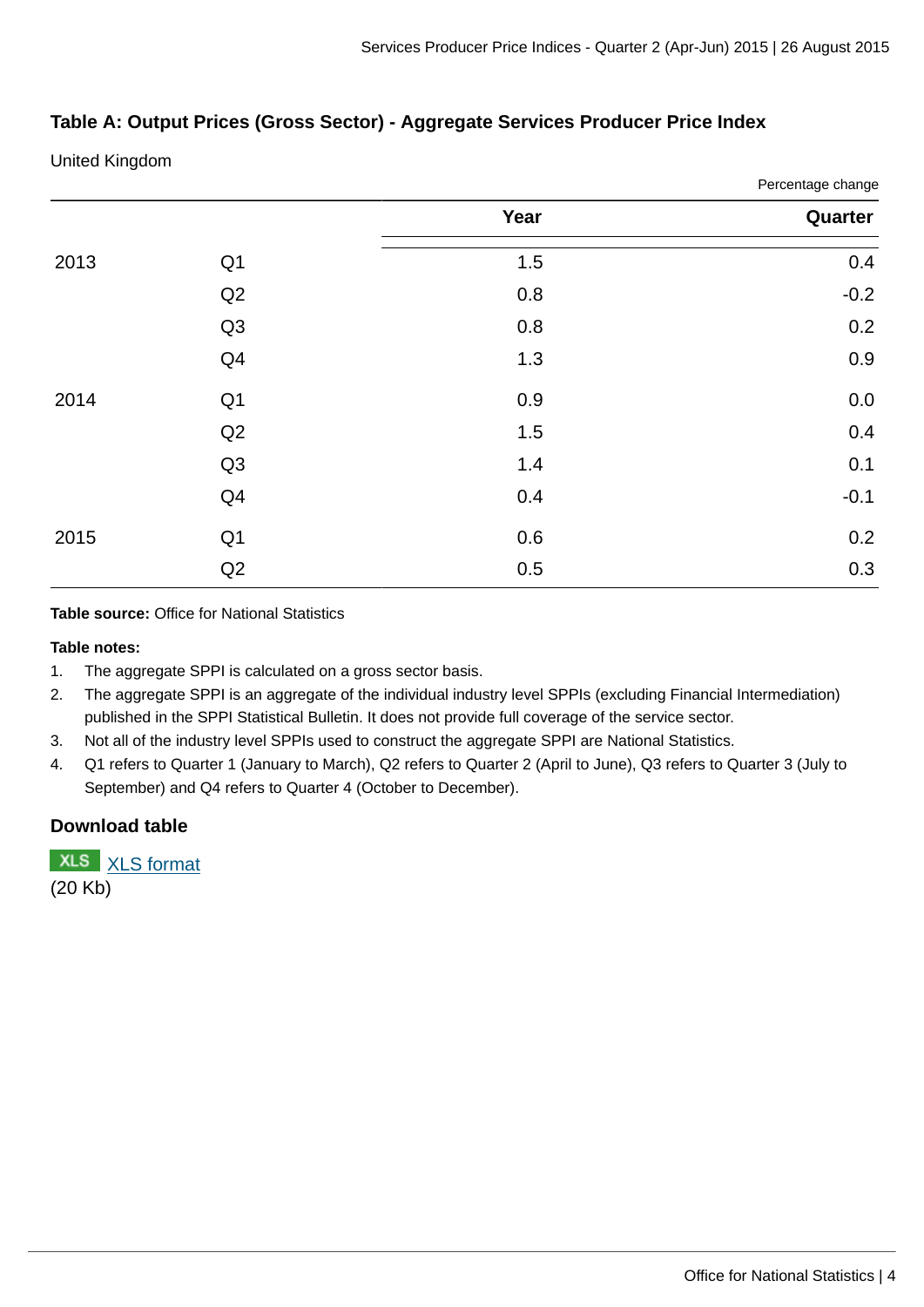#### **Figure A: Aggregate Services Producer Price Index**

Quarter 2 (Apr to Jun) 2005 to Quarter 2 (Apr to Jun) 2015, United Kingdom



Source: Services Producer Price Index (SPPI) - Office for National Statistics

#### **Notes:**

- 1. The aggregate SPPI is calculated on a gross sector basis.
- 2. The aggregate SPPI is an aggregate of the individual industry level SPPIs (excluding Financial Intermediation) published in the SPPI Statistical Bulletin. It does not provide full coverage of the service sector
- 3. Not all of the industry-level SPPIs used to construct the aggregate SPPI are National Statistics.
- 4. Q1 refers to Quarter 1 (January to March), Q2 refers to Quarter 2 (April to June), Q3 refers to Quarter 3 (July to September) and Q4 refers to Quarter 4 (October to December).

#### **Download chart**

**XLS** [XLS format](http://www.ons.gov.uk:80/ons/rel/ppi2/services-producer-price-index/quarter-2-2015/chd-fig-a.xls)

(29 Kb)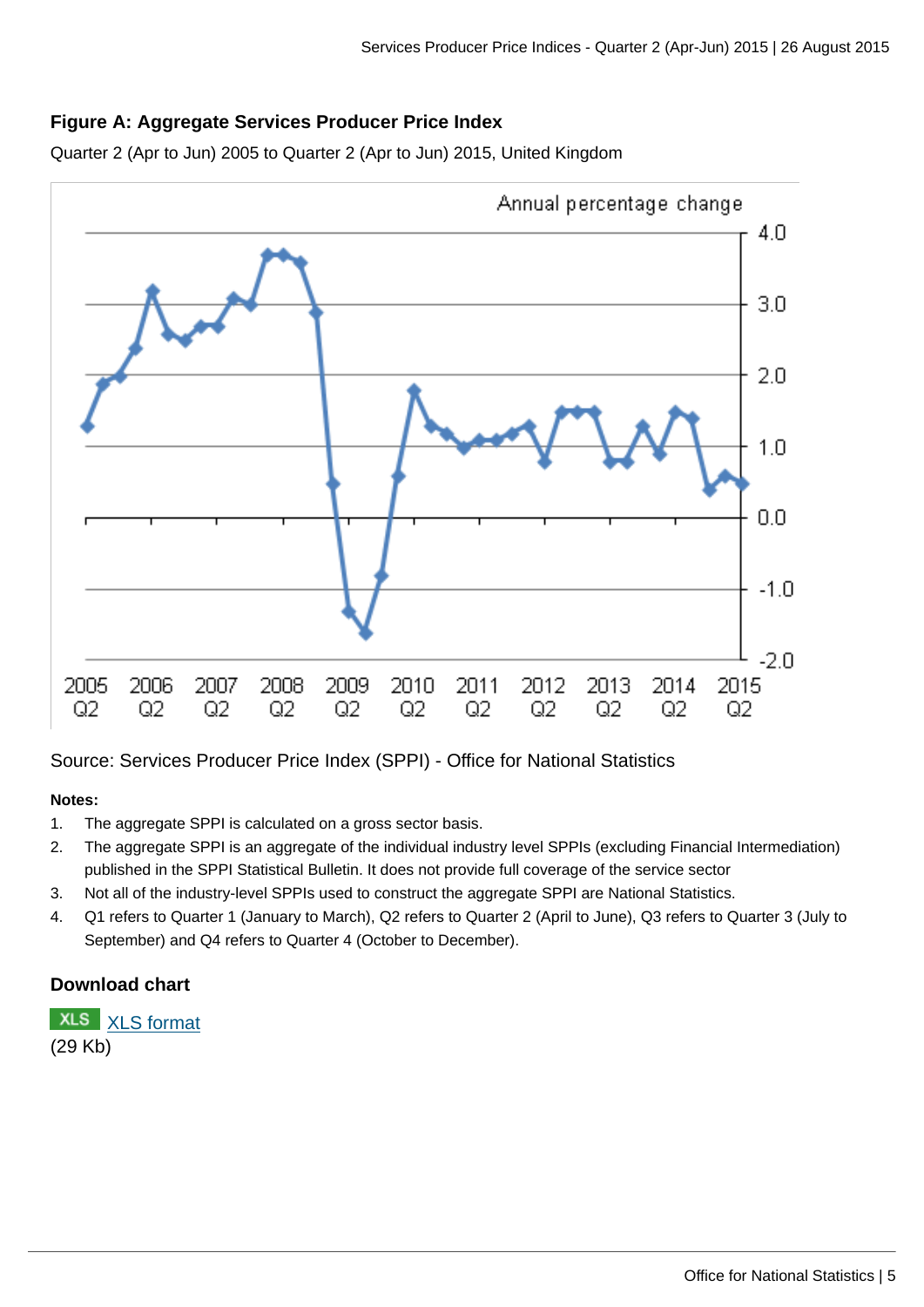# **Annual inflation**

The aggregate Services Producer Price Index (SPPI) rose by 0.5% in the year to quarter 2 (Apr to June) of 2015, down slightly from an increase of 0.6% in the year to quarter 1 (Jan to Mar) of 2015. Of the 10 sections (as defined by the [2007 Standard Industrial Classification\)](http://www.ons.gov.uk:80/ons/guide-method/classifications/current-standard-classifications/standard-industrial-classification/index.html) that are combined to form the aggregate SPPI, 6 showed price increases.

The main upward contributions to the annual rate of the aggregate SPPI came from professional, scientific and technical activities, which increased 0.9% in the year to quarter 2 of 2015 (up from an increase of 0.8% in the year to quarter 1 of 2015) and real estate activities, which increased by 3.3% in the year to quarter 2 of 2015 (down from a rise of 3.5% in the year to quarter 1). Increases in transportation and storage, and information and communication have also had a notable effect on the aggregate in the year to quarter 2 of 2015, increasing by 0.7% and 0.5%, respectively. These increases were partially offset by a fall in the price of water supply, sewerage and waste management services, where prices fell by 6.7% in the year to quarter 2 of 2015 (up from a decrease of 6.2% in the year to quarter 1 2015) (Table B and Figure B).

### **Table B: Annual growth in Services Producer Price Index (percentage change, latest quarter on corresponding quarter of previous year)**

| <b>Section</b>                                  | Annual percentage change |
|-------------------------------------------------|--------------------------|
| Water Supply, Sewerage & Waste Management       | $-6.7$                   |
| Repair & Maintenance of Motor Vehicles          | 2.1                      |
| <b>Transportation &amp; Storage</b>             | 0.7                      |
| Accommodation & Food                            | $-1.2$                   |
| Information & Communication                     | 0.5                      |
| <b>Real Estate Activities</b>                   | 3.3                      |
| Professional, Scientific & Technical Activities | 0.9                      |
| Administrative & Support Services               | $-0.5$                   |
| Education                                       | $-0.8$                   |
| <b>Other Services</b>                           | 1.6                      |
| Aggregate SPPI                                  | 0.5                      |

Quarter 2 (Apr to Jun) 2015, United Kingdom

**Table source:** Office for National Statistics

#### **Table notes:**

- 1. The section level SPPIs are an aggregate of individual industry level SPPIs (excluding Financial Intermediation) published in the SPPI Statistical Bulletin. They do not provide full coverage of the service sector.
- 2. Not all of the industry level SPPIs used to construct the section level SPPIs are National Statistics.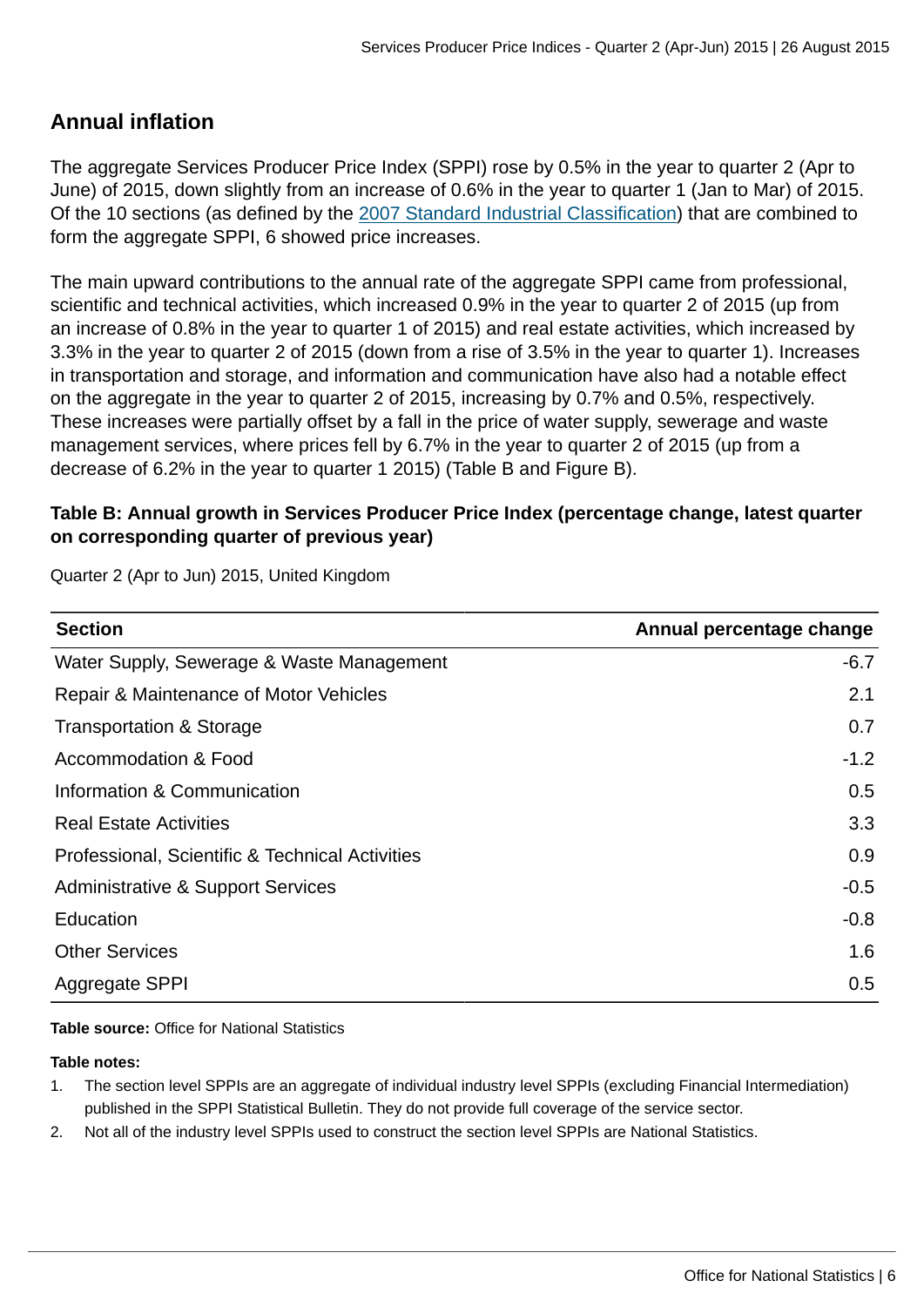#### **Download table**

**XLS** [XLS format](http://www.ons.gov.uk:80/ons/rel/ppi2/services-producer-price-index/quarter-2-2015/prt-table-b.xls) (25.5 Kb)

# **Figure B: Contribution to Services Producer Price Index annual growth rate (0.5%) Quarter 2 (Apr to Jun) 2015, United Kingdom**



#### **Source: Services Producer Price Index (SPPI) - Office for National Statistics**

#### **Notes:**

- 1. The section-level SPPIs are an aggregate of individual industry-level SPPIs (excluding Financial Intermediation) published in the SPPI Statistical Bulletin. They do no provide full coverage of the sections listed.
- 2. Not all of the industry-level SPPIs used to construct the section-level SPPIs are National Statistics. **Download chart**

# **[XLS format](http://www.ons.gov.uk:80/ons/rel/ppi2/services-producer-price-index/quarter-2-2015/chd-fig-b.xls) (25 Kb)**

Increases in price for professional, scientific and technical activities, and real estate activities, provided the main contributions to the rise in the aggregate SPPI in the year to quarter 2 of 2015.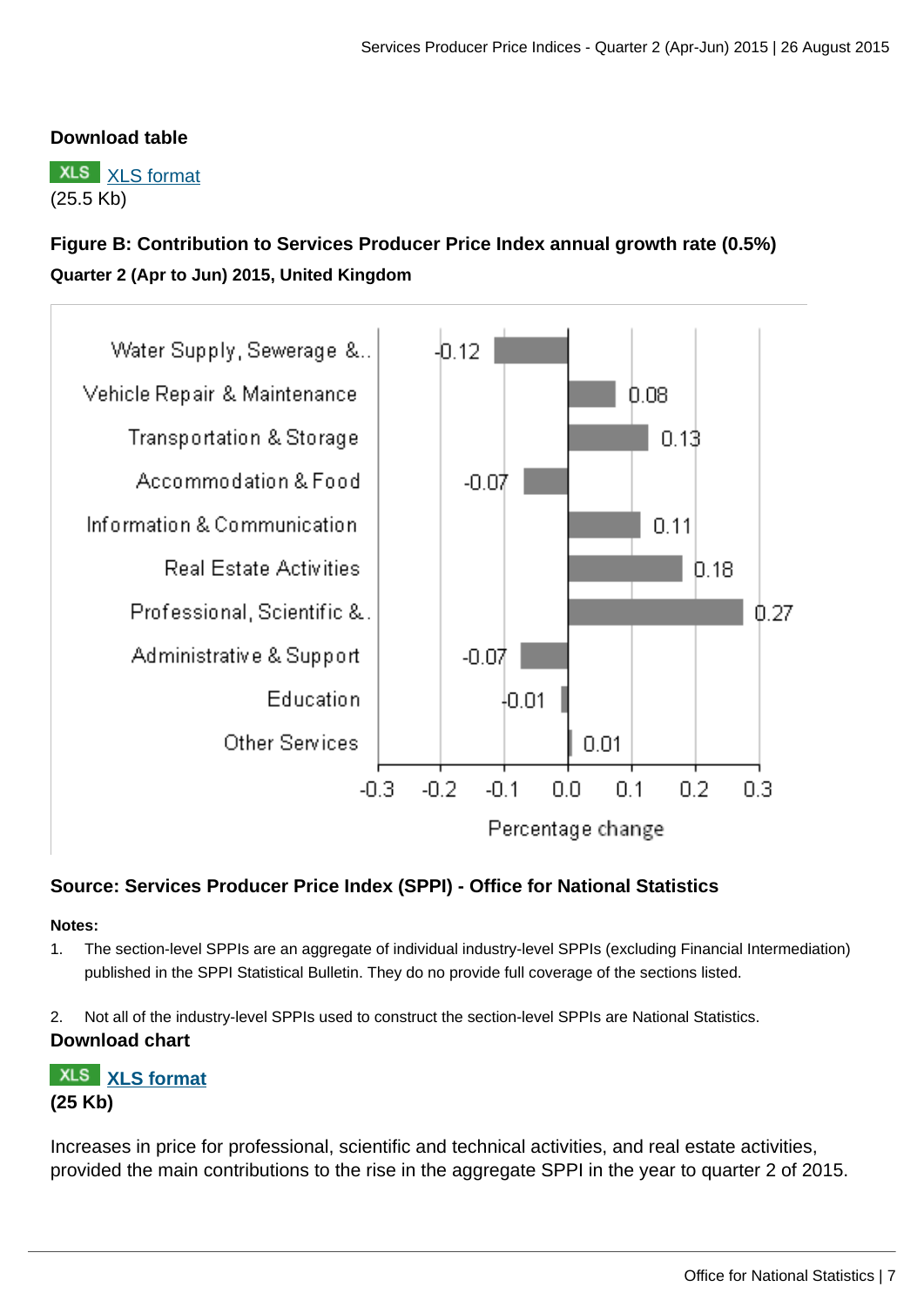Professional, scientific and technical activities prices increased by 0.9% in the year to quarter 2 of 2015. This was mainly caused by a rise in the prices in legal and accounting services. Accountancy services prices increased by 3.3% in the year to quarter 2 of 2015, compared with an increase of 4.0% in the year to quarter 1 of 2015. This rise is mainly a result of increases in auditing and assurance activities where prices have risen by 4.3% in the year to quarter 2 of 2015, up slightly from a rise of 4.2% in the year to quarter 1 of 2015. This rise in the accountancy index was driven by continued demand for these services from the first quarter of the year, with contributors indicating that quarter 2 continues to be a busy time of the year.

Real estate activities also made a notable upward contribution to the annual rate of inflation as measured by the aggregate SPPI. Prices increased by 3.3% in the year to quarter 2 of 2015, down from an increase of 3.5% in the year to quarter 1 of 2015. This was caused mainly by an increase in the price of estate agencies, where prices increased by 8.3% in the year to quarter 2 of 2015, down from an increase of 8.4% in the year to quarter 1 of 2015. There were increases in the price of all estate agency activities, however the largest contribution was in prices for office real estate outside of London.

Figure C shows how the SPPI estate agents' index was affected by the economic downturn between 2008 and 2010. The index fell sharply in 2008 as the value of the commercial properties sold fell, affecting the percentage fees that estate agents received, and the number of transactions reduced, forcing estate agents to ask for lower fees for their services due to greater competition. Prices began to rise in the second quarter of 2010, as property values began to stabilise. The index remained close to 0% growth between 2011 and the end of 2013. Since 2014, significant rises have been seen in the index, as property values and the number of transactions taking place has increased.

Further analysis of this can be found in the [latest SPPI short story](http://www.ons.gov.uk:80/ons/rel/ppi2/services-producer-price-index/quarter-2-2015/sum-real-estate-agencies---what-is-driving-the-increase-in-the-sppi-.html).

The increases seen in professional, scientific and technical activities, and real estate activities were partially offset by a fall in the prices charged for water supply, sewerage and waste management services, where prices fell 6.7% in the year to quarter 2 of 2015, compared to a decrease of 6.2% in the year to quarter 1 of 2015. This is mainly a result of the decrease in prices for sorted recovered materials services and waste disposal, where prices fell 14.2% and 4.5% respectively, in the year to quarter 2 of 2015. The fall in prices of sorted materials recovery services was driven by a drop in the prices received for constructional scrap due to less export demand; whereas the fall in prices of waste disposal was driven by a drop in the prices of industrial waste.

Slightly smaller contributions to the growth in the aggregate SPPI came from transportation and storage, and information and communication, with prices increasing by 0.7% and 0.5% respectively in the year to quarter 2 of 2015. The increase in transportation and storage was as a result of an increase in business air fares, which rose by 4.6% in the year to quarter 2 of 2015, down from an increase of 5.4% in the year to quarter 1 of 2015, as a result of increases in prices for all fare types.

The increase in information and communication prices was as a result of an increase in book publishing services, which rose by 2.8%, down slightly from an increase of 3.0% in the year to quarter 1 of 2015. This was a result of an increase in the price for printed general interest journals and periodicals due to a rise in production costs.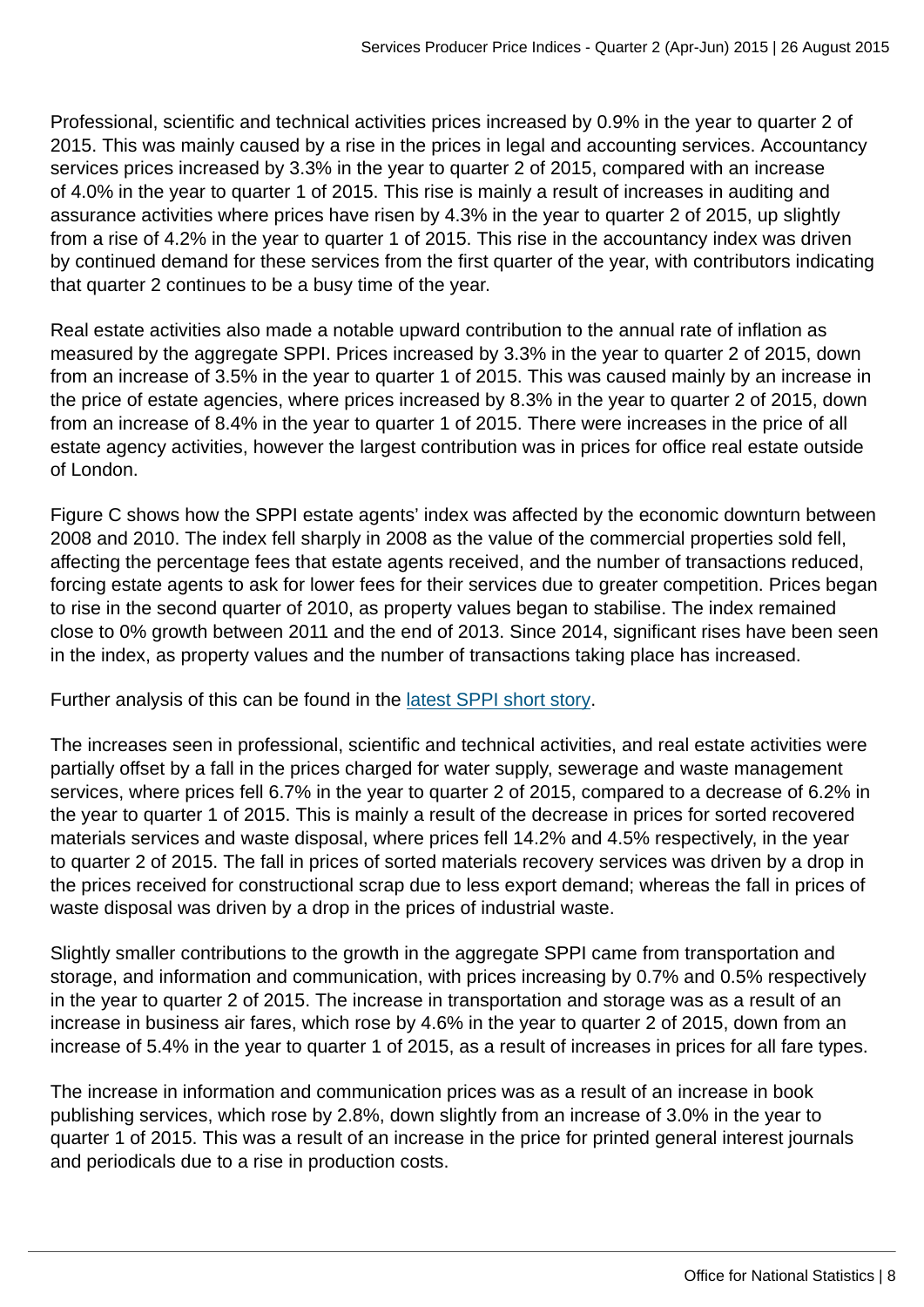#### **Figure C: Service Producer Price Index for Estate Agent Activities**

Quarter 2 (Apr to Jun) 2005 to Quarter 2 (Apr to Jun) 2015, United Kingdom



Source: Services Producer Price Index (SPPI) - Office for National Statistics

#### **Notes:**

1. Q1 refers to Quarter 1 (January to March), Q2 refers to Quarter 2 (April to June), Q3 refers to Quarter 3 (July to September) and Q4 refers to Quarter 4 (October to December).

#### **Download chart**

**XLS** [XLS format](http://www.ons.gov.uk:80/ons/rel/ppi2/services-producer-price-index/quarter-2-2015/chd-figure-c.xls) (21 Kb)

The aggregate SPPI increased 0.5% in the year to quarter 2 of 2015, compared with an increase of 0.6% in the year to quarter 1 of 2015. Figure D shows how the SPPI sections have contributed towards this 0.1% change. There were increases in information and communication, and professional, scientific and technical activities; however these were offset by a significant decrease in the accommodation and food section.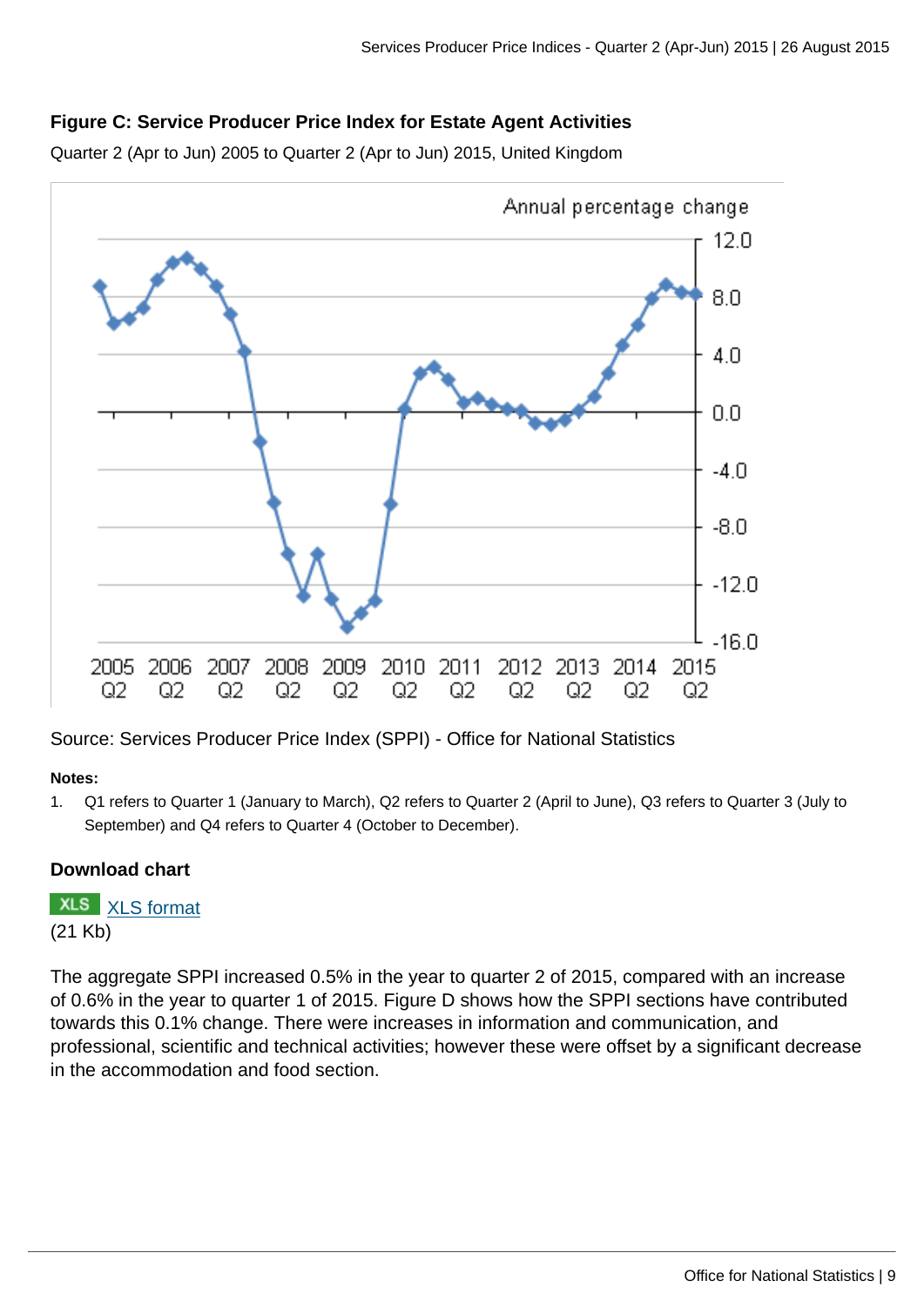### **Figure D: Contribution to the change in the 12 month growth rate between Q1 (Jan to Mar) and Q2 (Apr to Jun) 2015 (-0.1 %)**

United Kingdom



Source: Services Producer Price Index (SPPI) - Office for National Statistics

#### **Notes:**

- 1. The section-level SPPIs are an aggregate of the individual industry-level SPPIs (excluding Financial Intermediation) published in the SPPI Statistical Bulletin. They do not provide full coverage of the section listed.
- 2. Not all of the industry-level SPPIs used to construct the section-level SPPIs are National Statistics.
- 3. Q1 refers to Quarter 1 (January to March), Q2 refers to Quarter 2 (April to June), Q3 refers to Quarter 3 (July to September) and Q4 refers to Quarter 4 (October to December).

#### **Download chart**

**XLS** [XLS format](http://www.ons.gov.uk:80/ons/rel/ppi2/services-producer-price-index/quarter-2-2015/chd-fig-d.xls) (19 Kb)

Examining inflation for each of the sections that contribute to the aggregate SPPI reveals a diverse set of trends. Figure E shows both the range of annual inflation rates experienced by each of the sections since quarter 1 of 2011 and the annual rates of inflation for the 2 most recent quarters. The 10 sections were split evenly between those which saw an increase in inflation relative to the last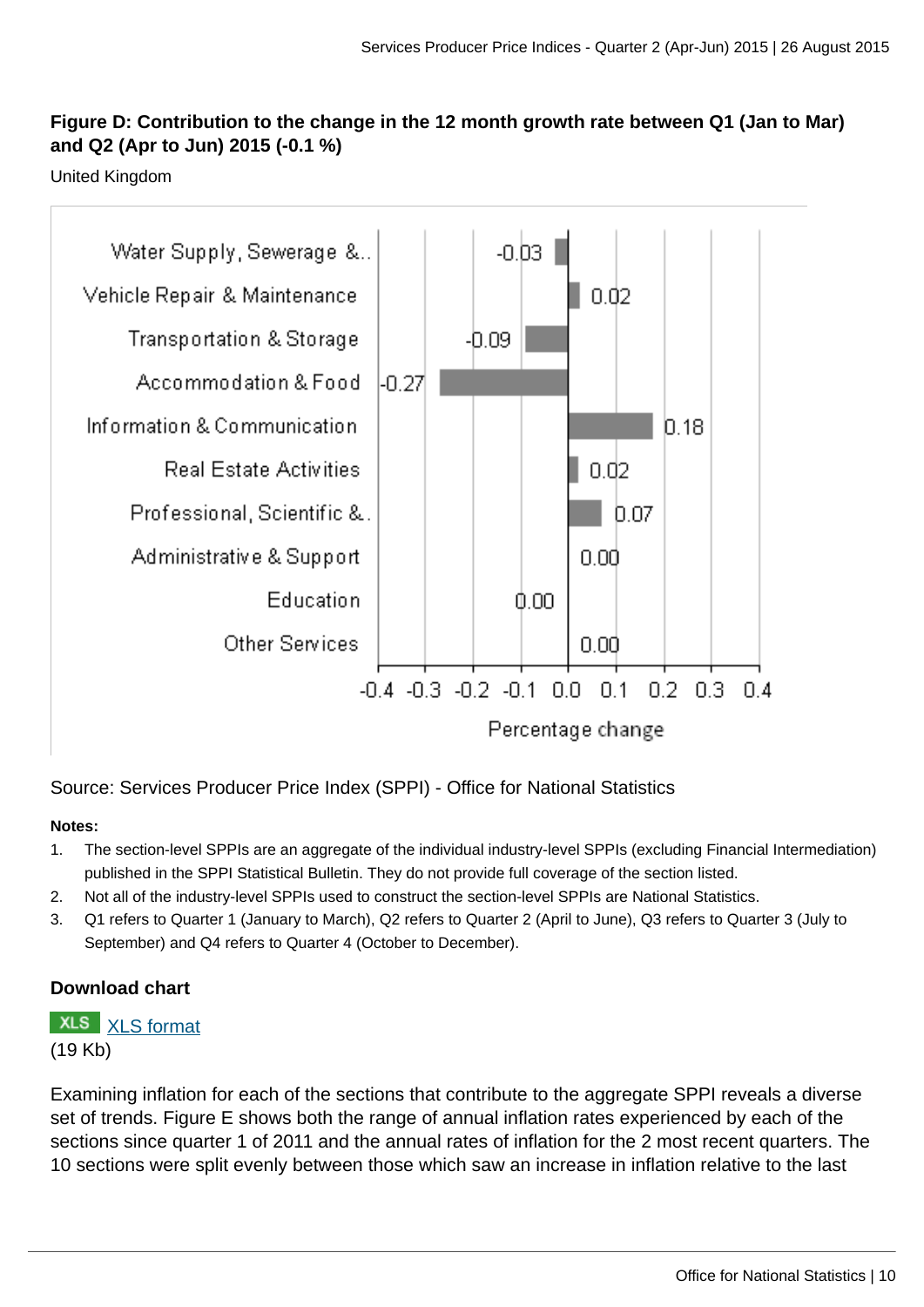quarter and those which experienced a fall. There was a slight decline in the aggregate inflation rate over this period.

Output producer prices for 2 of the sections currently stand at a 4-year low. In the case of water supply, sewerage and waste management, this is the continuation of a downward trend; the inflation rate has fallen from 6.0% at the beginning of 2011 to -6.7% in the most recent quarter. The other section is administrative and support services, although this section is not currently seeing a discernible downward trend. In contrast, producer output prices for other services are at a 4-year high and real estate remains above its average since 2011.

### **Figure E : Services Producer Price Index by Section**



Quarter 2 (Apr to Jun) 2011 to Quarter 2 (Apr to Jun) 2015, United Kingdom

Source: Services Producer Price Index (SPPI) - Office for National Statistics

#### **Notes:**

1. Q1 refers to Quarter 1 (January to March), Q2 refers to Quarter 2 (April to June), Q3 refers to Quarter 3 (July to September) and Q4 refers to Quarter 4 (October to December).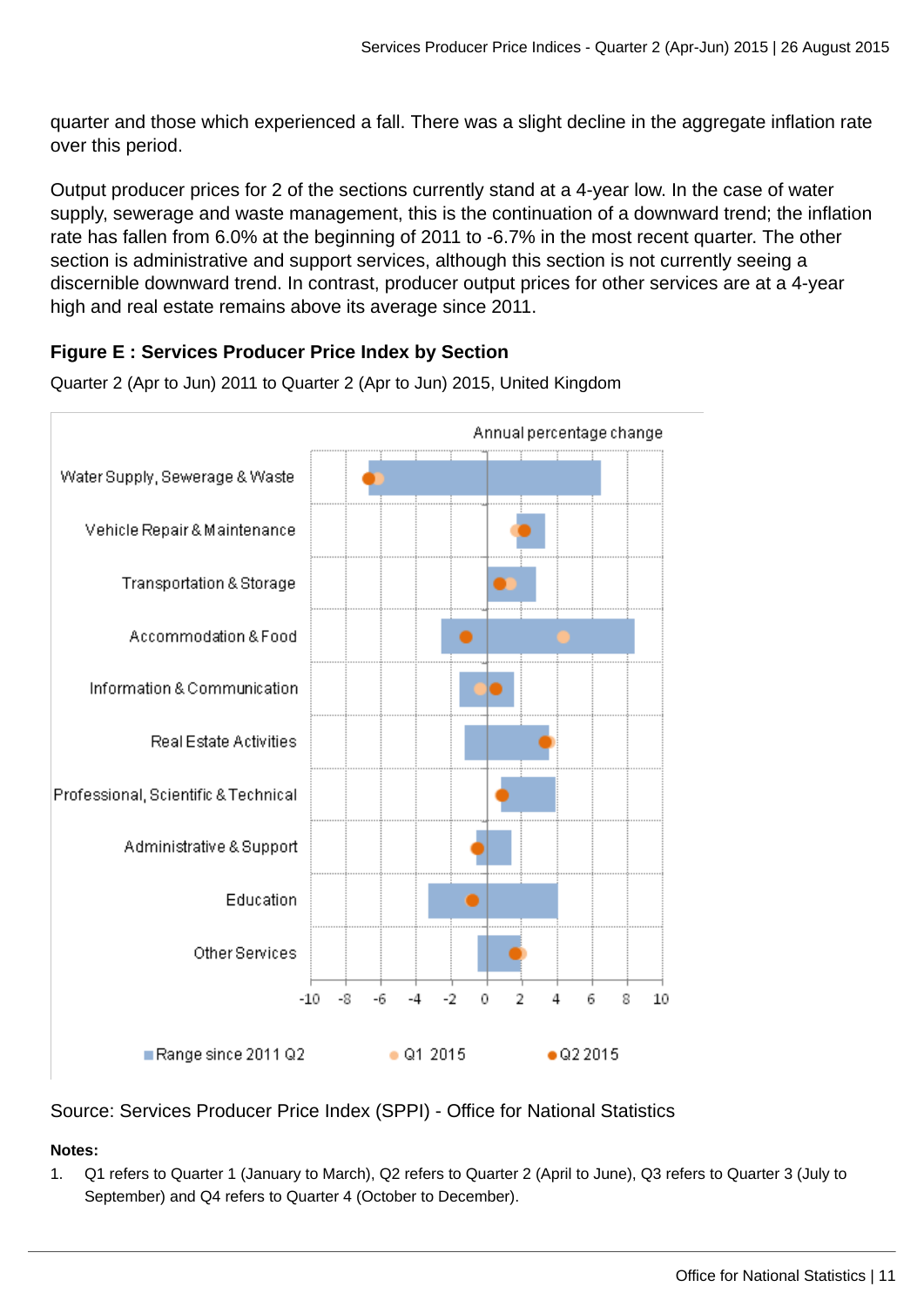#### **Download chart**

**XLS** [XLS format](http://www.ons.gov.uk:80/ons/rel/ppi2/services-producer-price-index/quarter-2-2015/cht-fig-e.xls) (22 Kb)

One notable difference between each section is the range of inflation rates that have been experienced since 2010. Education, accommodation and food, and water supply, sewerage, and waste management have experienced a relatively wide range of inflation rates over this period. Although all sections have experienced some variance in inflation, certain industries have experienced inflation consistently higher than others. Wholesale, retail trade and repair of motor vehicles and motorcycles has not experienced inflation lower than 1.7% at any point in the past 4 years, while other services, administrative and support services, and information and communication have not experienced inflation higher than 1.5%.

# **Quarterly inflation**

Prices received for the services included in the aggregate Services Producer Price Index (SPPI) rose 0.3% between quarters 1 (Jan to Mar) and 2 (Apr to June) of 2015, compared to an increase of 0.2% between quarter 4 (Oct to Dec) of 2014 and quarter 1 of 2015. Of the 10 sections that make up the aggregate SPPI, 9 sections showed increases in prices between quarters 1 and 2 of 2015. The majority of these increases were small however, ranging from 0.1% to 0.6%.

The main contribution to the increase in the quarterly rate came from accommodation and food, which increased by 1.4% between quarter 1 and 2 of 2015 (Table C and Figure F).

#### **Table C: Quarterly growth in Services Producer Price Index (percentage change, latest quarter on previous quarter)**

Quarter 2 (Apr to June) 2015, United Kingdom

| <b>Section</b>                                  | Quarterly percentage change |
|-------------------------------------------------|-----------------------------|
| Water Supply, Sewerage & Waste Management       | 0.5                         |
| Repair & Maintenance of Motor Vehicles          | 0.5                         |
| Transportation & Storage                        | $-0.1$                      |
| Accommodation & Food                            | 1.4                         |
| Information & Communication                     | 0.1                         |
| <b>Real Estate Activities</b>                   | 0.6                         |
| Professional, Scientific & Technical Activities | 0.2                         |
| Administrative & Support Services               | $0.2^{\circ}$               |
| Education                                       | 0.2                         |
| <b>Other Services</b>                           | 0.4                         |
| Aggregate SPPI                                  | 0.3                         |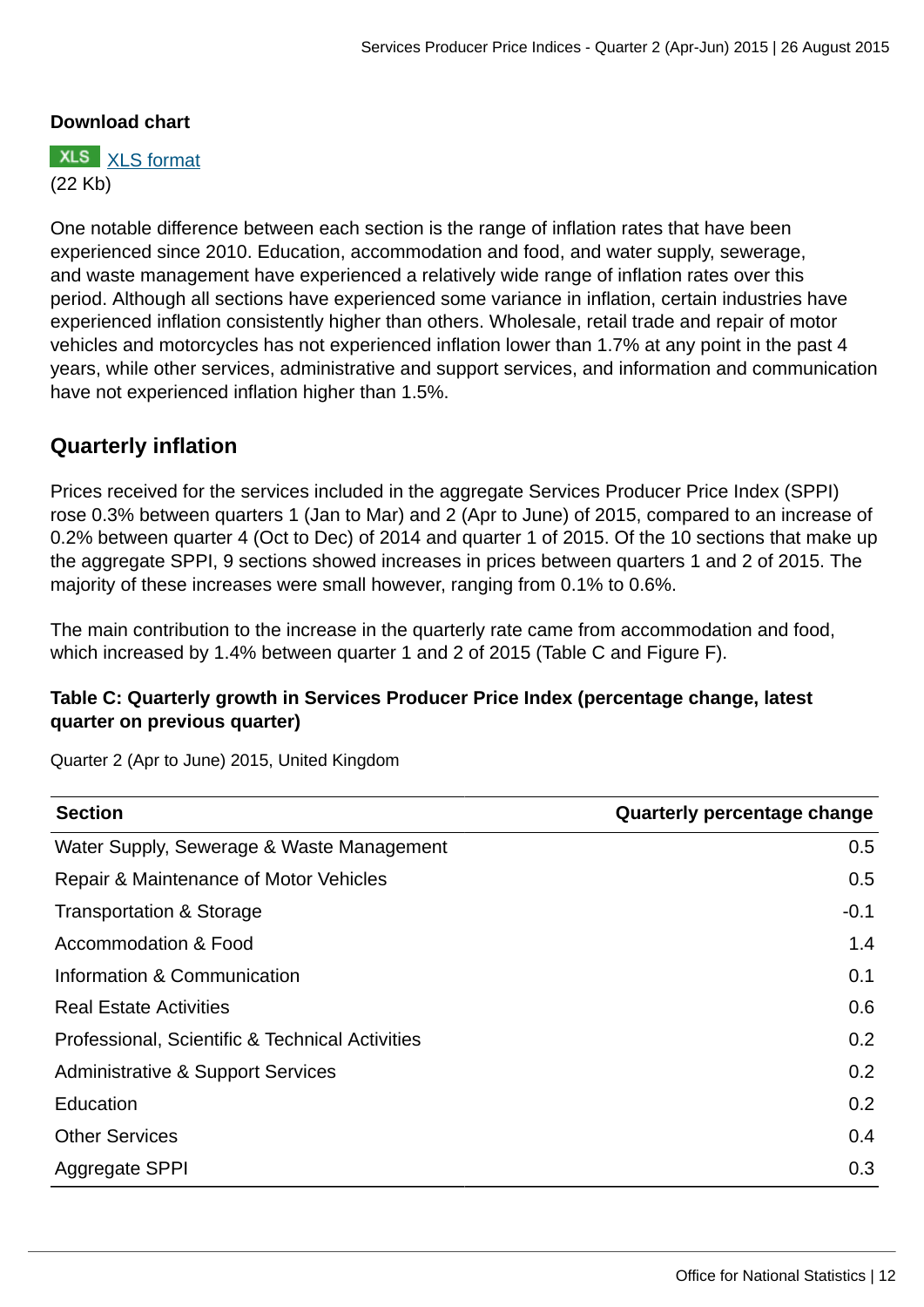**Table source:** Office for National Statistics

#### **Table notes:**

- 1. The section level SPPIs are an aggregate of individual industry level SPPIs (excluding Financial Intermediation) published in the SPPI Statistical Bulletin. They do not provide full coverage of the service sector.
- 2. Not all of the industry level SPPIs used to construct the section level SPPIs are National Statistics.

#### **Download table**

**XLS** [XLS format](http://www.ons.gov.uk:80/ons/rel/ppi2/services-producer-price-index/quarter-2-2015/prt-table-c.xls) (19 Kb)

#### **Figure F: Contribution to Services Producer Price Index quarterly growth (0.3%)**

Quarter 2 (Apr to Jun) 2015, United Kingdom



Source: Services Producer Price Index (SPPI) - Office for National Statistics

#### **Notes:**

- 1. The section-level SPPIs are an aggregate of the individual industry-level SPPIs (excluding Financial Intermediation) published in the SPPI Statistical Bulletin. They do not provide full coverage of the section listed.
- 2. Not all of the industry-level SPPIs used to construct the section-level SPPIs are National Statistics.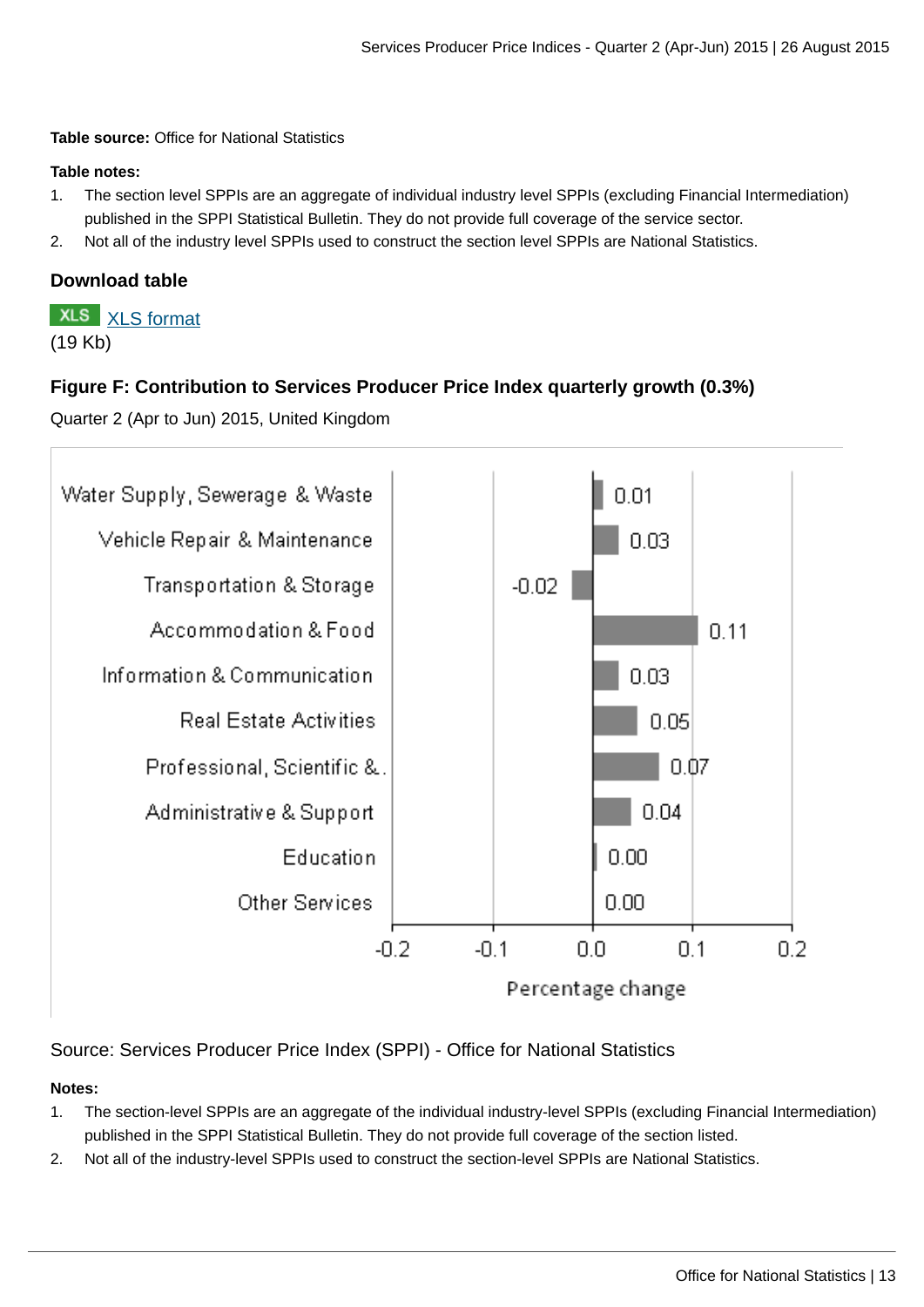#### **Download chart**

**XLS** [XLS format](http://www.ons.gov.uk:80/ons/rel/ppi2/services-producer-price-index/quarter-2-2015/chd-figure-f.xls) (18.5 Kb)

Accommodation and food prices rose 1.4% between quarter 1 and 2 of 2015, compared with a decrease of 0.4% between quarter 4 of 2014 and quarter 1 of 2015. The main contribution to the change in the current quarterly rate came from hotel prices, which increased by 2.5%. This is compared with a fall of 1.7% between quarter 4 of 2014 and quarter 1 of 2015. This rise in hotel prices was driven by increased demand for conferencing services in London and quarter 2 being a busy period (Figure G).

#### **Figure G: Service Producer Price Index for Hotels**



Quarter 2 (Apr to Jun) 2010 to Quarter 2 (Apr to Jun) 2015, United Kingdom

Source: Services Producer Price Index (SPPI) - Office for National Statistics

#### **Notes:**

1. Q1 refers to Quarter 1 (January to March), Q2 refers to Quarter 2 (April to June), Q3 refers to Quarter 3 (July to September) and Q4 refers to Quarter 4 (October to December).

## **Download chart**

**XLS** [XLS format](http://www.ons.gov.uk:80/ons/rel/ppi2/services-producer-price-index/quarter-2-2015/chd-fig-g.xls) (19 Kb)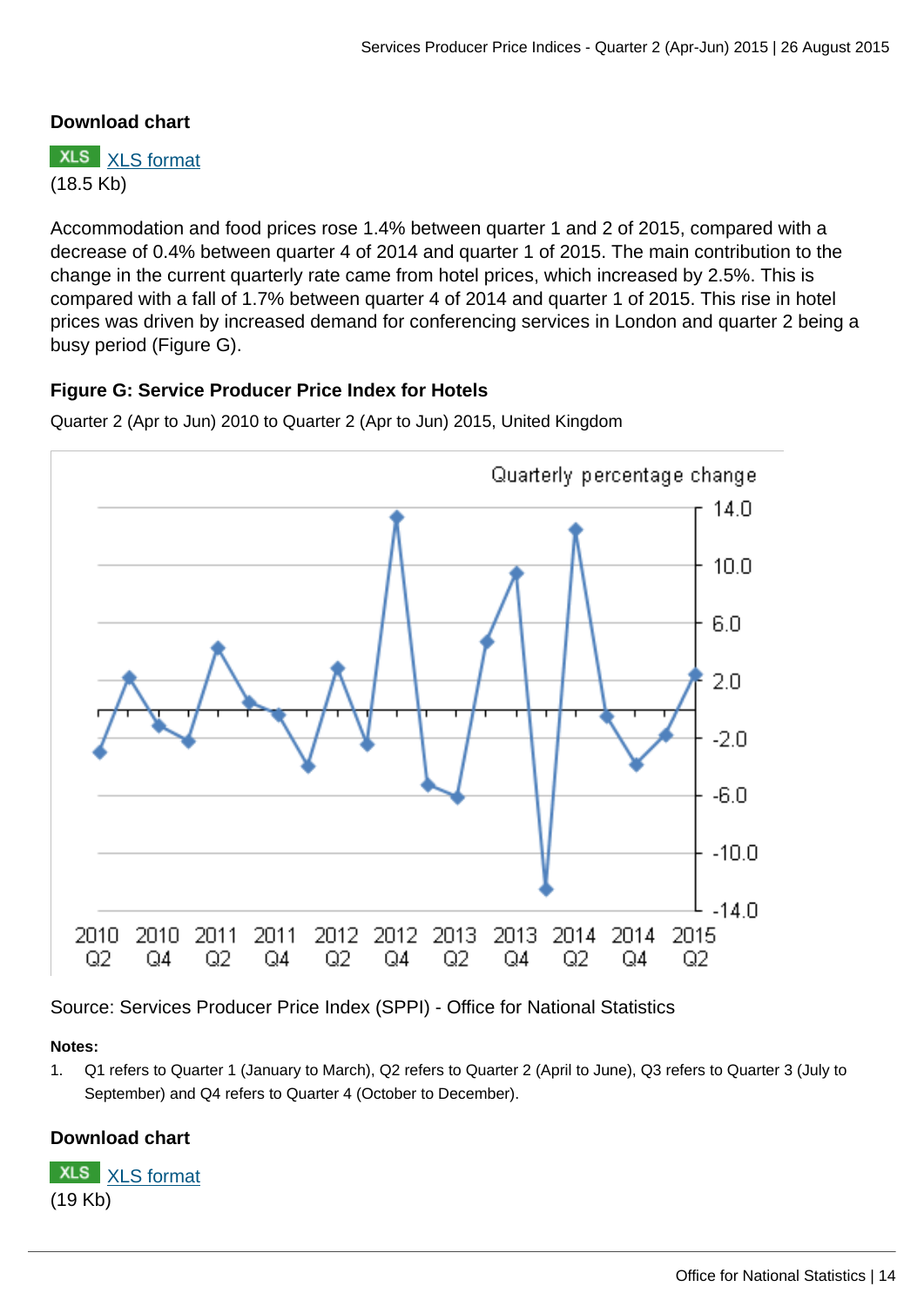# **Economic context**

#### **Comparison with Average Weekly Earnings**

The aggregate Services Producer Price Index (SPPI) captures changes in the prices received by UK business for the provision of a selection of services to other UK businesses and the public sector. For many services, the cost of manpower is the largest component of the price charged by businesses for providing the service, rather than the cost of goods or fuels. As a result, it is expected that the price charged for services should move in a similar way to the wages received by the UK workforce. Figure H shows a comparison of the annual percentage change of the fees received by UK businesses for the provision of services, as estimated by the aggregate SPPI, with an indicator of salaries received by the UK workforce who are employed in the service sector, as estimated by the Average Weekly Earnings (AWE) "Services" pay index excluding bonuses.

### **Figure H: Comparison of Services Producer Price Index and 'Services' Average Weekly Earnings Index**



Quarter 2 (Apr to Jun) 2002 to Quarter 2 (Apr to Jun) 2015, United Kingdom

#### Source: Services Producer Price Index (SPPI), Labour Force Survey - Office for National Statistics

#### **Notes:**

1. The aggregate SPPI includes the Water Supply; Sewerage & Waste Management sector not included in the AWE.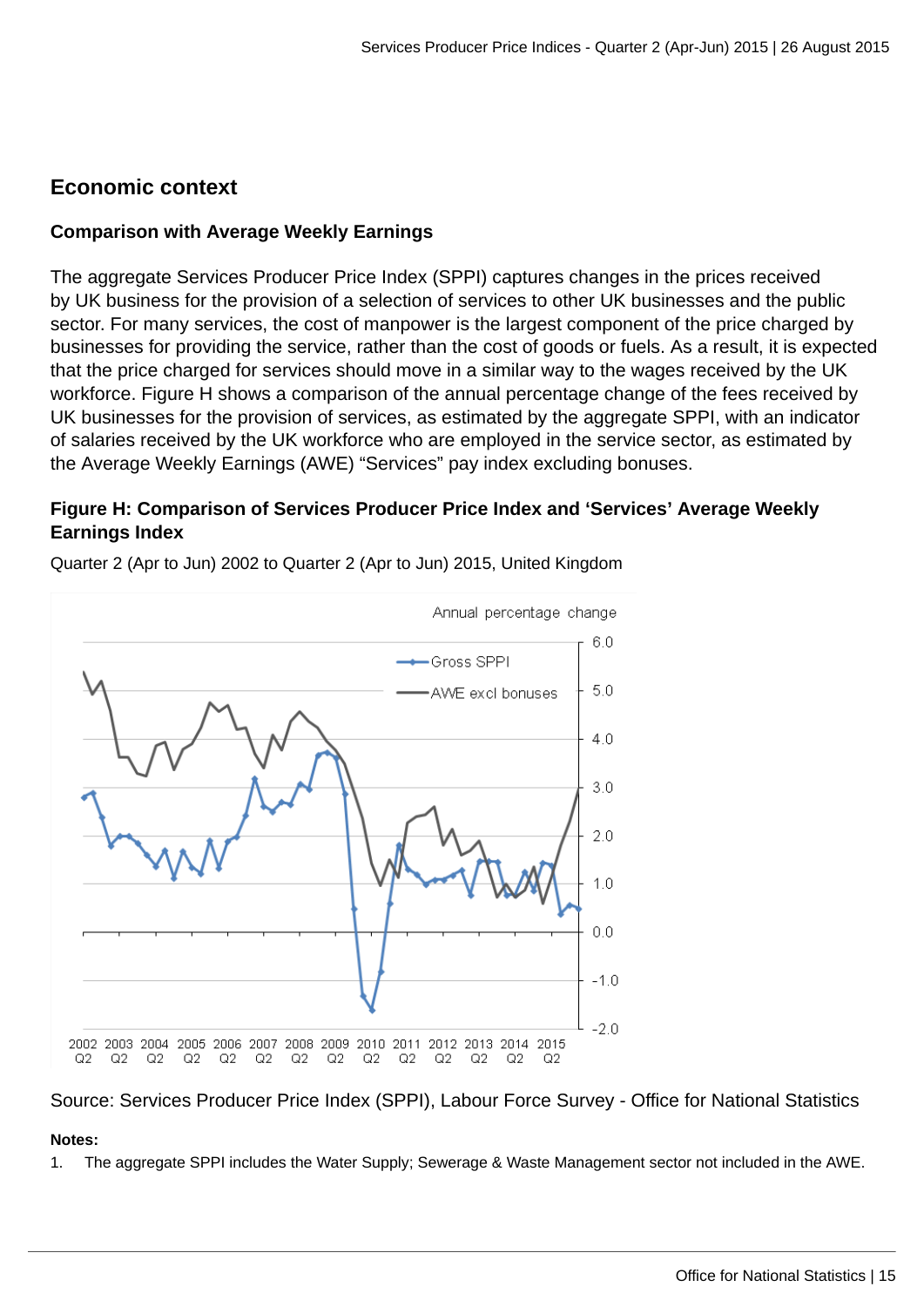- 2. The AWE index includes Financial & Insurance Activities, Public Administration & Defence: Compulsory Social Security, Human Health & Social Work Activities & Arts, Entertainment & Recreation sectors not included in the SPPI.
- 3. Q1 refers to Quarter 1 (January to March), Q2 refers to Quarter 2 (April to June), Q3 refers to Quarter 3 (July to September) and Q4 refers to Quarter 4 (October to December).

#### **Download chart**

**XLS** [XLS format](http://www.ons.gov.uk:80/ons/rel/ppi2/services-producer-price-index/quarter-2-2015/chd-fig-h.xls) (29.5 Kb)

As would be expected, the annual percentage change for AWE services follows a similar pattern to the SPPI. From 2001 to late 2008, both the AWE for services and the aggregate SPPI show similar trends, although AWE growth was significantly stronger. During the economic downturn in 2008 to 2009, the rate of growth in both wages and service prices slowed dramatically. However, while prices received for services started to fall in 2009, wages continued to grow compared with a year earlier, albeit at a much lower rate. Since quarter 4 (Oct to Dec) of 2010, both AWE and the aggregate SPPI have shown lower growth that before the economic downturn. In the last 2 years, the AWE services and SPPI indices have both shown growth of around 1%. However, in the last 3 quarters, the AWE services index has shown stronger growth than SPPI. The rises in the AWE services index have been driven by a large increase in the retail and repair sector, which is not measured in the SPPI.

#### **Comparison with Consumer Price Index**

While the SPPI measures the amount received by a company for services they've provided to other businesses, the prices paid by households is estimated by the Consumer Prices Index (CPI). While the costs associated with providing services to both businesses and households will be broadly similar, there may be different costs associated with providing services to different customers. Figure I shows a comparison with the 'all services' sector of the Consumer Prices Index (CPI) which measures the prices paid for services by households.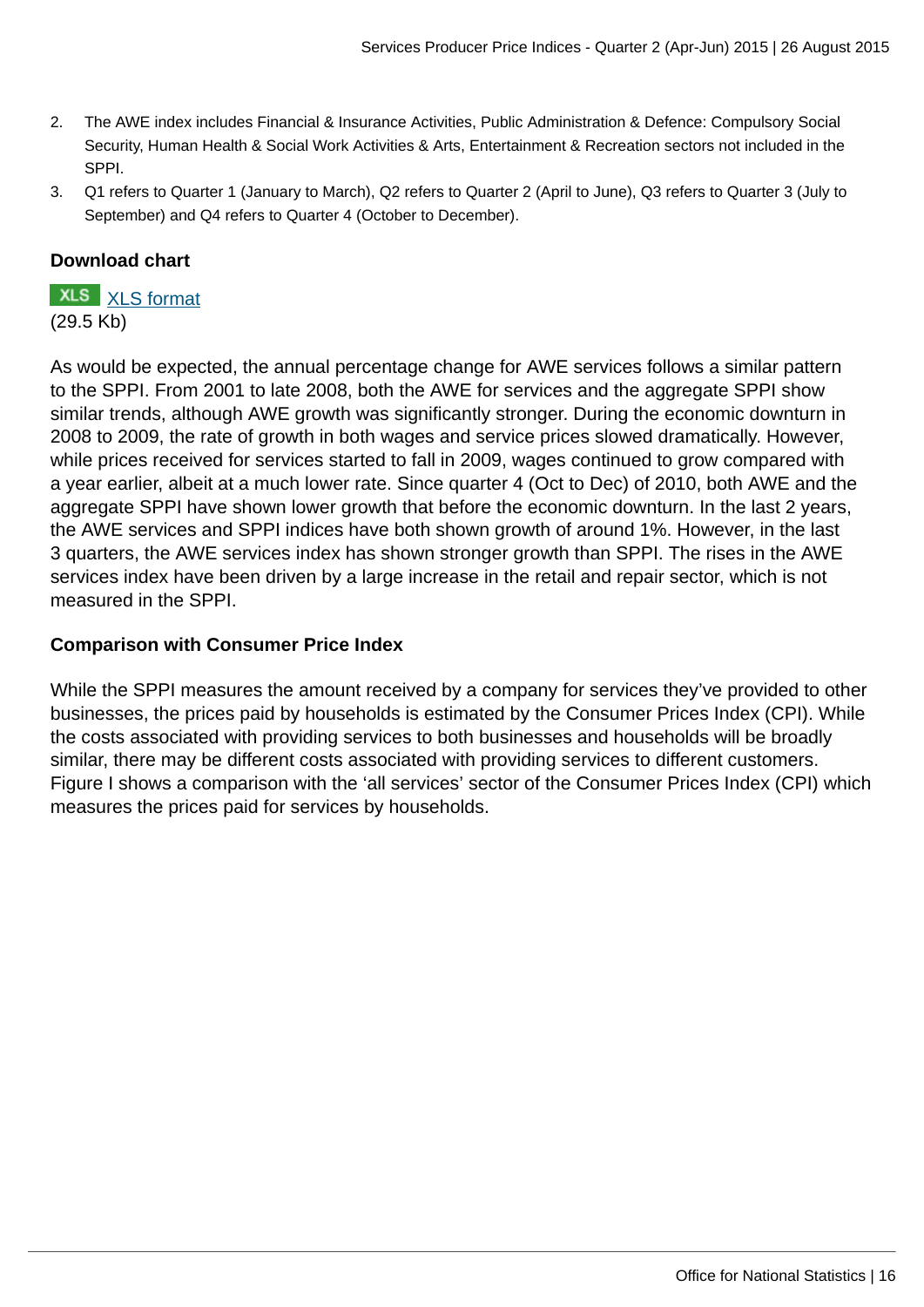### **Figure I: Comparison of Services Producer Price Index and "All Services" Consumer Prices Index aggregate**



Quarter 2 (Apr to Jun) 2002 to Quarter 2 (Apr to Jun) 2015, United Kingdom

# Source: Services Producer Price Index (SPPI) - Office for National Statistics

#### **Notes:**

- 1. SPPI measures changes in the price received by a company, CPI measures changes in the price paid by a consumer. Therefore CPI figures may include taxes and fees that are not retained by the service provider.
- 2. SPPI measures the price received for services provided by UK based suppliers only, excluding imports from non-UK suppliers. CPI aims to measure the price paid by consumers in the UK, who may use non-UK based suppliers.
- 3. SPPI uses Standard Industrial Classification 2007 (SIC 07) to produce its aggregate, CPI uses Classification of Individual Consumption according to Purpose (COICOP), This means that the structure of each index may not always correlate at more detailed levels.
- 4. Q1 refers to Quarter 1 (January to March), Q2 refers to Quarter 2 (April to June), Q3 refers to Quarter 3 (July to September) and Q4 refers to Quarter 4 (October to December).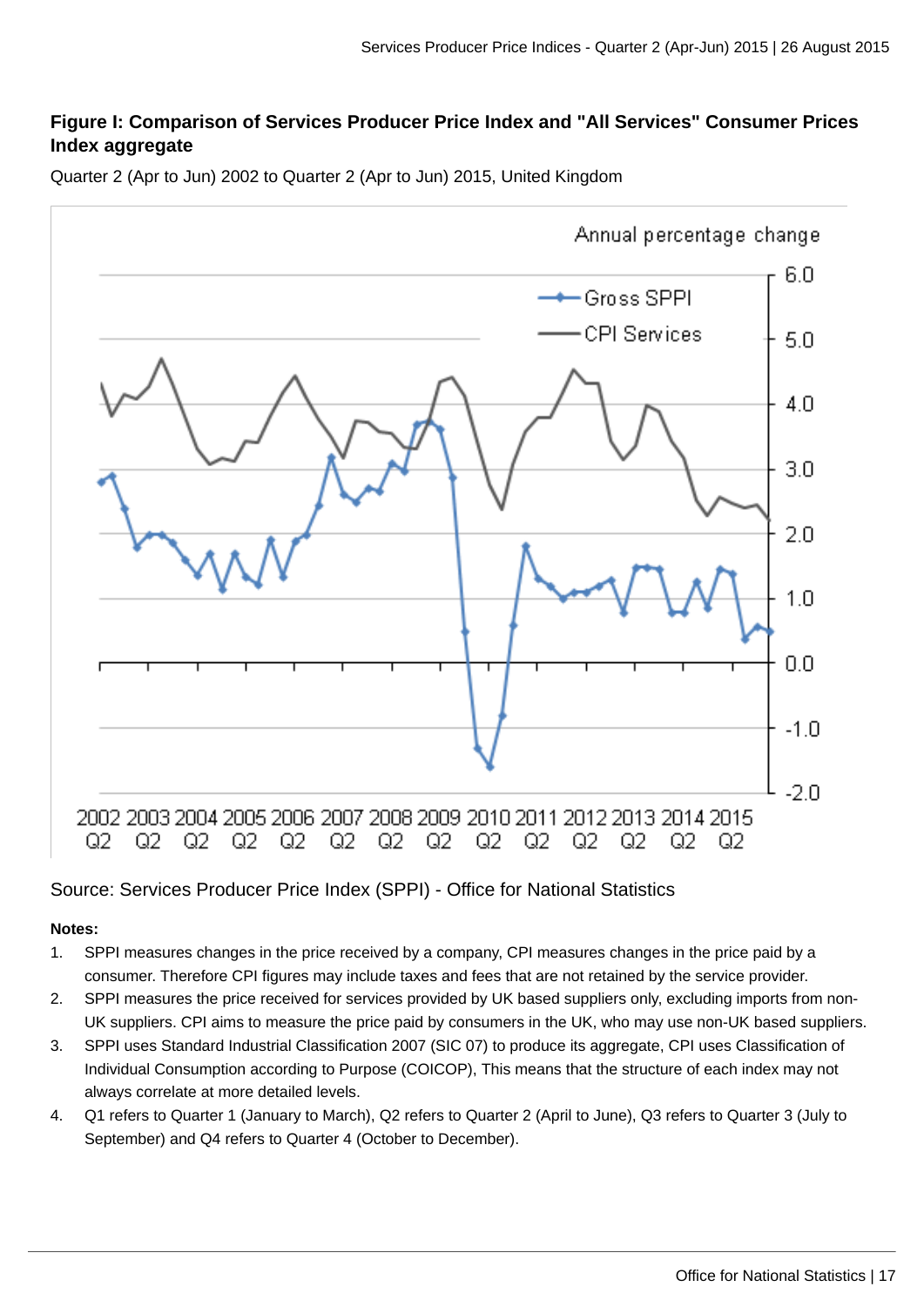#### **Download chart**

**XLS** [XLS format](http://www.ons.gov.uk:80/ons/rel/ppi2/services-producer-price-index/quarter-2-2015/chd-fig-i.xls) (30 Kb)

Generally inflation in the CPI 'all services' index runs at a higher rate than the SPPI. Between late 2005 and 2008 the gap between the SPPI and CPI annual rate of inflation narrowed before widening again from 2009 to present. During the economic downturn in 2008 to 2009, the annual rate of inflation for both indices decreased, with prices falling by as much as 1.6% for services sold by UK businesses, while the prices paid by households continued to grow, although at a much lower rate, reaching a low of 2.8% in quarter 1 of 2010. Since quarter 4 of 2010 both indices have shown growth however the SPPI has shown significantly lower growth than CPI.

#### **Other measures of service sector inflation**

There are other measures of service sector inflation available such as the Chartered Institute of Procurement and Supply (CIPS) purchasing managers' index and the Confederation of British Industry (CBI) service sector survey. There are significant methodological differences between these surveys and SPPI; therefore direct comparisons cannot be made.

#### **International comparison**

All countries within the European Union are required to produce a measure of producer price inflation for the services sector under the Short Term Statistics Regulation. Figure J shows the growth rates of service producer prices for a selection of EU countries since quarter 1 (Jan to Mar) of 2010. The United Kingdom and Sweden recorded largely stable service producer price indices, growing by 2.8% and 2.3% respectively over the total period, whereas Austrian prices increased more rapidly. These experiences contrast with France and Spain, where SPPI inflation has been negative since quarter 3 (July to Sep) of 2011 in the case of Spain and quarter 1 (Jan to Mar) of 2013 for France.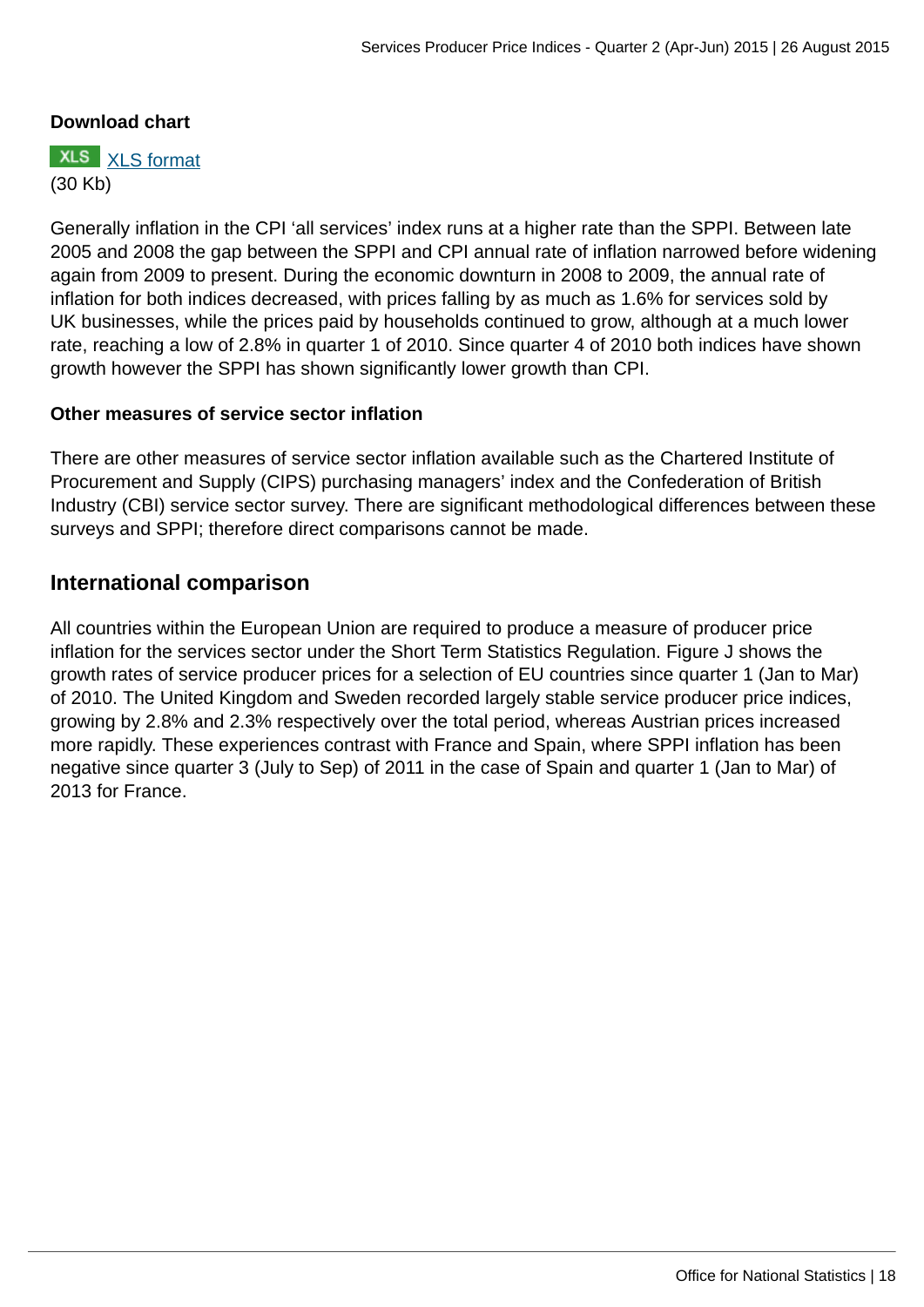#### **Figure J: Services Producer Price Indices international comparison**

Quarter 1 (Jan to Mar) 2010 to Quarter 1 (Jan to Mar) 2015, United Kingdom and selected EU countries



#### Source: Eurostat

#### **Notes:**

- 1. The UK growth in this chart does not match that published as the Aggregate Gross Sector SPPI. This is because the indices shown in this comparison only include sections G to N, as per the Standard Industrial Classification 2007 (SIC 07). The aggregate Gross Sector SPPI also includes industries classified to Sections E and G of SIC 07. A full list of all SIC codes included can be found in the SPPI Coverage document.
- 2. Q1 refers to Quarter 1 (January to March), Q2 refers to Quarter 2 (April to June), Q3 refers to Quarter 3 (July to September) and Q4 refers to Quarter 4 (October to December).

#### **Download chart**

[XLS format](http://www.ons.gov.uk:80/ons/rel/ppi2/services-producer-price-index/quarter-2-2015/chd-fig-j.xls) (27 Kb)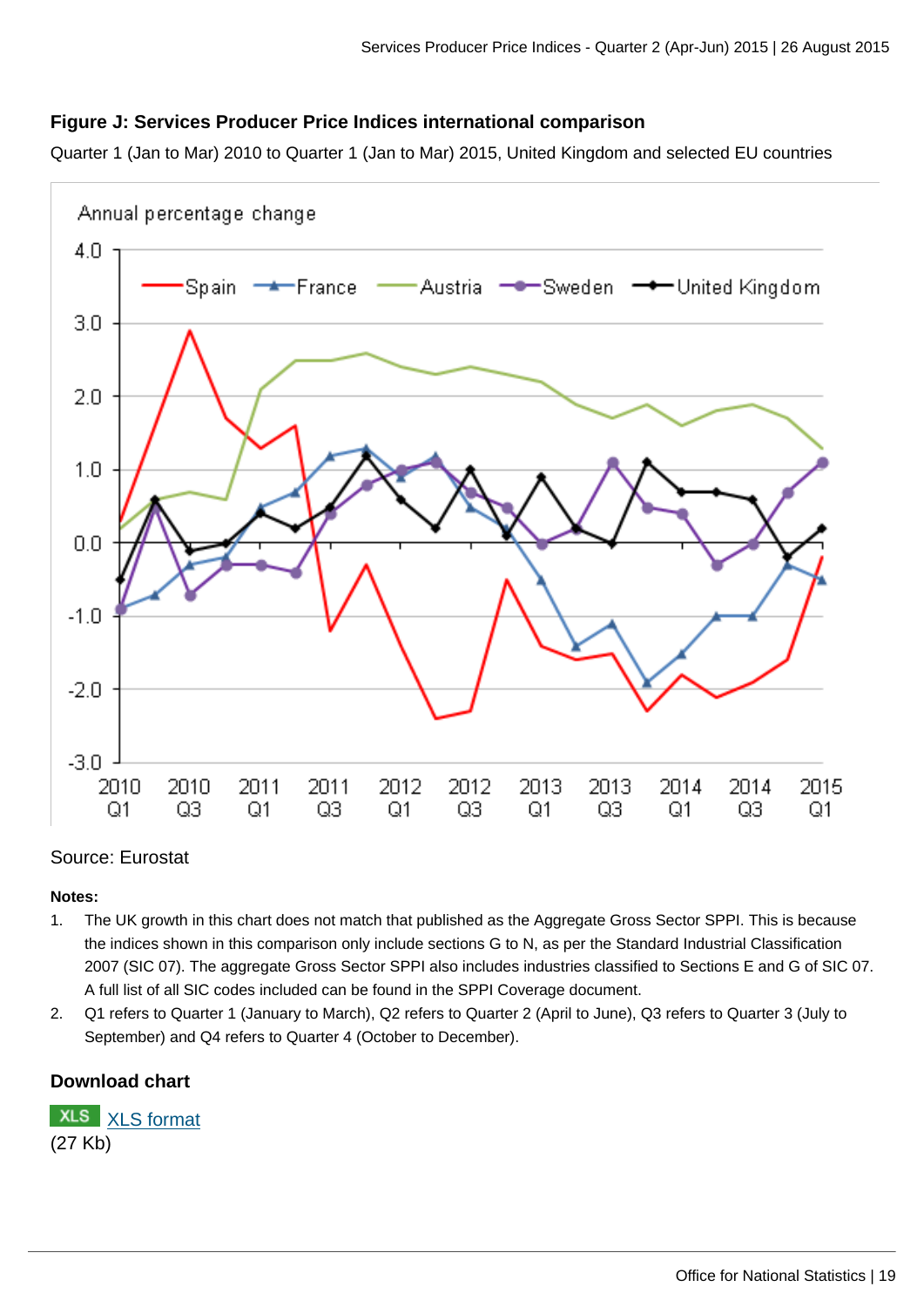However, in recent quarters the range of inflation rates experienced by these countries has narrowed, as the countries with the lowest inflation rates (France and Spain) saw an increase, and the country with the highest rate (Austria) saw a decrease in inflation. Austria's inflation rate was the lowest since 2011 in the latest available data, and Spain's was the highest.

### **Net sector aggregate**

At the aggregate level, both a net and gross sector Services Producer Price Index (SPPI) is produced. The prices used to construct both of these indices are the same, but different weights are used to construct the net sector index compared with the gross sector.

#### **Summary of net sector movements**

In quarter 2 (Apr to June) of 2015, movements in the net sector aggregate SPPI were:

- annual inflation rose 0.5%, down from 0.7% in quarter 1 (Jan to Mar) of 2015
- between quarter 1 and quarter 2 of 2015, quarterly inflation stood at 0.2%, unchanged from the previous quarter

Generally, the movements of the net sector aggregate SPPI are similar to those of the gross sector indices with the net sector aggregate tending to inflate at a slightly higher rate than the gross sector indices (Figure K).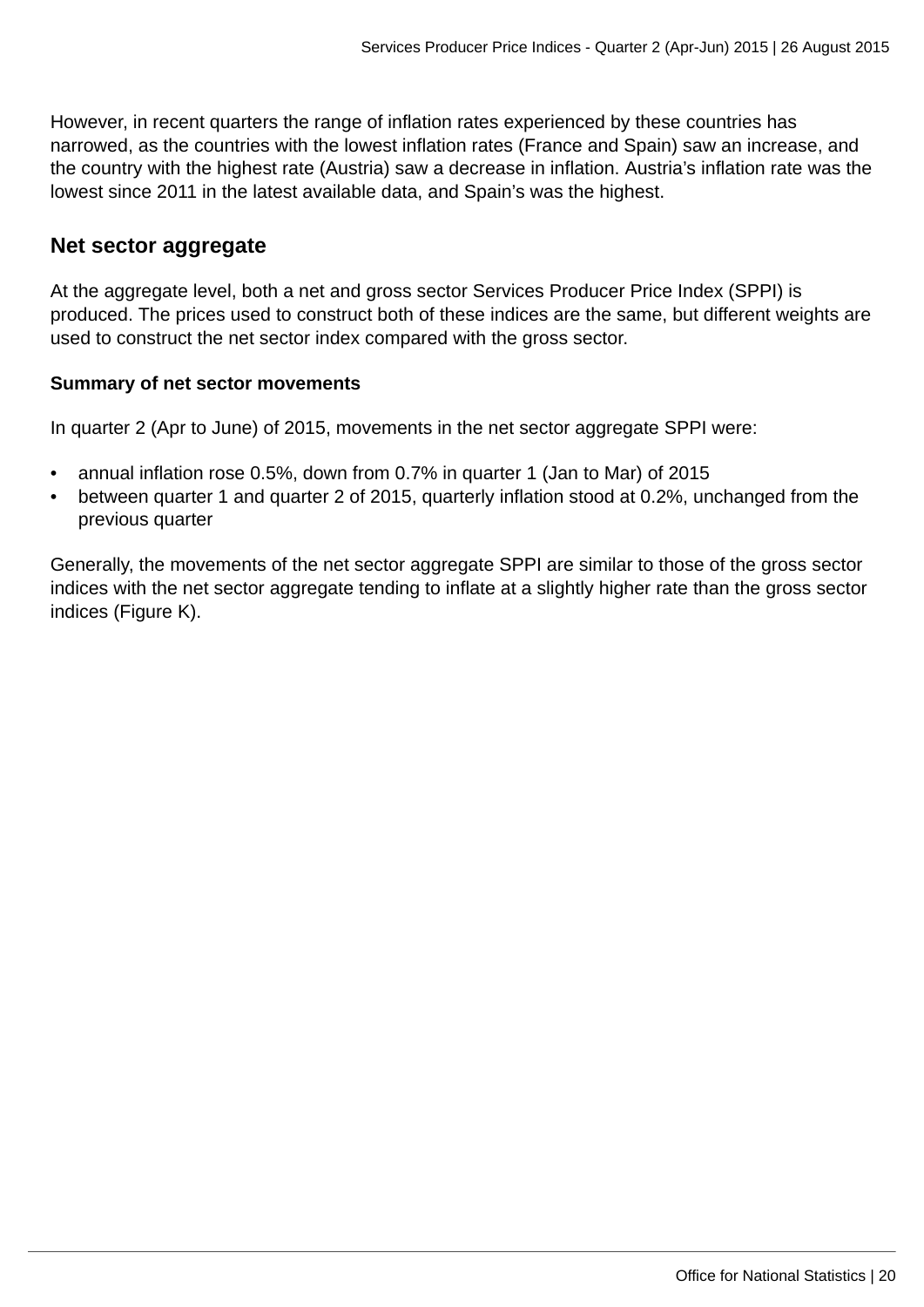## **Figure K: Aggregate Services Producer Price Index (net and gross sectors)**

Quarter 2 (Apr to Jun) 2010 to Quarter 2 (Apr to Jun) 2015, United Kingdom



Source: Services Producer Price Index (SPPI) - Office for National Statistics

#### **Notes:**

- 1. The aggregate SPPIs is an aggregate of the individual industry-level SPPIs (excluding Financial Intermediation) published in the SPPI Statistical Bulletin. It does not provide full coverage of the service sector.
- 2. Not all of the industry-level SPPIs used to construct the aggregate SPPI are National Statistics.
- 3. Q1 refers to Quarter 1 (January to March), Q2 refers to Quarter 2 (April to June), Q3 refers to Quarter 3 (July to September) and Q4 refers to Quarter 4 (October to December).

#### **Download chart**

**XLS** [XLS format](http://www.ons.gov.uk:80/ons/rel/ppi2/services-producer-price-index/quarter-2-2015/chd-fig-k.xls) (26.5 Kb)

# **Background notes**

#### 1. **How are we doing?**

We are constantly seeking to improve this release and welcome feedback from our users to help us achieve this. If you have any comments on the format, layout or content of this release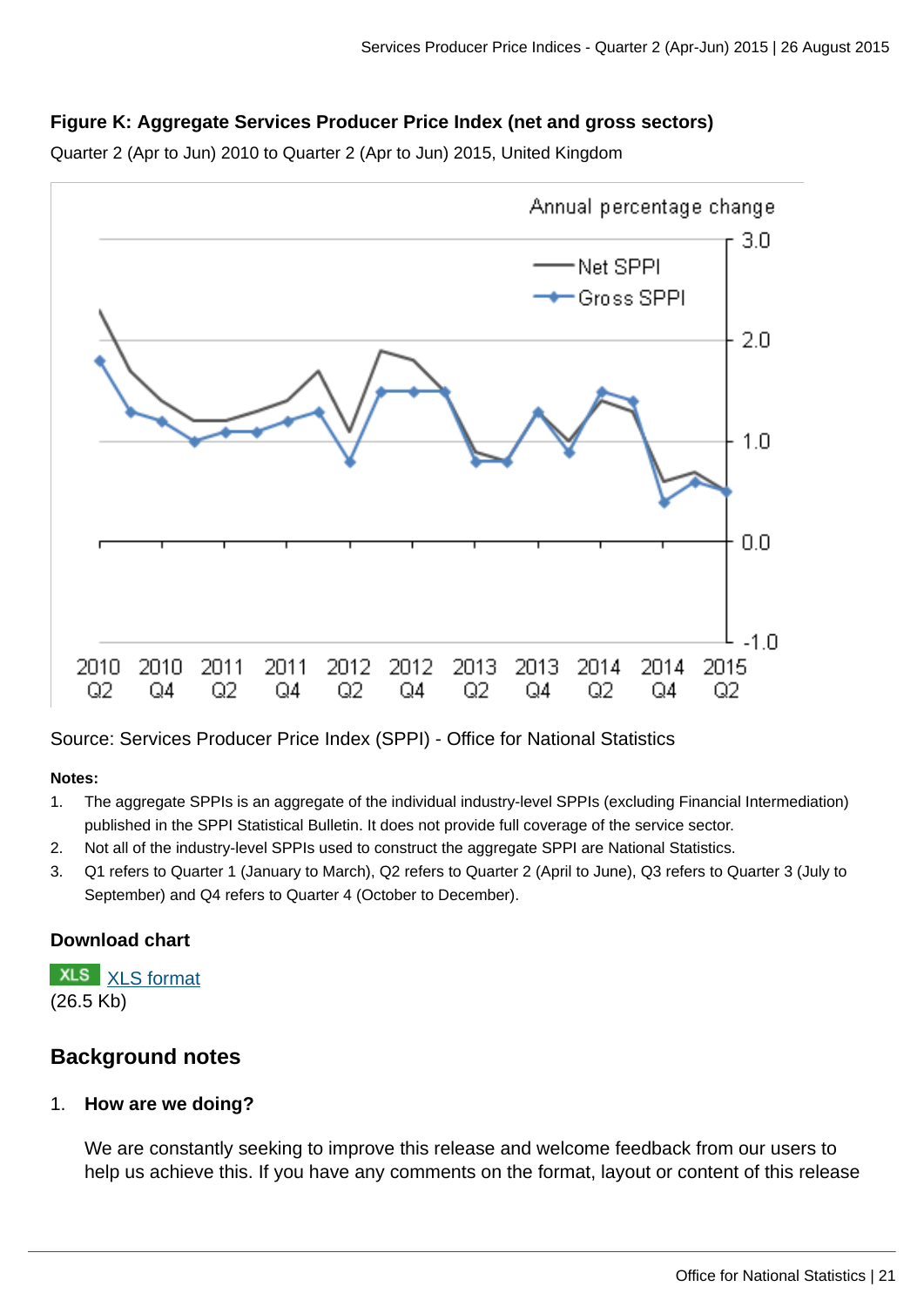please let us know. We would also be interested in knowing how you use these data to inform your work. Please email us: [sppi@ons.gsi.gov.uk.](mailto:sppi@ons.gsi.gov.uk)

#### 2. **Analysis of Service Producer Price Indices using standard errors**

To help users quantify the uncertainty around the estimates of service sector inflation, we plan to calculate standard errors for SPPI. We will present the results of our analysis in an article published as soon as possible.

#### 3. **Coverage of SPPI**

The SPPI is a measure of inflation for the UK service sector; however prices are not collected from Northern Ireland for any of the service industries which are collected as part of the quarterly survey. This is because the Statistics of Trade Act which makes the SPPI survey mandatory does not extend to Northern Ireland. The omission of prices from Northern Ireland means that the SPPI makes the assumption that prices received by companies in Northern Ireland change at the same rate as prices in the rest of the UK

#### 4. **Re-assessment by the UK Statistics Authority**

SPPI has recently undergone a routine re-assessment by the [UK Statistics Authority](http://www.ons.gov.uk:80/ons/external-links/stats-authority/statistics-authority-s-website.html) against the [Code of Practice for Official Statistics](http://www.ons.gov.uk:80/ons/external-links/stats-authority/uk-statistics-authority-code-of-practice.html). The final [SPPI assessment report](http://www.statisticsauthority.gov.uk/assessment/assessment/assessment-reports/assessment-report-290---services-producer-price-indices.pdf) is now available.

#### 5. **Finding SPPI data**

All of the data included in this statistical bulletin, alongside data for the full range of SPPIs, is available in the associated [Reference Table \(454 Kb Excel sheet\)](http://www.ons.gov.uk:80/ons/rel/ppi2/services-producer-price-index/q4-2014/rft-services-producer-price-index--quarter-4-2014.xls) or can be downloaded from the [Time Series Dataset](http://www.ons.gov.uk:80/ons/rel/ppi2/services-producer-price-index/q4-2014/tsd-services-producer-price-index---quarter-4-2014.html) for SPPI. Each SPPI has 2 unique identifiers: a 10-digit index number which relates to the [Standard Industrial Classification](http://www.ons.gov.uk:80/ons/guide-method/classifications/current-standard-classifications/standard-industrial-classification/index.html) code appropriate to the index, and a 4-character alpha-numeric code which can be used to find series when using the Time Series Dataset for SPPI. [SPPI records \(76 Kb Excel sheet\)](http://www.ons.gov.uk:80/ons/rel/ppi2/services-producer-price-index/q4-2014/sppi-records--quarter-4-2014.xls) which show higher, lower or equal to movements, are also available to view or download.

#### 6. **Article about rebasing the PPI and SPPI onto 2010=100**

As previously announced, we have been taking forward the rebasing of PPI and SPPI onto a 2010=100 basis. SPPI has been published on a 2010=100 basis, which was first released on 26 February 2014. A parallel run has been conducted to compare 2010=100 index values with 2005=100, analysing trends in the process. This parallel run will form an assessment of the impact of rebasing. An article Services Producer Price Index Rebasing (2010=100) describing the results of this assessment is published alongside this release. If you have any questions or queries regarding the impact of rebasing on SPPI data, please [contact SPPI.](mailto:sppi@ons.gsi.gov.uk)

#### 7. **Quality and methods**

A [Quality and Methodology Information \(QMI\)](http://www.ons.gov.uk/ons/guide-method/method-quality/quality/quality-information/business-statistics/summary-quality-report-for-services-producer-price-indices.pdf) paper is available for the SPPI which describes how the statistics presented in this Statistical Bulletin are produced and provides information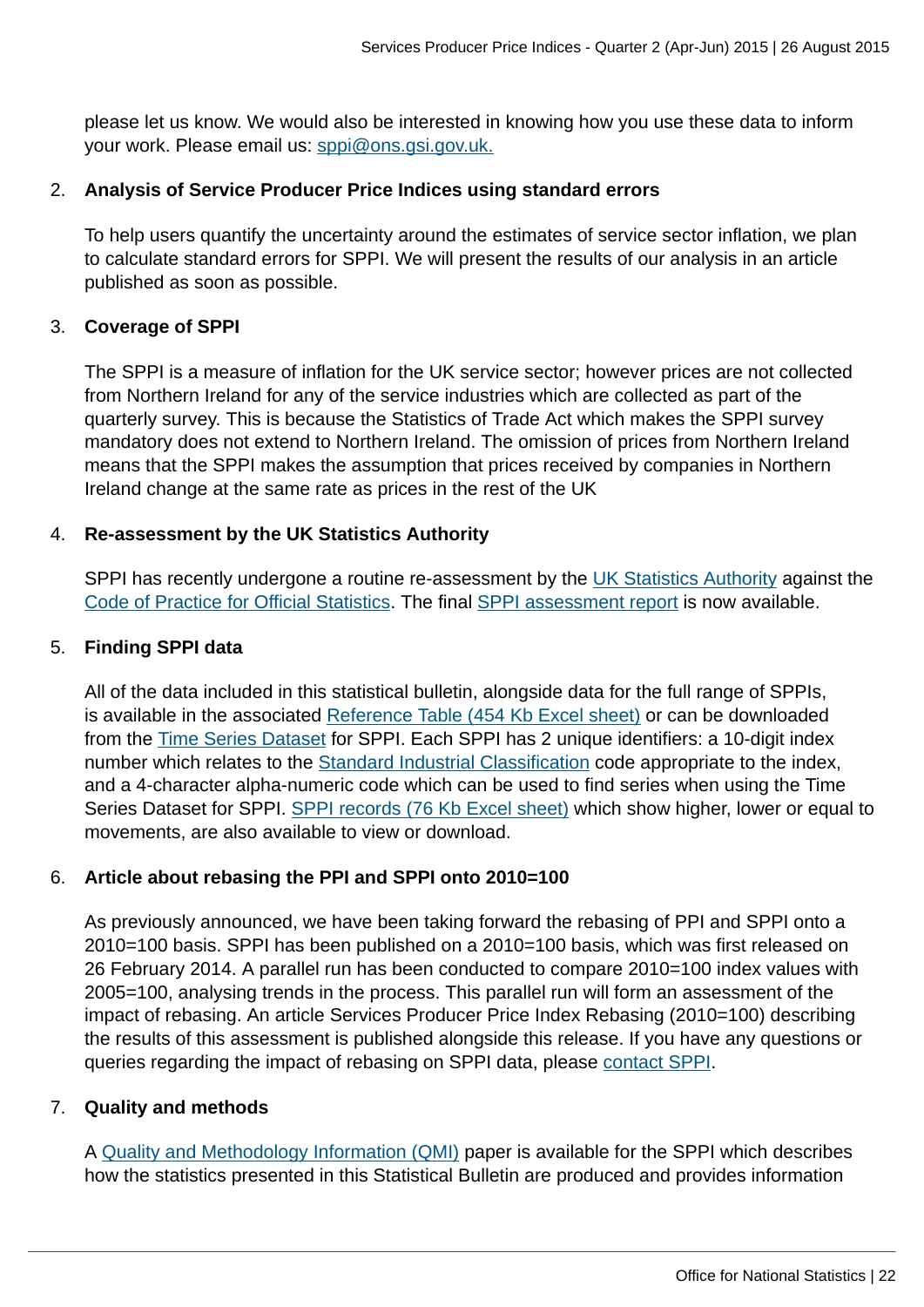on the quality of the statistics. Detailed information on the methods used to compile the SPPI is available in the [SPPI Manual \(241.6 Kb Pdf\)](http://www.ons.gov.uk:80/ons/guide-method/user-guidance/prices/sppi/sppi-methods-and-guidance---march-2014.pdf).

#### 8. **Guidance for users**

The SPPI is calculated on a 'Business to Business' basis. This means that only transactions between UK businesses and other UK businesses or government are included. Sales made to customers outside of the UK or to members of the public are excluded.

Index numbers shown in this statistical bulletin are on a gross sector basis unless otherwise stated. This means that they include transactions between UK service sector businesses and all other UK businesses and government.

Indices relate to average prices per quarter. The full effect of a price change occurring within a quarter will only be reflected in the index for the following quarter. All index numbers exclude VAT and are not seasonally adjusted. Since SPPIs exclude VAT, they are not affected by the increase in the standard rate of VAT to 20% from 4 January 2011.

#### 9. **Definitions**

#### **Gross and net sector series**

All figures presented in this statistical bulletin are calculated on a gross sector basis unless otherwise stated.

**Gross sector output (GSO) series** - calculated using weights based on sales to UK businesses and government from all transactions within the UK. This index reflects the 'service sector' inflation experienced by all UK businesses.

**Net sector output (NSO) series** - calculated using weights based on sales to UK businesses and government outside of the service sector. For example, sales of legal services to a UK manufacturing company would be included, but sales to an accountancy company (another service provider) would be excluded. This index gives a measure of inflation that is specific to non-service sector businesses.

**GSO weights** - for most industries, sales from the Services Turnover Survey (STS) are used to determine their weight into the aggregate SPPI. Where STS data is unavailable, data from the Annual Business Survey is used as a proxy. In order to make the ABS data more comparable to the STS data, an adjustment factor is applied to remove sales attributed to non-service provision. These sales values are then used to calculate the industry weights.

**NSO weights** - net sector weights are calculated by taking the gross sector sales data and adjusting them to represent only sales to businesses outside the service sector. This adjustment is made using data from the National Accounts supply and use tables. These tables allow for the calculation of a ratio for each industry that approximates the proportion of sales to non-service sector businesses. This ratio is applied to the gross sector sales to give an approximation of the net sector sales. The resulting calculated sales are then used to weight the industries into the net sector aggregate SPPI.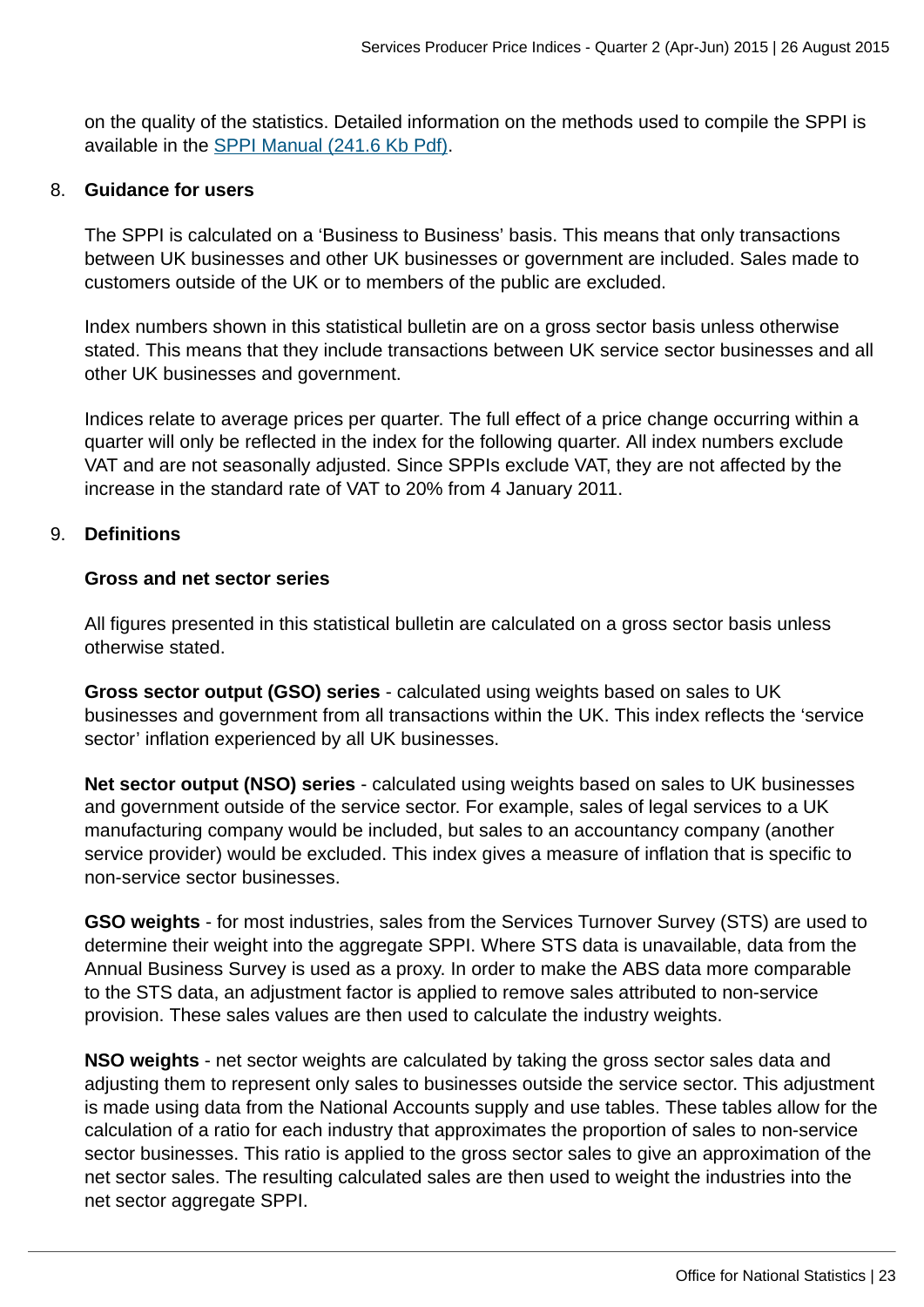**Reporting periods** - throughout this release quarter 1 refers to January to March, quarter 2 refers to April to June, quarter 3 refers to July to September and quarter 4 refers to October to December.

#### 10. **Data sources**

The SPPI is compiled using the results of a mandatory survey carried out under the Statistics of Trade Act (1947). To keep the burden on respondents to a minimum, alternative data sources are used to compile the indices wherever possible. Currently 6 SPPIs are compiled using external data sources, these data sources are:

- property rental payments Investment Property Databank (IPD)
- financial Intermediation (Banks) Bank of England (BoE)

#### 11. **SPPI Coverage**

We do not produce an SPPI for every industry in the service sector and so the aggregate SPPI is a partial, best estimate, of the overall inflation to UK businesses from the service sector. Similarly, the indices published at section level do not provide full coverage and are the best estimate that can be made of those particular service activities using the data available. As resources allow, we will continue to review the existing SPPIs and expand coverage through developing SPPIs for new industries. As such, the aggregate SPPI will change composition from time to time, but will always remain our best estimate of overall inflation to UK businesses from the service sector. The fact that coverage may change over time should be considered by users when deciding which indices best meet their needs.

#### 12. **Revisions**

SPPI follows our policy for revisions and corrections and will show significant revisions but suppress minor changes to avoid unnecessary inconvenience to users. Indices for the most recent 2 quarters are regarded as provisional and may be revised as later data become available.

For this statistical bulletin, Reference Table 1R highlights revisions to movements in price indices previously published in last quarter's statistical bulletin.

#### 13. **European comparability**

The UK is required to produce a number of the SPPIs included in this statistical bulletin under the [Short-Term Statistics Regulation](http://eur-lex.europa.eu/LexUriServ/LexUriServ.do?uri=CELEX:31998R1165:EN:NOT) . As a result, all EU countries must publish equivalent series on a comparable basis. Further information about SPPI at an EU level, and access to data for all EU countries is available on the [Eurostat website.](http://epp.eurostat.ec.europa.eu/statistics_explained/index.php/Services_producer_price_index_overview)

#### 14. **Publication policy**

The complete run of data in the tables of this bulletin are also available to view and download in other electronic formats free of charge using our [Datasets and Reference Table service](http://www.ons.gov.uk/ons/datasets-and-tables/index.html) (if you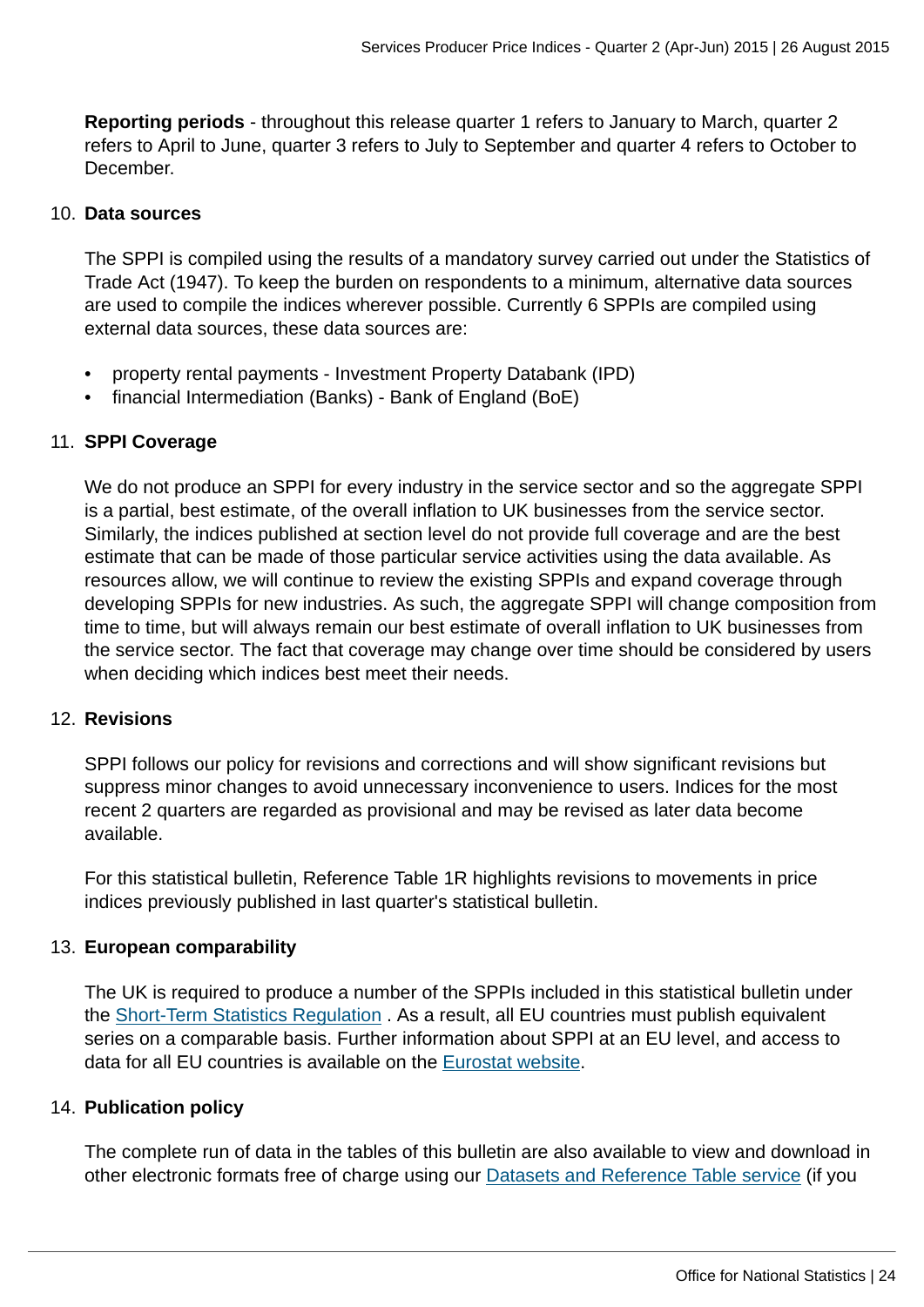want the data associated with this bulletin click into Download data in this release option). Users can download the complete release in a choice of zipped formats or view and download their own selections of individual series.

#### 15. **Following ONS**

Follow us on **Twitter** and **Facebook**.

National Statistics are produced to high professional standards set out in the Code of Practice for Official Statistics. They undergo regular quality assurance reviews to ensure that they meet customer needs. They are produced free from any political interference.

© Crown copyright 2015.

Next publication:

25 November 2015

Media contact:

Tel: Luke Croydon +44 (0)845 6041858

Emergency on-call +44 (0)7867 906553

E-mail: [media.relations@ons.gsi.gov.uk](mailto:media.relations@ons.gsi.gov.uk)

Statistical contact:

Tel: Kat Pegler on +44 (0) 1633 456468

E-mail: [sppi@ons.gsi.gov.uk](mailto:sppi@ons.gsi.gov.uk)

Business Prices Enquiries:

Tel +44 (0) 1633 455723 or +44 (0) 1633 456705

16. Details of the policy governing the release of new data are available by visiting [www.statisticsauthority.gov.uk/assessment/code-of-practice/index.html](http://www.statisticsauthority.gov.uk/assessment/code-of-practice/index.html) or from the Media Relations Office email: [media.relations@ons.gsi.gov.uk](mailto:media.relations@ons.gsi.gov.uk)

These National Statistics are produced to high professional standards and released according to the arrangements approved by the UK Statistics Authority.

## **Copyright**

© Crown copyright 2015

You may use or re-use this information (not including logos) free of charge in any format or medium, under the terms of the Open Government Licence. To view this licence, visit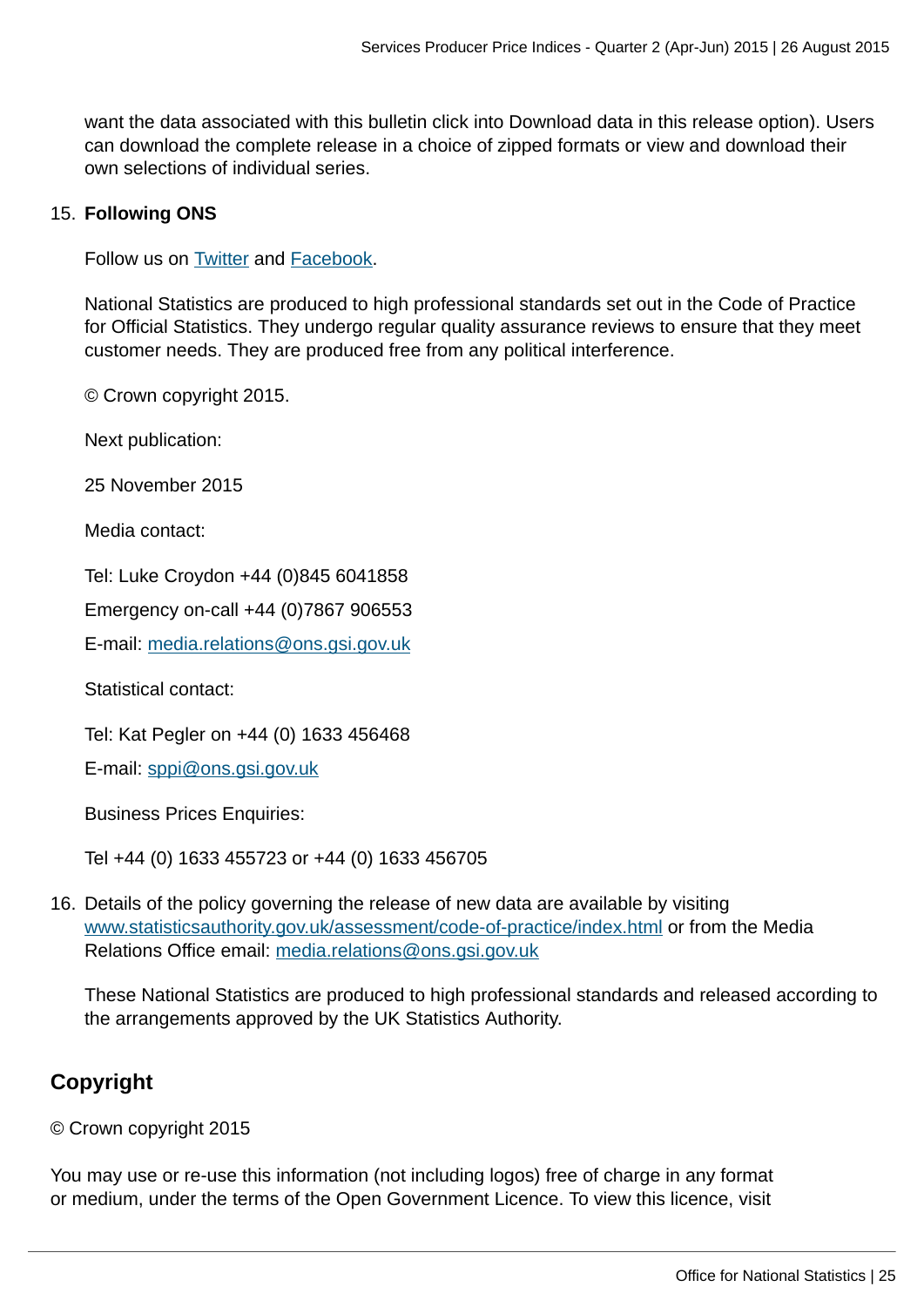www.nationalarchives.gov.uk/doc/open-government-licence/ or write to the Information Policy Team, The National Archives, Kew, London TW9 4DU, or email: [psi@nationalarchives.gsi.gov.uk](mailto:psi@nationalarchives.gsi.gov.uk).

This document is also available on our website at [www.ons.gov.uk.](http://www.ons.gov.uk/)

## **Statistical contacts**

**Name Phone Department Email** Kat Pegler +44 (0)1633 456468 Business Prices [sppi@ons.gsi.gov.uk](mailto:sppi@ons.gsi.gov.uk)

**Next Publication Date:** 25 November 2015

**Issuing Body:** Office for National Statistics

#### **Media Contact Details:**

Telephone: 0845 604 1858 (8.30am-5.30pm Weekdays)

Emergency out of hours (limited service): 07867 906553

Email: [media.relations@ons.gsi.gov.uk](mailto:media.relations@ons.gsi.gov.uk)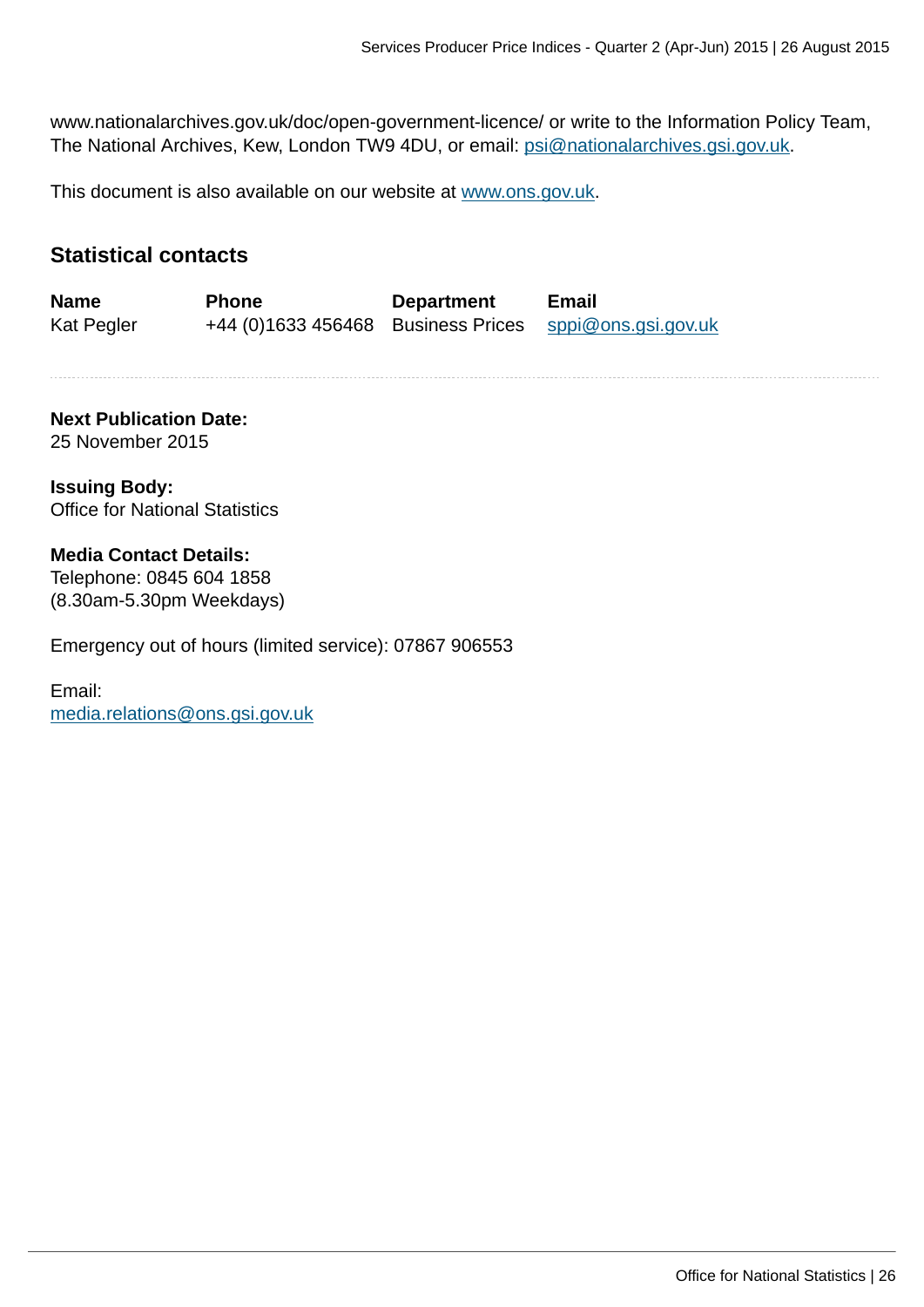|                | Gross Sector $1,2,4$<br>SPPI - All services |                           |      |                       | Net Sector $1,3,4$        |       |
|----------------|---------------------------------------------|---------------------------|------|-----------------------|---------------------------|-------|
|                |                                             |                           |      | SPPI - All services   |                           |       |
|                | Index<br>$(2010=100)$                       | percentage<br>change over |      |                       | percentage<br>change over |       |
|                |                                             | Quarter                   | Year | Index<br>$(2010=100)$ | Quarter                   | Year  |
|                | 9907010000                                  |                           |      | 9907020000            |                           |       |
|                | K8ZU                                        |                           |      | K8ZW                  |                           |       |
| 2011 Q3        | 101.0                                       | $-0.5$                    | 1.1  | 101.2                 | $-0.5$                    | $1.3$ |
| Q4             | 101.4                                       | 0.4                       | 1.2  | 101.6                 | 0.4                       | 1.4   |
| 2012 Q1        | 101.8                                       | 0.4                       | 1.3  | 102.3                 | 0.7                       | 1.7   |
| Q2             | 102.3                                       | 0.5                       | 0.8  | 102.8                 | 0.5                       | 1.1   |
| Q <sub>3</sub> | 102.5                                       | 0.2                       | 1.5  | 103.1                 | 0.3                       | 1.9   |
| Q <sub>4</sub> | 102.9                                       | 0.4                       | 1.5  | 103.4                 | 0.3                       | 1.8   |
| 2013 Q1        | 103.3                                       | 0.4                       | 1.5  | 103.8                 | 0.4                       | 1.5   |
| Q2             | 103.1                                       | $-0.2$                    | 0.8  | 103.7                 | $-0.1$                    | 0.9   |
| Q <sub>3</sub> | 103.3                                       | 0.2                       | 0.8  | 103.9                 | 0.2                       | 0.8   |
| Q <sub>4</sub> | 104.2                                       | 0.9                       | 1.3  | 104.7                 | 0.8                       | 1.3   |
| 2014 Q1        | 104.2                                       | $\qquad \qquad -$         | 0.9  | 104.8                 | 0.1                       | 1.0   |
| Q2             | 104.6                                       | 0.4                       | 1.5  | 105.2                 | 0.4                       | 1.4   |
| Q <sub>3</sub> | 104.7r                                      | 0.1                       | 1.4  | 105.3                 | 0.1                       | 1.3   |
| Q <sub>4</sub> | 104.6                                       | $-0.1$                    | 0.4  | 105.3                 | $\qquad \qquad -$         | 0.6   |
| 2015 Q1        | 104.8p                                      | 0.2                       | 0.6  | 105.5p                | 0.2                       | 0.7   |
| Q2             | 105.1p                                      | 0.3                       | 0.5  | 105.7p                | 0.2                       | 0.5   |
|                |                                             |                           |      |                       |                           |       |

*p = provisional. r = revised*

1 The aggregate SPPI is an aggregate of the individual industry level SPPIs (excluding Financial Intermediation). It does not provided full coverage of the service sector

- 2 The Gross Sector series is calculated using weights based on sales from all transactions in the UK to UK businesses and government
- 3 The Net Sector series is calculated using weights based on sales to UK businesses and government who are not part of the service sector.
- 4 Not all of the industry-level SPPIs used to construct the aggregate SPPI are National Statistics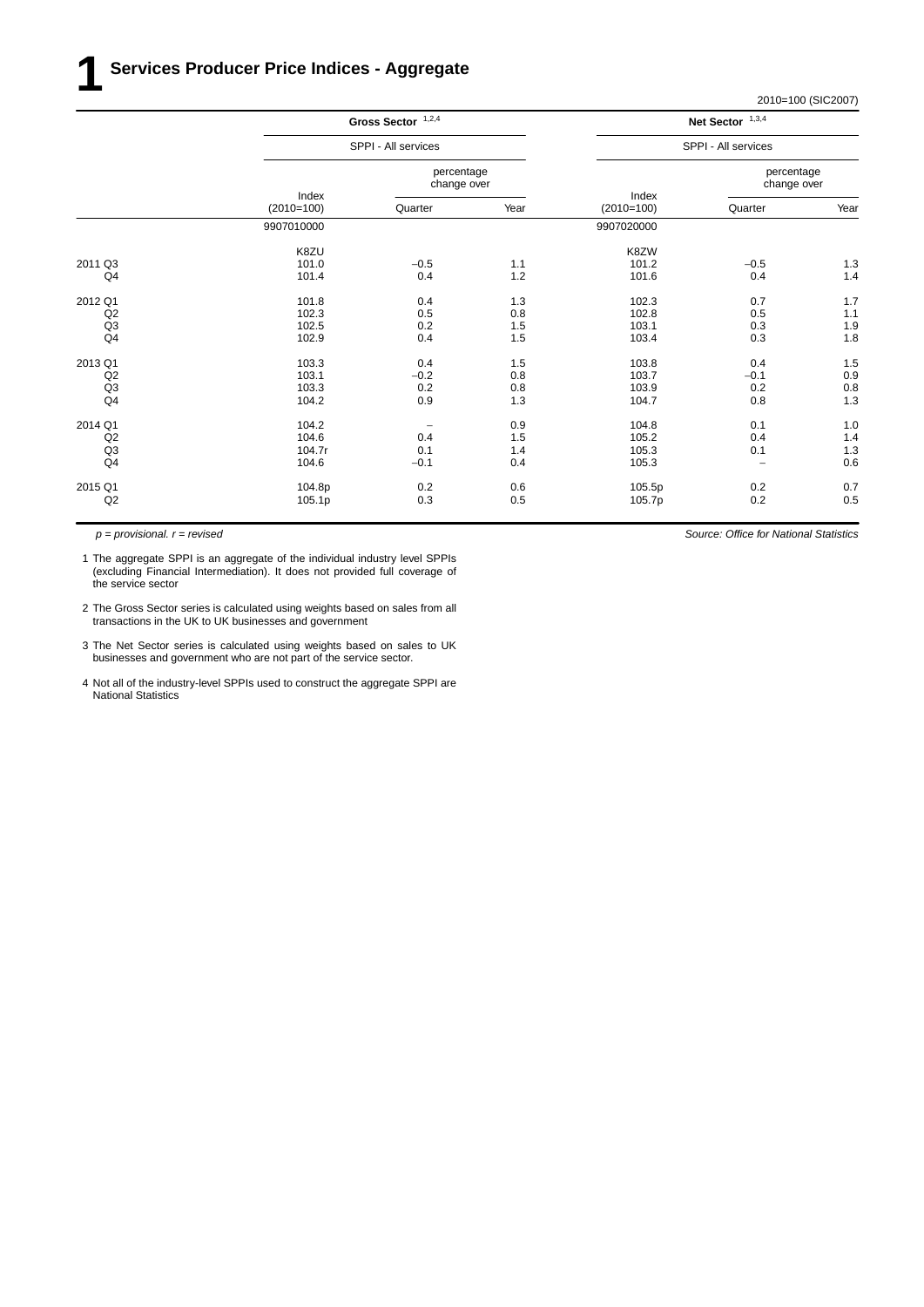# **2 Ser vices Producer Price Indices - Section 1,2**

2010=100 (SIC2007)

| <b>Water Supply, Sewerage</b><br>and Waste Management |                           |        | Wholesale, Retail Trade; Repair of<br><b>Motor Vehicles and Motorcycles</b> |                           |         |
|-------------------------------------------------------|---------------------------|--------|-----------------------------------------------------------------------------|---------------------------|---------|
|                                                       | percentage<br>change over |        |                                                                             | percentage<br>change over |         |
| $(2010=100)$                                          | Quarter                   | Year   | $(2010=100)$                                                                | Quarter                   | Year    |
| 9907101000                                            |                           |        | 9907103000                                                                  |                           |         |
| MF8N                                                  |                           |        | MF <sub>2</sub> J                                                           |                           |         |
| 106.9                                                 |                           |        |                                                                             |                           | $5.0\,$ |
| 106.0                                                 | $-0.8$                    | 4.7    | 105.6                                                                       | 0.1                       | 4.6     |
| 107.0                                                 | 0.9                       | 3.6    | 105.9                                                                       | 0.3                       | 1.8     |
| 108.2                                                 | 1.1                       | 2.1    | 106.8                                                                       | 0.8                       | 2.1     |
| 106.2                                                 | $-1.8$                    | $-0.7$ | 107.3                                                                       | 0.5                       | 1.7     |
| 105.6                                                 | $-0.6$                    | $-0.4$ | 107.5                                                                       | 0.2                       | 1.8     |
| 107.2                                                 | 1.5                       | 0.2    | 108.5                                                                       | 0.9                       | 2.5     |
| 108.6                                                 | 1.3                       | 0.4    | 109.3                                                                       | 0.7                       | 2.3     |
| 105.5                                                 | $-2.9$                    | $-0.7$ | 109.6                                                                       | 0.3                       | 2.1     |
| 105.7                                                 | 0.2                       | 0.1    | 110.5                                                                       | 0.8                       | 2.8     |
| 105.3                                                 | $-0.4$                    | $-1.8$ | 111.9                                                                       | 1.3                       | 3.1     |
| 106.4                                                 | 1.0                       |        | 112.1                                                                       | 0.2                       | 2.6     |
| 105.3                                                 | $-1.0$                    | $-0.2$ | 112.6                                                                       | 0.4                       | 2.7     |
| 103.6                                                 | $-1.6$                    | $-2.0$ | 113.0                                                                       | 0.4                       | 2.3     |
| 98.8p                                                 | $-4.6$                    | $-6.2$ | 113.8p                                                                      | 0.7                       | 1.7     |
| 99.3p                                                 | 0.5                       | $-6.7$ | 114.4p                                                                      | 0.5                       | 2.1     |
|                                                       | Index                     | 0.8    | 6.5<br>$-2.0$                                                               | Index<br>105.5            | 0.9     |

|                | <b>Transportation and Storage</b> |                           |                          |                       | <b>Accommodation and Food</b> |        |
|----------------|-----------------------------------|---------------------------|--------------------------|-----------------------|-------------------------------|--------|
|                | Index<br>$(2010=100)$             | percentage<br>change over |                          |                       | percentage<br>change over     |        |
|                |                                   | Quarter                   | Year                     | Index<br>$(2010=100)$ | Quarter                       | Year   |
|                | 9907104000                        |                           |                          | 9907105000            |                               |        |
|                | MF2K                              |                           |                          | MF2L                  |                               |        |
| 2011 Q3        | 101.9                             | $-1.0$                    | 1.2                      | 101.8                 | 0.3                           | 1.3    |
| Q4             | 102.3                             | 0.4                       | 1.6                      | 101.8                 |                               | 1.7    |
| 2012 Q1        | 102.4                             | 0.1                       | 0.6                      | 99.9                  | $-1.9$                        | 0.8    |
| Q2             | 102.9                             | 0.5                       | $\overline{\phantom{m}}$ | 101.7                 | 1.8                           | 0.2    |
| Q <sub>3</sub> | 102.7                             | $-0.2$                    | 0.8                      | 100.4                 | $-1.3$                        | $-1.4$ |
| Q <sub>4</sub> | 103.0                             | 0.3                       | 0.7                      | 108.6                 | 8.2                           | 6.7    |
| 2013 Q1        | 104.0                             | 1.0                       | 1.6                      | 105.9                 | $-2.5$                        | 6.0    |
| Q2             | 103.6                             | $-0.4$                    | 0.7                      | 102.4                 | $-3.3$                        | 0.7    |
| Q3             | 104.1                             | 0.5                       | 1.4                      | 105.1                 | 2.6                           | 4.7    |
| Q <sub>4</sub> | 103.8                             | $-0.3$                    | 0.8                      | 111.5                 | 6.1                           | 2.7    |
| 2014 Q1        | 104.8                             | 1.0                       | 0.8                      | 103.7                 | $-7.0$                        | $-2.1$ |
| Q2             | 105.4                             | 0.6                       | 1.7                      | 111.0                 | 7.0                           | 8.4    |
| Q3             | 105.5                             | 0.1                       | 1.3                      | 110.7r                | $-0.3$                        | 5.3    |
| Q <sub>4</sub> | 105.7                             | 0.2                       | 1.8                      | 108.6                 | $-1.9$                        | $-2.6$ |
| 2015 Q1        | 106.2p                            | 0.5                       | 1.3                      | 108.2p                | $-0.4$                        | 4.3    |
| Q2             | 106.1p                            | $-0.1$                    | 0.7                      | 109.7p                | 1.4                           | $-1.2$ |
|                |                                   |                           |                          |                       |                               |        |

*p = provisional. r = revised*

1 The section-level SPPIs are an aggregate of individual industry-level SPPIs (excluding Financial Intermediation). They do not provide full coverage of the section listed.

2 Not all of the industry-level SPPIs used to construct the section-level SPPIs are National Statistics.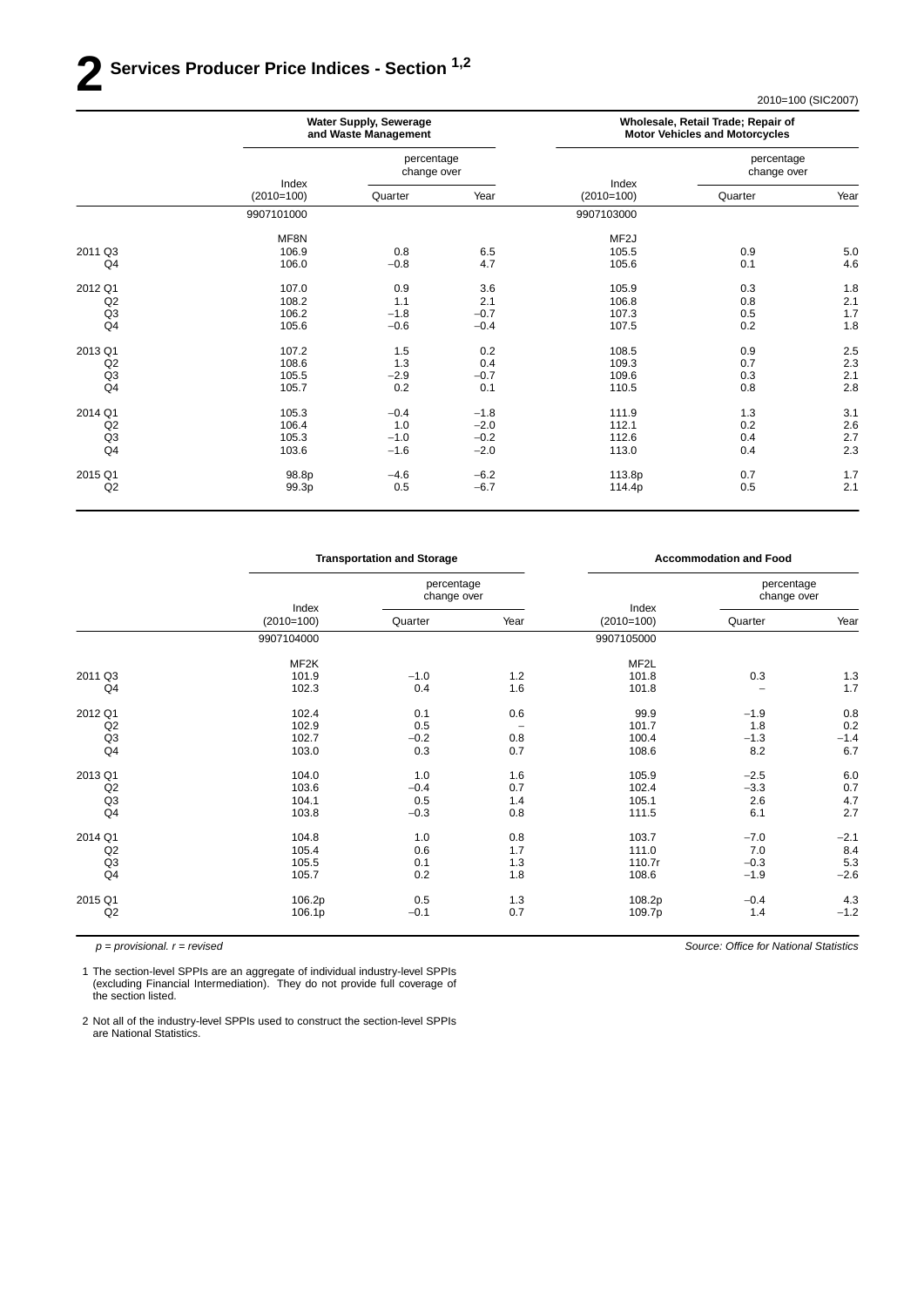# **2 Services Producer Price Indices - Section** <sup>1,2</sup> continued

| continued | 2010=100 (SIC2007)<br>$\sim$ $\sim$ |
|-----------|-------------------------------------|
|-----------|-------------------------------------|

| Index<br>$(2010=100)$ |         |                                      |                           | percentage<br>change over |                               |
|-----------------------|---------|--------------------------------------|---------------------------|---------------------------|-------------------------------|
|                       | Quarter | Year                                 | $(2010=100)$              | Quarter                   | Year                          |
| 9907106000            |         |                                      | 9907108000                |                           |                               |
| MF2M                  |         |                                      | MF8P                      |                           |                               |
| 98.5                  | $-0.7$  | $-1.3$                               | 100.7                     | 0.1                       | 0.6                           |
| 99.0                  | 0.5     | $-0.6$                               | 100.6                     | $-0.1$                    | -                             |
| 98.2                  | $-0.8$  | $-1.2$                               | 100.5                     | $-0.1$                    | $-0.2$                        |
| 98.3                  | 0.1     | $-0.9$                               | 100.4                     | $-0.1$                    | $-0.2$                        |
| 98.7                  | 0.4     | 0.2                                  | 100.7                     | 0.3                       | $\qquad \qquad -$             |
| 98.3                  | $-0.4$  | $-0.7$                               | 100.4                     | $-0.3$                    | $-0.2$                        |
| 99.0                  | 0.7     | 0.8                                  | 99.8                      | $-0.6$                    | $-0.7$                        |
| 98.5                  | $-0.5$  | 0.2                                  | 100.2                     | 0.4                       | $-0.2$                        |
| 98.3                  | $-0.2$  | $-0.4$                               | 99.4                      | $-0.8$                    | $-1.3$                        |
| 99.8                  | 1.5     | 1.5                                  | 99.9                      | 0.5                       | $-0.5$                        |
| 98.7                  | $-1.1$  | $-0.3$                               | 100.6                     | 0.7                       | 0.8                           |
| 97.9                  | $-0.8$  | $-0.6$                               | 101.4                     | 0.8                       | 1.2                           |
| 98.2                  | 0.3     | $-0.1$                               | 102.5                     | 1.1                       | 3.1                           |
| 98.2                  | ۰       | $-1.6$                               | 103.4                     | 0.9                       | 3.5                           |
| 98.3p                 | 0.1     | $-0.4$                               | 104.1p                    | 0.7                       | 3.5                           |
| 98.4p                 | 0.1     | 0.5                                  | 104.7p                    | 0.6                       | 3.3                           |
|                       |         | <b>Information and Communication</b> | percentage<br>change over | Index                     | <b>Real Estate Activities</b> |

|                | Professional, Scientific and<br><b>Technical Activities</b> |                           |      | <b>Administrative and Support Services</b> |                           |        |
|----------------|-------------------------------------------------------------|---------------------------|------|--------------------------------------------|---------------------------|--------|
|                |                                                             | percentage<br>change over |      |                                            | percentage<br>change over |        |
|                | Index<br>$(2010=100)$                                       | Quarter                   | Year | Index<br>$(2010=100)$                      | Quarter                   | Year   |
|                | 9907109000                                                  |                           |      | 9907110000                                 |                           |        |
|                | MF8Q                                                        |                           |      | MF8R                                       |                           |        |
| 2011 Q3        | 101.4                                                       | $-0.9$                    | 2.0  | 100.7                                      | 0.5                       | 0.9    |
| Q4             | 102.6                                                       | 1.2                       | 2.4  | 100.3                                      | $-0.4$                    | 0.2    |
| 2012 Q1        | 104.9                                                       | 2.2                       | 4.7  | 100.4                                      | 0.1                       | 0.4    |
| Q2             | 105.4                                                       | 0.5                       | 3.0  | 100.7                                      | 0.3                       | 0.5    |
| Q <sub>3</sub> | 106.0                                                       | 0.6                       | 4.5  | 101.6                                      | 0.9                       | 0.9    |
| Q <sub>4</sub> | 106.0                                                       | $\overline{\phantom{0}}$  | 3.3  | 101.7                                      | 0.1                       | 1.4    |
| 2013 Q1        | 106.4                                                       | 0.4                       | 1.4  | 101.8                                      | 0.1                       | 1.4    |
| Q2             | 106.9                                                       | 0.5                       | 1.4  | 101.3                                      | $-0.5$                    | 0.6    |
| Q <sub>3</sub> | 107.2                                                       | 0.3                       | 1.1  | 101.3                                      | $\overline{\phantom{0}}$  | $-0.3$ |
| Q <sub>4</sub> | 107.5                                                       | 0.3                       | 1.4  | 102.5                                      | 1.2                       | 0.8    |
| 2014 Q1        | 108.5                                                       | 0.9                       | 2.0  | 102.6                                      | 0.1                       | 0.8    |
| Q2             | 108.6r                                                      | 0.1                       | 1.6  | 102.7                                      | 0.1                       | 1.4    |
| Q3             | 108.8r                                                      | 0.2                       | 1.5  | 102.0                                      | $-0.7$                    | 0.7    |
| Q <sub>4</sub> | 108.8                                                       |                           | 1.2  | 102.0                                      |                           | $-0.5$ |
| 2015 Q1        | 109.4p                                                      | 0.6                       | 0.8  | 102.0p                                     |                           | $-0.6$ |
| Q2             | 109.6p                                                      | 0.2                       | 0.9  | 102.2p                                     | 0.2                       | $-0.5$ |
|                |                                                             |                           |      |                                            |                           |        |

*p = provisional. r = revised*

1 The section-level SPPIs are an aggregate of individual industry-level SPPIs (excluding Financial Intermediation). They do not provide full coverage of the section listed.

2 Not all of the industry-level SPPIs used to construct the section-level SPPIs are National Statistics.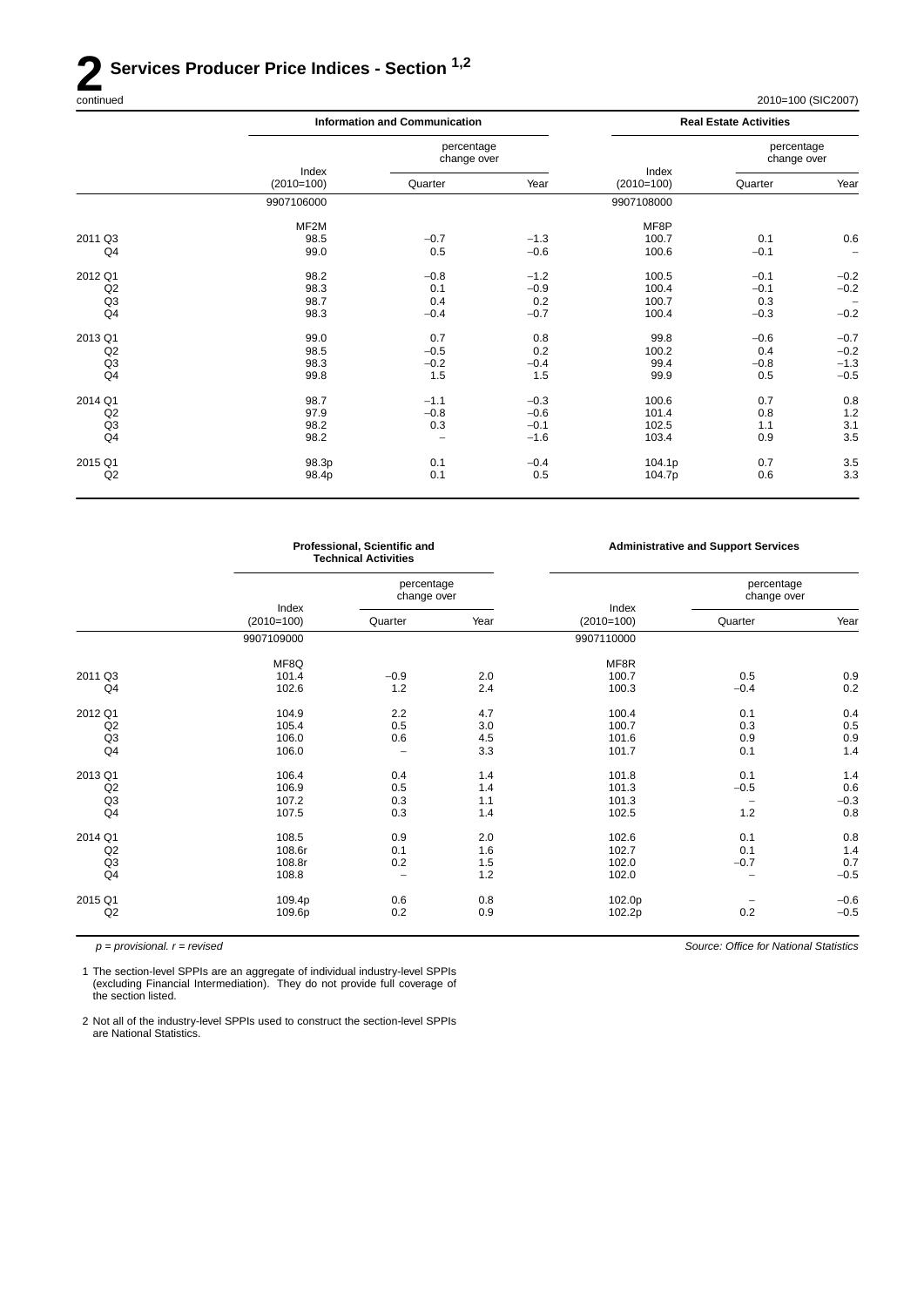# **2 Services Producer Price Indices - Section** <sup>1,2</sup> continued

2010=100 (SIC2007)

|                | <b>Education</b>      |                           |        |                       | <b>Other Services</b>     |                          |
|----------------|-----------------------|---------------------------|--------|-----------------------|---------------------------|--------------------------|
|                | Index<br>$(2010=100)$ | percentage<br>change over |        |                       | percentage<br>change over |                          |
|                |                       | Quarter                   | Year   | Index<br>$(2010=100)$ | Quarter                   | Year                     |
|                | 9907113000            |                           |        | 9907116000            |                           |                          |
|                | MF8S                  |                           |        | MF8T                  |                           |                          |
| 2011 Q3        | 98.8                  | $-4.8$                    | $-1.0$ | 101.1                 | 0.1                       | $1.2$                    |
| Q <sub>4</sub> | 99.1                  | 0.3                       | $-1.5$ | 101.1                 | $\overline{\phantom{0}}$  | 0.9                      |
| 2012 Q1        | 100.2                 | 1.1                       | $-2.0$ | 101.5                 | 0.4                       | 0.8                      |
| Q2             | 100.4                 | 0.2                       | $-3.3$ | 101.7                 | 0.2                       | 0.7                      |
| Q <sub>3</sub> | 100.0                 | $-0.4$                    | 1.2    | 100.6                 | $-1.1$                    | $-0.5$                   |
| Q <sub>4</sub> | 100.0                 | -                         | 0.9    | 100.6                 | -                         | $-0.5$                   |
| 2013 Q1        | 101.9                 | 1.9                       | 1.7    | 101.5                 | 0.9                       |                          |
| Q2             | 101.9                 |                           | 1.5    | 101.7                 | 0.2                       | $\overline{\phantom{a}}$ |
| Q <sub>3</sub> | 102.7                 | 0.8                       | 2.7    | 102.1                 | 0.4                       | $1.5\,$                  |
| Q <sub>4</sub> | 102.7                 | $\qquad \qquad -$         | 2.7    | 102.1                 |                           | 1.5                      |
| 2014 Q1        | 104.1                 | 1.4                       | 2.2    | 102.1                 |                           | 0.6                      |
| Q2             | 104.2                 | 0.1                       | 2.3    | 102.8                 | 0.7                       | $1.1$                    |
|                |                       |                           |        |                       | $\overline{\phantom{a}}$  | 0.7                      |
| Q <sub>4</sub> | 102.8                 | $-1.3$                    | 0.1    | 102.9                 | 0.1                       | 0.8                      |
| 2015 Q1        | 103.2p                | 0.4                       | $-0.9$ | 104.0p                | 1.1                       | 1.9                      |
| Q2             | 103.4p                | 0.2                       | $-0.8$ | 104.4p                | 0.4                       | 1.6                      |
| Q <sub>3</sub> | 104.2                 |                           | 1.5    | 102.8                 |                           |                          |

*p = provisional. r = revised*

1 The section-level SPPIs are an aggregate of individual industry-level SPPIs (excluding Financial intermediation). They do not provide full coverage of the section listed.

2 Not all of the industry-level SPPIs used to construct the section-level SPPIs are National Statistics.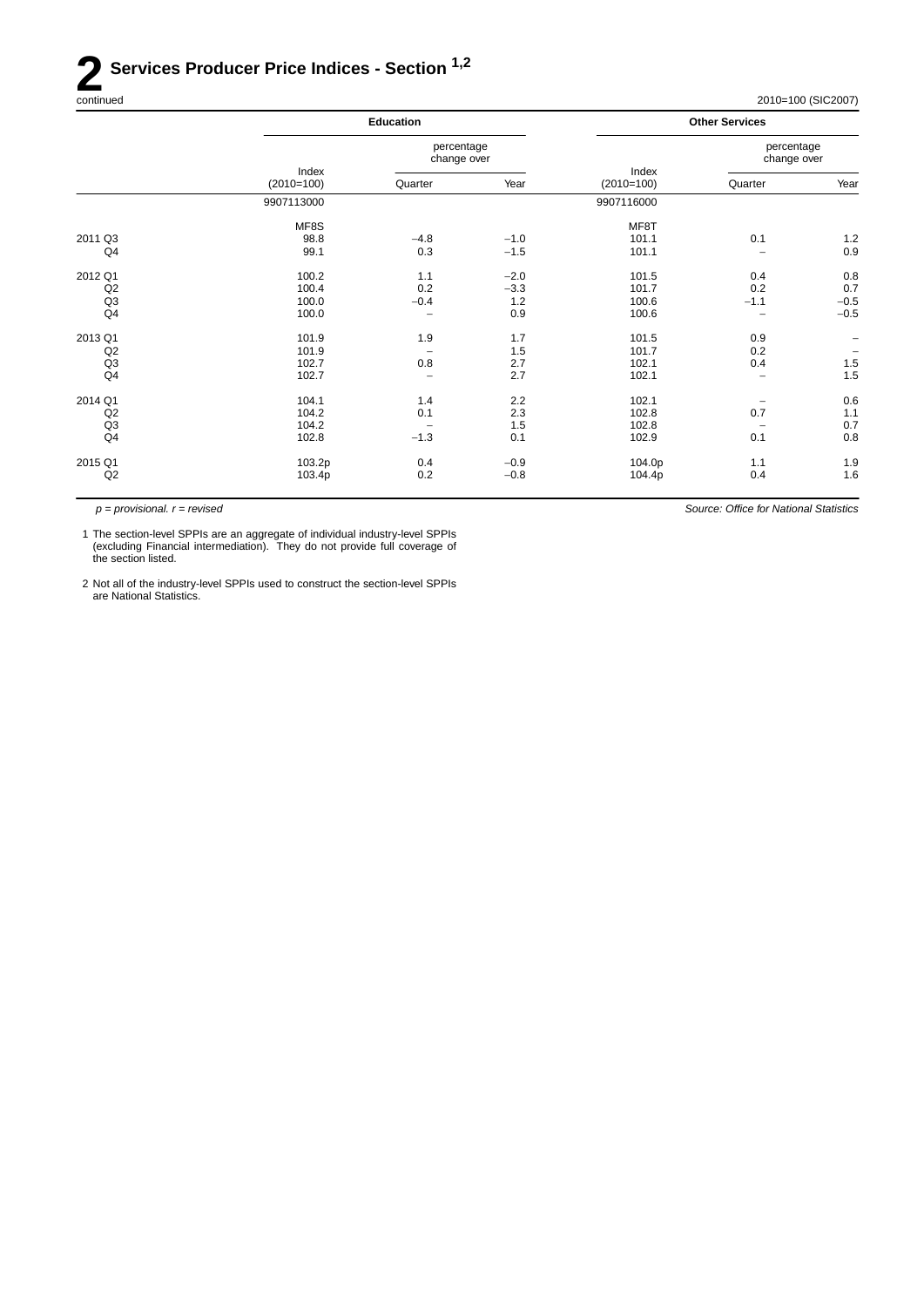|                                                                             |                                            | Water Supply, Sewerage and Waste management |                                                        | Wholesale, Retail Trade; Repair of<br><b>Motor Vehicles and Motorcycles</b> |  |  |
|-----------------------------------------------------------------------------|--------------------------------------------|---------------------------------------------|--------------------------------------------------------|-----------------------------------------------------------------------------|--|--|
|                                                                             | Sewerage<br>Services <sup>1</sup><br>37.00 | Waste<br>Disposal<br>38.11                  | Sorted Recovered<br><b>Materials Services</b><br>38.32 | Motor<br>Vehicles<br>45.20                                                  |  |  |
| Annual                                                                      |                                            |                                             |                                                        |                                                                             |  |  |
| 2011                                                                        | K8PX<br>107.9                              | K8Q3<br>101.9                               | K8QL<br>113.1                                          | K8QW<br>104.9                                                               |  |  |
| 2012                                                                        | 116.7                                      | 103.9                                       | 110.5                                                  | 106.9                                                                       |  |  |
| 2013<br>2014                                                                | 121.0<br>124.8                             | 106.8<br>108.6                              | 102.7<br>91.4                                          | 109.5<br>112.4                                                              |  |  |
| Percentage change, latest year on previous year                             |                                            |                                             |                                                        |                                                                             |  |  |
| 2011                                                                        | 7.9                                        | 1.9                                         | 13.1                                                   | 4.9                                                                         |  |  |
| 2012<br>2013                                                                | 8.2<br>3.7                                 | 2.0<br>2.8                                  | $-2.3$<br>$-7.1$                                       | 1.9<br>2.4                                                                  |  |  |
| 2014                                                                        | 3.1                                        | 1.7                                         | $-11.0$                                                | 2.6                                                                         |  |  |
| Quarterly results (not seasonally adjusted)                                 |                                            |                                             |                                                        |                                                                             |  |  |
| 2011 Q3                                                                     | 110.8                                      | 102.5                                       | 115.9B                                                 | 105.5                                                                       |  |  |
| Q4                                                                          | 110.8                                      | 102.4                                       | 112.7B                                                 | 105.6                                                                       |  |  |
| 2012 Q1                                                                     | 110.8                                      | 102.8                                       | 115.8B                                                 | 105.9                                                                       |  |  |
| Q <sub>2</sub><br>Q3                                                        | 118.7<br>118.7                             | 104.0<br>104.3                              | 114.6B<br>107.0B                                       | 106.8<br>107.3                                                              |  |  |
| Q4                                                                          | 118.7                                      | 104.4                                       | 104.6B                                                 | 107.5                                                                       |  |  |
| 2013 Q1                                                                     | 118.7                                      | 105.1                                       | 108.8B                                                 | 108.5                                                                       |  |  |
| Q <sub>2</sub><br>Q3                                                        | 121.7<br>121.7                             | 107.6<br>107.2                              | 107.2B<br>96.9B                                        | 109.3<br>109.6                                                              |  |  |
| Q4                                                                          | 121.7                                      | 107.1                                       | 97.8B                                                  | 110.5                                                                       |  |  |
| 2014 Q1                                                                     | 121.7                                      | 107.9                                       | 94.8B                                                  | 111.9                                                                       |  |  |
| Q <sub>2</sub><br>Q3                                                        | 125.9<br>125.9                             | 109.5<br>108.5                              | 93.5B<br>92.1B                                         | 112.1<br>112.6                                                              |  |  |
| Q4                                                                          | 125.9                                      | 108.6                                       | 85.4B                                                  | 113.0                                                                       |  |  |
| 2015 Q1<br>Q <sub>2</sub>                                                   | 125.9p<br>122.8p                           | 104.0p<br>104.6p                            | 79.0pB<br>80.2pB                                       | 113.8p<br>114.4p                                                            |  |  |
| Percentage change, latest quarter on previous quarter                       |                                            |                                             |                                                        |                                                                             |  |  |
| 2011 Q3                                                                     | $\overline{\phantom{0}}$                   | 0.4                                         | 2.2                                                    | 0.9                                                                         |  |  |
| Q4                                                                          | $\overline{\phantom{a}}$                   | $-0.1$                                      | $-2.8$                                                 | 0.1                                                                         |  |  |
| 2012 Q1<br>Q <sub>2</sub>                                                   | 7.1                                        | 0.4<br>1.2                                  | 2.8<br>$-1.0$                                          | 0.3<br>0.8                                                                  |  |  |
| Q <sub>3</sub>                                                              | $\overline{\phantom{m}}$                   | 0.3                                         | $-6.6$                                                 | 0.5                                                                         |  |  |
| Q4                                                                          | $\overline{\phantom{a}}$                   | 0.1                                         | $-2.2$                                                 | 0.2                                                                         |  |  |
| 2013 Q1                                                                     | $\qquad \qquad -$                          | 0.7                                         | 4.0                                                    | 0.9                                                                         |  |  |
| Q2<br>Q3                                                                    | 2.5                                        | 2.4<br>$-0.4$                               | $-1.5$<br>$-9.6$                                       | 0.7<br>0.3                                                                  |  |  |
| $\mathsf{Q}4$                                                               |                                            | $-0.1$                                      | 0.9                                                    | $0.8\,$                                                                     |  |  |
| 2014 Q1                                                                     | $\qquad \qquad -$                          | $0.7\,$                                     | $-3.1$                                                 | 1.3                                                                         |  |  |
| Q2<br>Q <sub>3</sub>                                                        | $3.5\,$                                    | 1.5<br>$-0.9$                               | $-1.4$<br>$-1.5$                                       | 0.2<br>0.4                                                                  |  |  |
| Q4                                                                          |                                            | 0.1                                         | $-7.3$                                                 | 0.4                                                                         |  |  |
| 2015 Q1                                                                     |                                            | $-4.2$                                      | $-7.5$                                                 | 0.7                                                                         |  |  |
| Q2                                                                          | $-2.5$                                     | 0.6                                         | 1.5                                                    | 0.5                                                                         |  |  |
| Percentage change, latest quarter on corresponding quarter of previous year |                                            |                                             |                                                        |                                                                             |  |  |
| 2011 Q3<br>Q4                                                               | 11.7<br>11.7                               | 1.9<br>1.3                                  | 15.6<br>10.5                                           | 5.0<br>4.6                                                                  |  |  |
| 2012 Q1                                                                     | 11.7                                       | 2.2                                         | 4.7                                                    | 1.8                                                                         |  |  |
| Q2<br>Q3                                                                    | 7.1<br>7.1                                 | 1.9<br>1.8                                  | 1.1<br>$-7.7$                                          | 2.1<br>1.7                                                                  |  |  |
| Q4                                                                          | 7.1                                        | 2.0                                         | $-7.2$                                                 | 1.8                                                                         |  |  |
| 2013 Q1                                                                     | 7.1                                        | 2.2                                         | $-6.0$                                                 | 2.5                                                                         |  |  |
| Q2<br>Q <sub>3</sub>                                                        | 2.5<br>2.5                                 | $3.5\,$<br>2.8                              | $-6.5$<br>$-9.4$                                       | 2.3<br>2.1                                                                  |  |  |
| Q4                                                                          | 2.5                                        | 2.6                                         | $-6.5$                                                 | 2.8                                                                         |  |  |
| 2014 Q1                                                                     | 2.5                                        | 2.7                                         | $-12.9$                                                | 3.1                                                                         |  |  |
| Q2<br>Q <sub>3</sub>                                                        | 3.5<br>$3.5\,$                             | 1.8<br>$1.2$                                | $-12.8$<br>$-5.0$                                      | 2.6<br>2.7                                                                  |  |  |
| Q4                                                                          | $3.5\,$                                    | 1.4                                         | $-12.7$                                                | 2.3                                                                         |  |  |
| 2015 Q1                                                                     | $3.5\,$                                    | $-3.6$                                      | $-16.7$                                                | 1.7                                                                         |  |  |
| Q2                                                                          | $-2.5$                                     | $-4.5$                                      | $-14.2$                                                | 2.1                                                                         |  |  |

*p = provisional. r = revised*

B = values are considered less reliable due to lack of market coverage

1 Please see Background Note 9 for external sources.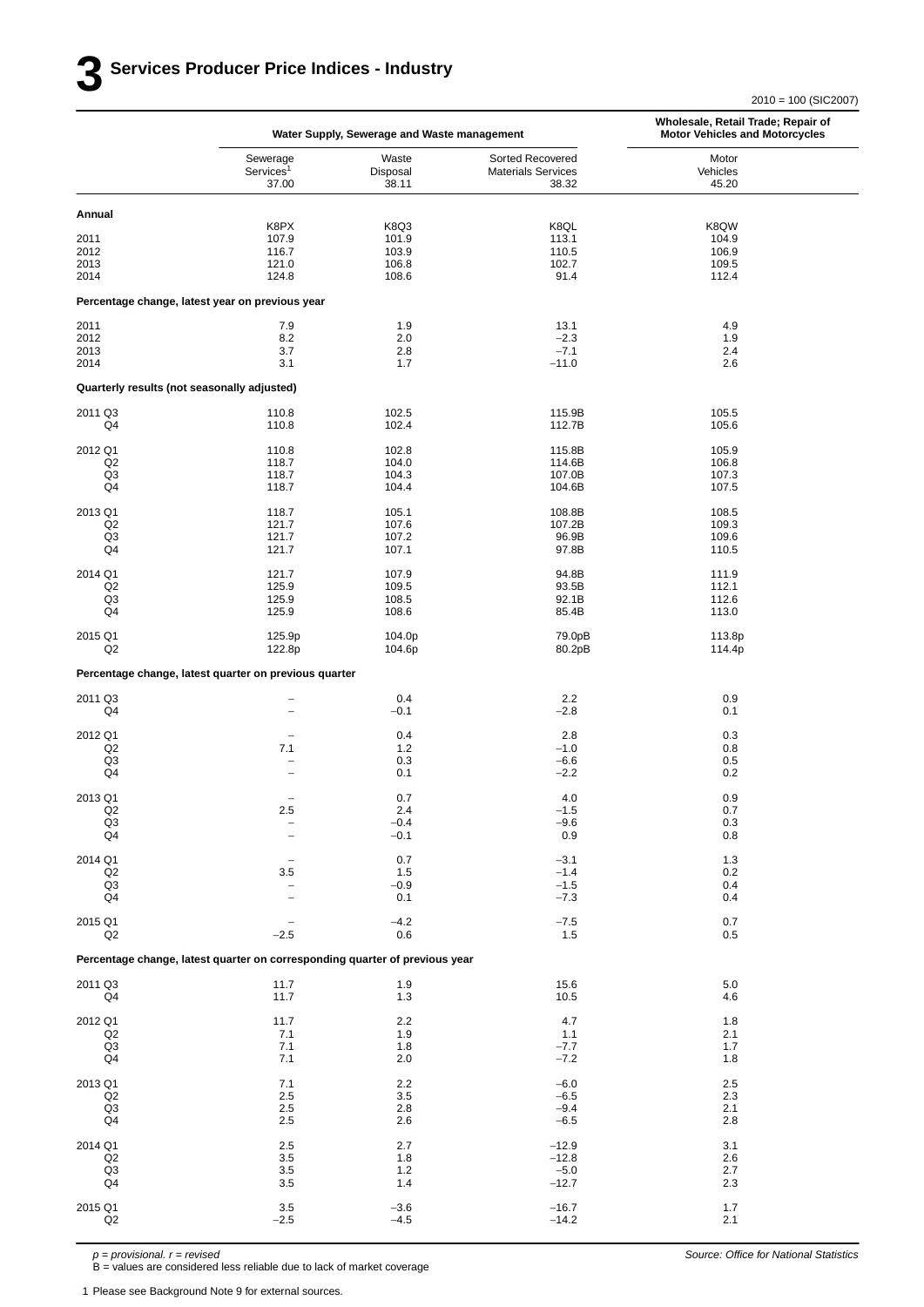|                                  |                                                                             |                          |                              | <b>Transportation and Storage</b>        |                                           |                                                   |
|----------------------------------|-----------------------------------------------------------------------------|--------------------------|------------------------------|------------------------------------------|-------------------------------------------|---------------------------------------------------|
|                                  | <b>Business</b><br>Rail Fares <sup>1</sup><br>49.11                         | Rail<br>Freight<br>49.21 | Bus &<br>Coach Hire<br>49.39 | Freight<br>Transport<br>by Road<br>49.41 | Commercial<br>Vehicle<br>Ferries<br>50.11 | Sea<br>& Coastal<br><b>Water Freight</b><br>50.20 |
| Annual                           |                                                                             |                          |                              |                                          |                                           |                                                   |
|                                  | K8QY                                                                        | K8R2                     | K8RE                         | K8RO                                     | K8RW                                      | <b>K8S5</b>                                       |
| 2011<br>2012                     | 106.0<br>110.1                                                              | 102.4<br>103.6           | 101.5<br>103.5               | 103.2<br>104.4                           | 102.2<br>102.2                            | 108.6<br>104.0                                    |
| 2013                             | 114.9                                                                       | 105.4                    | 104.6                        | 104.5                                    | 102.8                                     | 100.1                                             |
| 2014                             | 118.0                                                                       | 106.0                    | 106.8                        | 104.8                                    | 116.8                                     | 103.6                                             |
|                                  | Percentage change, latest year on previous year                             |                          |                              |                                          |                                           |                                                   |
| 2011                             | 6.0                                                                         | 2.4                      | 1.5                          | 3.2                                      | 2.2                                       | 8.6                                               |
| 2012                             | 3.9                                                                         | 1.2                      | 2.0                          | 1.2                                      |                                           | $-4.2$                                            |
| 2013<br>2014                     | 4.4<br>2.7                                                                  | 1.7<br>0.6               | 1.1<br>2.1                   | 0.1<br>0.3                               | 0.6<br>13.6                               | $-3.8$<br>3.5                                     |
|                                  | Quarterly results (not seasonally adjusted)                                 |                          |                              |                                          |                                           |                                                   |
|                                  |                                                                             |                          |                              |                                          |                                           |                                                   |
| 2011 Q3<br>Q4                    | 106.0<br>106.0                                                              | 103.2<br>103.6           | 101.8<br>102.0               | 103.6<br>103.8                           | 102.8<br>101.7                            | 108.4<br>110.5                                    |
| 2012 Q1                          | 110.1                                                                       | 104.1                    | 102.9                        | 104.4                                    | 102.6                                     | 106.5                                             |
| Q <sub>2</sub>                   | 110.1                                                                       | 103.5                    | 103.6                        | 104.3                                    | 102.7                                     | 105.8                                             |
| Q3                               | 110.1                                                                       | 102.8                    | 103.7                        | 104.5                                    | 101.5                                     | 103.6                                             |
| Q4                               | 110.1                                                                       | 104.0                    | 104.0                        | 104.6                                    | 101.8                                     | 100.3                                             |
| 2013 Q1                          | 114.9                                                                       | 105.3F                   | 103.7                        | 104.8                                    | 102.9                                     | 98.2                                              |
| Q <sub>2</sub>                   | 114.9                                                                       | 105.6F                   | 104.2                        | 104.9                                    | 103.0                                     | 99.2                                              |
| Q3<br>Q4                         | 114.9<br>114.9                                                              | 104.9F<br>106.0F         | 104.3<br>106.3               | 104.3<br>104.2                           | 102.9<br>102.5                            | 101.7<br>101.4                                    |
| 2014 Q1                          | 118.0                                                                       | 105.1F                   | 106.5                        | 104.5                                    | 118.0                                     | 101.4                                             |
| Q2                               | 118.0                                                                       | 106.6F                   | 106.7                        | 104.8                                    | 117.6                                     | 103.9                                             |
| Q3                               | 118.0                                                                       | 106.5F                   | 106.6                        | 104.9                                    | 116.4                                     | 103.6                                             |
| Q4                               | 118.0                                                                       | 105.9F                   | 107.5                        | 104.8                                    | 115.3                                     | 105.5                                             |
| 2015 Q1<br>Q <sub>2</sub>        | 120.6p<br>120.6p                                                            | 104.8pF<br>105.5pF       | 109.2p<br>109.4p             | 104.8p<br>104.7p                         | 116.6p<br>115.1p                          | 102.9p<br>106.0p                                  |
|                                  | Percentage change, latest quarter on previous quarter                       |                          |                              |                                          |                                           |                                                   |
| 2011 Q3                          | -                                                                           | 0.1                      | 0.2                          | 0.4                                      |                                           | $-0.2$                                            |
| Q4                               | $\overline{\phantom{0}}$                                                    | 0.4                      | 0.2                          | 0.2                                      | $-1.1$                                    | 1.9                                               |
| 2012 Q1                          | 3.9                                                                         | 0.5                      | 0.9                          | 0.6                                      | 0.9                                       | $-3.6$                                            |
| Q <sub>2</sub>                   | $\hspace{1.0cm} - \hspace{1.0cm}$                                           | $-0.6$                   | 0.7                          | $-0.1$                                   | 0.1                                       | $-0.7$                                            |
| Q3<br>Q4                         | $\overline{\phantom{0}}$<br>$\qquad \qquad -$                               | $-0.7$<br>1.2            | 0.1<br>0.3                   | 0.2<br>0.1                               | $-1.2$<br>0.3                             | $-2.1$<br>$-3.2$                                  |
| 2013 Q1                          | 4.4                                                                         | 1.3                      | $-0.3$                       | 0.2                                      | 1.1                                       | $-2.1$                                            |
| Q2                               |                                                                             | 0.3                      | 0.5                          | 0.1                                      | 0.1                                       | 1.0                                               |
| Q3<br>Q4                         | $\qquad \qquad -$<br>$\overline{\phantom{0}}$                               | $-0.7$<br>1.0            | 0.1<br>1.9                   | $-0.6$<br>$-0.1$                         | $-0.1$<br>$-0.4$                          | $2.5\,$<br>$-0.3$                                 |
|                                  |                                                                             |                          |                              |                                          |                                           |                                                   |
| 2014 Q1                          | 2.7                                                                         | $-0.8$                   | 0.2                          | 0.3                                      | 15.1                                      | $\overline{\phantom{a}}$<br>2.5                   |
| Q <sub>2</sub><br>Q <sub>3</sub> | $\overline{\phantom{0}}$<br>-                                               | 1.4<br>$-0.1$            | 0.2<br>$-0.1$                | 0.3<br>0.1                               | $-0.3$<br>$-1.0$                          | $-0.3$                                            |
| Q4                               | $\overline{\phantom{a}}$                                                    | $-0.6$                   | 0.8                          | $-0.1$                                   | $-0.9$                                    | 1.8                                               |
| 2015 Q1                          | 2.2                                                                         | $-1.0$                   | 1.6                          | $\qquad \qquad -$                        | 1.1                                       | $-2.5$                                            |
| Q <sub>2</sub>                   | $\overline{\phantom{0}}$                                                    | 0.7                      | 0.2                          | $-0.1$                                   | $-1.3$                                    | $3.0\,$                                           |
|                                  | Percentage change, latest quarter on corresponding quarter of previous year |                          |                              |                                          |                                           |                                                   |
| 2011 Q3<br>Q4                    | 6.0<br>6.0                                                                  | 3.6<br>3.7               | 1.6<br>1.6                   | 3.3<br>2.7                               | 3.2<br>1.5                                | 10.2<br>7.6                                       |
| 2012 Q1                          | 3.9                                                                         | 4.2                      | 2.5                          | 2.3                                      | 1.0                                       | $-0.4$                                            |
| Q <sub>2</sub>                   | 3.9                                                                         | 0.4                      | 2.0                          | 1.1                                      | $-0.1$                                    | $-2.6$                                            |
| Q3<br>Q4                         | 3.9<br>3.9                                                                  | $-0.4$<br>0.4            | 1.9<br>2.0                   | 0.9<br>0.8                               | $-1.3$<br>0.1                             | $-4.4$<br>$-9.2$                                  |
|                                  |                                                                             |                          |                              |                                          |                                           |                                                   |
| 2013 Q1<br>Q <sub>2</sub>        | 4.4<br>4.4                                                                  | 1.2<br>2.0               | 0.8<br>0.6                   | 0.4<br>0.6                               | 0.3<br>0.3                                | $-7.8$<br>$-6.2$                                  |
| Q <sub>3</sub>                   | 4.4                                                                         | 2.0                      | 0.6                          | $-0.2$                                   | 1.4                                       | $-1.8$                                            |
| Q4                               | 4.4                                                                         | 1.9                      | 2.2                          | $-0.4$                                   | 0.7                                       | 1.1                                               |
| 2014 Q1                          | 2.7                                                                         | $-0.2$                   | 2.7                          | $-0.3$                                   | 14.7                                      | $3.3\,$                                           |
| Q <sub>2</sub>                   | 2.7                                                                         | 0.9                      | 2.4                          | $-0.1$                                   | 14.2                                      | 4.7                                               |
| Q3<br>Q4                         | 2.7<br>2.7                                                                  | 1.5<br>$-0.1$            | 2.2<br>1.1                   | 0.6<br>0.6                               | 13.1<br>12.5                              | 1.9<br>$4.0$                                      |
|                                  |                                                                             |                          |                              |                                          |                                           |                                                   |
| 2015 Q1<br>Q2                    | 2.2<br>2.2                                                                  | $-0.3$<br>$-1.0$         | 2.5<br>2.5                   | 0.3<br>$-0.1$                            | $-1.2$<br>$-2.1$                          | $1.5$<br>2.0                                      |

*p = provisional. r = revised*

F = values are calculated using price quotes from 5 or fewer respondents

1 Please see Background Note 9 for external sources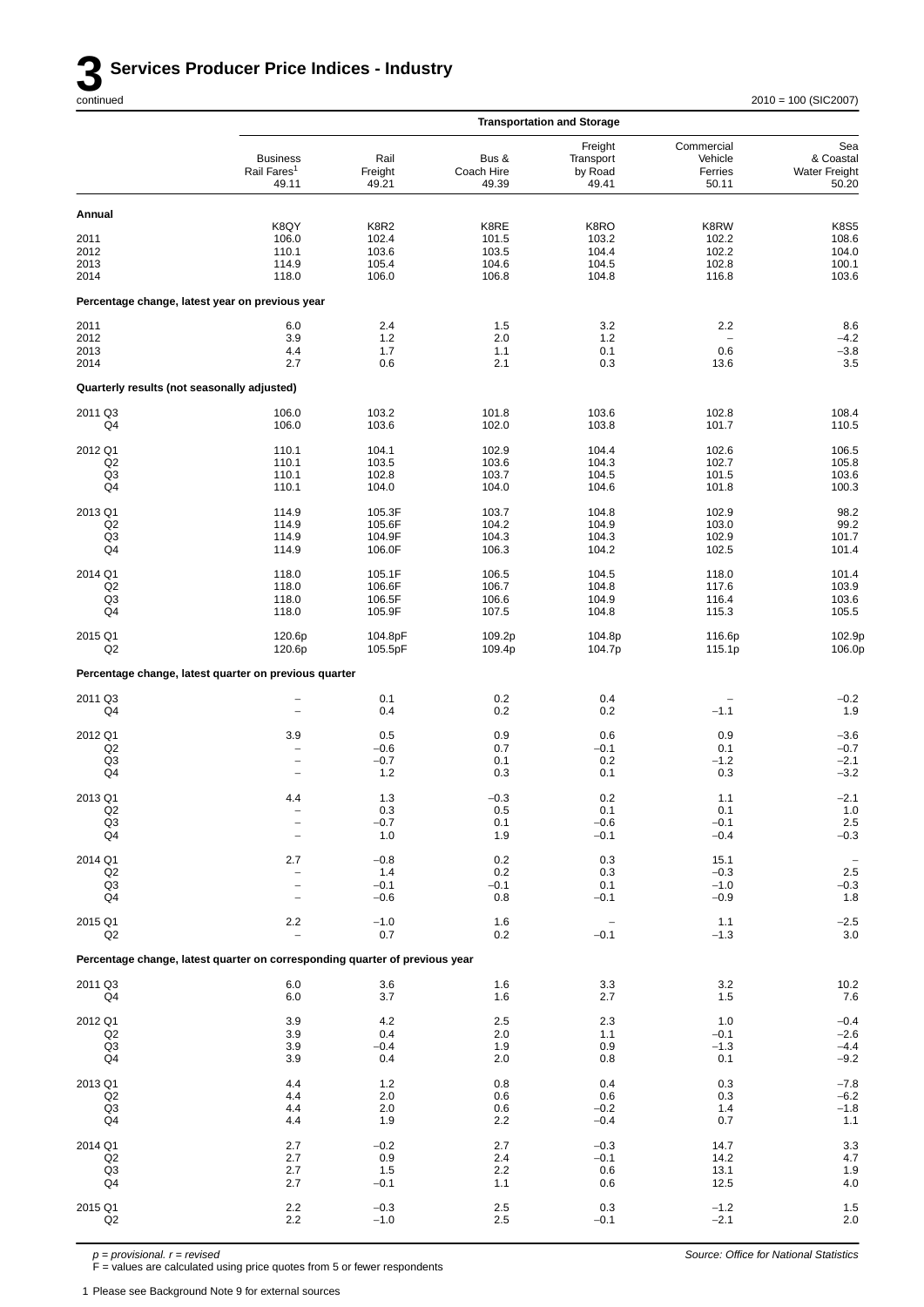

*Source: Office for National Statistics*

|                                             |                                                                             |                                                | <b>Transportation and Storage</b>       |                                |                                                       |                                           |
|---------------------------------------------|-----------------------------------------------------------------------------|------------------------------------------------|-----------------------------------------|--------------------------------|-------------------------------------------------------|-------------------------------------------|
|                                             | <b>Business</b><br>Air Fares<br>51.11                                       | Storage &<br>Warehousing <sup>2</sup><br>52.10 | Cargo<br>Handling <sup>2</sup><br>52.24 | Freight<br>Forwarding<br>52.29 | <b>National Post</b><br>Parcels <sup>1</sup><br>53.10 | Courier<br>Services<br>53.20              |
| Annual                                      |                                                                             |                                                |                                         |                                |                                                       |                                           |
| 2011<br>2012<br>2013                        | <b>K8S9</b><br>105.3<br>110.2<br>116.2                                      | KS7Z<br>108.6<br>108.7<br>108.7                | KHU3<br>101.6<br>105.9<br>110.9         | K8SD<br>98.8<br>97.9<br>98.8   | K8SW<br>97.5<br>98.3<br>101.0                         | K8SY<br>103.3<br>100.0<br>98.6            |
| 2014                                        | 121.2                                                                       | 107.4                                          | 112.5                                   | 97.1                           | 105.2                                                 | 99.6                                      |
|                                             | Percentage change, latest year on previous year                             |                                                |                                         |                                |                                                       |                                           |
| 2011                                        | 5.3                                                                         |                                                | 1.6                                     | $-1.2$                         | $-2.5$                                                | 3.3                                       |
| 2012<br>2013                                | 4.7<br>5.4                                                                  | 0.1                                            | 4.2<br>4.7                              | $-0.9$<br>0.9                  | 0.8<br>2.7                                            | $-3.2$<br>$-1.4$                          |
| 2014                                        | 4.3                                                                         | $-1.2$                                         | 1.4                                     | $-1.7$                         | 4.2                                                   | 1.0                                       |
| Quarterly results (not seasonally adjusted) |                                                                             |                                                |                                         |                                |                                                       |                                           |
| 2011 Q3<br>Q4                               | 106.7F<br>107.8F                                                            | 110.3<br>110.9                                 | 101.2<br>102.7                          | 96.8<br>97.1                   | 96.6<br>96.6                                          | 103.4<br>103.8                            |
| 2012 Q1                                     | 108.0F                                                                      | 108.0                                          | 105.6                                   | 97.1                           | 96.6                                                  | 100.9                                     |
| Q2<br>Q3                                    | 109.3F<br>110.3F                                                            | 108.5<br>108.7                                 | 105.9<br>105.9                          | 98.1<br>98.0                   | 98.9<br>98.9                                          | 100.9<br>98.9                             |
| Q4                                          | 113.0F                                                                      | 109.7                                          | 106.1                                   | 98.3                           | 98.9                                                  | 99.1                                      |
| 2013 Q1                                     | 114.9F                                                                      | 108.9                                          | 110.9                                   | 100.1                          | 98.9                                                  | 98.5                                      |
| Q2<br>Q3                                    | 115.6F<br>116.6F                                                            | 109.7<br>110.9                                 | 110.8<br>111.0                          | 97.0<br>99.1                   | 101.7<br>101.7                                        | 98.8<br>98.3                              |
| Q4                                          | 117.6F                                                                      | 105.3                                          | 111.0                                   | 99.1                           | 101.7                                                 | 98.8                                      |
| 2014 Q1                                     | 119.6F                                                                      | 108.1                                          | 112.7                                   | 97.4                           | 101.7                                                 | 99.3                                      |
| Q <sub>2</sub><br>Q3                        | 120.8F<br>121.0F                                                            | 107.7<br>107.2                                 | 112.7<br>112.6                          | 96.7<br>97.3                   | 106.4<br>106.4                                        | 99.3<br>100.0                             |
| Q4                                          | 123.6F                                                                      | 106.5                                          | 112.2                                   | 97.1                           | 106.4                                                 | 99.7                                      |
| 2015 Q1<br>Q <sub>2</sub>                   | 126.1pF<br>126.4pF                                                          | 107.6p<br>107.6p                               | 111.4p<br>111.8p                        | 95.8p<br>94.4p                 | 106.4p<br>105.1p                                      | 100.7p<br>101.4p                          |
|                                             | Percentage change, latest quarter on previous quarter                       |                                                |                                         |                                |                                                       |                                           |
| 2011 Q3<br>Q4                               | 1.8<br>1.0                                                                  | $-0.3$<br>0.5                                  | $-0.2$<br>1.5                           | $-4.9$<br>0.3                  |                                                       | 0.3<br>0.4                                |
| 2012 Q1                                     | 0.2                                                                         | $-2.6$                                         | 2.8                                     |                                |                                                       | $-2.8$                                    |
| Q2<br>Q3                                    | 1.2<br>0.9                                                                  | 0.5<br>0.2                                     | 0.3<br>$\overline{\phantom{0}}$         | 1.0<br>$-0.1$                  | 2.4<br>$\qquad \qquad -$                              | $-2.0$                                    |
| Q4                                          | 2.4                                                                         | 0.9                                            | $0.2\,$                                 | 0.3                            | $\qquad \qquad -$                                     | 0.2                                       |
| 2013 Q1                                     | 1.7                                                                         | $-0.7$                                         | 4.5                                     | 1.8                            |                                                       | $-0.6$                                    |
| Q <sub>2</sub><br>Q3                        | 0.6<br>0.9                                                                  | 0.7<br>1.1                                     | $-0.1$<br>0.2                           | $-3.1$<br>$2.2\,$              | 2.8                                                   | 0.3<br>$-0.5$                             |
| Q4                                          | 0.9                                                                         | $-5.0$                                         | $\qquad \qquad -$                       | $\qquad \qquad -$              |                                                       | $0.5\,$                                   |
| 2014 Q1<br>Q2                               | 1.7<br>$1.0$                                                                | 2.7<br>$-0.4$                                  | 1.5<br>$\overline{\phantom{0}}$         | $-1.7$<br>$-0.7$               | $\qquad \qquad -$<br>4.6                              | $0.5\,$                                   |
| Q <sub>3</sub>                              | 0.2                                                                         | $-0.5$                                         | $-0.1$                                  | $0.6\,$                        | $\overline{\phantom{0}}$                              | 0.7                                       |
| Q4                                          | 2.1                                                                         | $-0.7$                                         | $-0.4$                                  | $-0.2$                         | $\overline{\phantom{0}}$                              | $-0.3$                                    |
| 2015 Q1<br>Q2                               | 2.0<br>0.2                                                                  | $1.0$                                          | $-0.7$<br>0.4                           | $-1.3$<br>$-1.5$               | -<br>$-1.2$                                           | $1.0$<br>0.7                              |
|                                             | Percentage change, latest quarter on corresponding quarter of previous year |                                                |                                         |                                |                                                       |                                           |
| 2011 Q3<br>Q4                               | 7.0<br>$6.0\,$                                                              |                                                | 1.1<br>2.4                              | $-5.3$<br>$-3.2$               | $-3.5$<br>$-3.5$                                      | $1.7$<br>$3.9\,$                          |
| 2012 Q1                                     | 6.0                                                                         | 5.5                                            | 4.5                                     | $-2.5$                         | $-3.5$                                                | $-2.0$                                    |
| Q2<br>Q3                                    | 4.3<br>3.4                                                                  | $-1.9$<br>$-1.5$                               | 4.4<br>4.6                              | $-3.6$<br>1.2                  | 2.4<br>2.4                                            | $-2.1$<br>$-4.4$                          |
| Q4                                          | 4.8                                                                         | $-1.1$                                         | 3.3                                     | 1.2                            | 2.4                                                   | $-4.5$                                    |
| 2013 Q1                                     | 6.4                                                                         | 0.8                                            | 5.0                                     | 3.1                            | 2.4                                                   | $-2.4$                                    |
| Q2<br>Q <sub>3</sub>                        | 5.8<br>5.7                                                                  | 1.1<br>2.0                                     | 4.6<br>4.8                              | $-1.1$<br>1.1                  | 2.8<br>2.8                                            | $-2.1$<br>$-0.6$                          |
| Q4                                          | 4.1                                                                         | $-4.0$                                         | 4.6                                     | 0.8                            | 2.8                                                   | $-0.3$                                    |
| 2014 Q1                                     | 4.1                                                                         | $-0.7$                                         | 1.6                                     | $-2.7$                         | 2.8                                                   | $\begin{array}{c} 0.8 \\ 0.5 \end{array}$ |
| Q2<br>Q <sub>3</sub>                        | 4.5<br>3.8                                                                  | $-1.8$<br>$-3.3$                               | 1.7<br>1.4                              | $-0.3$<br>$-1.8$               | 4.6<br>4.6                                            | $1.7$                                     |
| Q4                                          | 5.1                                                                         | 1.1                                            | 1.1                                     | $-2.0$                         | 4.6                                                   | $0.9\,$                                   |
| 2015 Q1<br>Q2                               | 5.4<br>4.6                                                                  | $-0.5$<br>$-0.1$                               | $-1.2$<br>$-0.8$                        | $-1.6$<br>$-2.4$               | 4.6<br>$-1.2$                                         | 1.4<br>2.1                                |
|                                             |                                                                             |                                                |                                         |                                |                                                       |                                           |

*p = provisional. r = revised*

F = values are calculated using price quotes from 5 or fewer respondents

1 Please see Background Note 9 for external sources

2 Not currently a National Statistic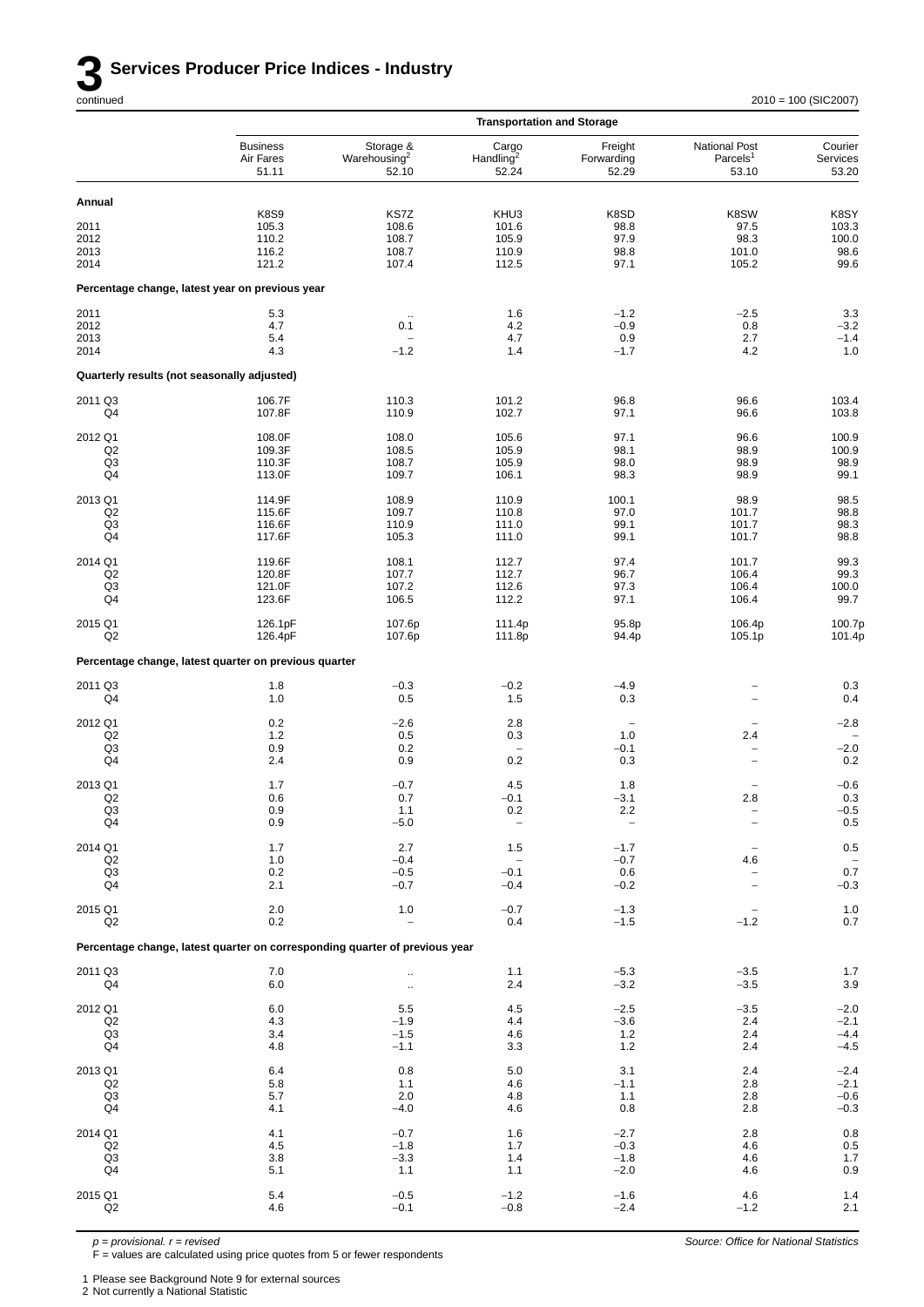# **3 Services Producer Price Indices - Industry** continued

 $2010 = 100$  (SIC2007)

|                                                   | <b>Accommodation &amp; Food</b>                                             |                                          | <b>Information &amp; Communication</b>   |                                                                            |                                                                  |                                          | <b>Banking</b>                                        |
|---------------------------------------------------|-----------------------------------------------------------------------------|------------------------------------------|------------------------------------------|----------------------------------------------------------------------------|------------------------------------------------------------------|------------------------------------------|-------------------------------------------------------|
|                                                   | Hotels<br>55.10                                                             | Canteens<br>& Catering<br>56.20          | Publishing<br>Services<br>58.10          | Sound Recording<br>& Music<br>Publishing<br>59.20                          | <b>Business</b><br>Telecomm-<br>unications <sup>1</sup><br>61.10 | Computer<br>Services<br>62.00            | Financial<br>Intermediation<br>$(Banks)^1$<br>64.19/1 |
| Annual                                            |                                                                             |                                          |                                          |                                                                            |                                                                  |                                          |                                                       |
| 2011<br>2012<br>2013<br>2014                      | K8TE<br>101.0<br>102.3<br>106.0<br>108.2                                    | K8TP<br>101.1<br>103.1<br>106.5<br>108.9 | K8TV<br>103.9<br>108.7<br>113.1<br>119.3 | K8UF<br>98.8<br>97.7<br>97.7<br>93.2                                       | K8UI<br>93.5<br>87.2<br>84.8<br>81.2                             | K8UK<br>100.3<br>100.9<br>101.8<br>100.5 | KB <sub>2</sub> S<br>101.2<br>100.2<br>94.4<br>90.1   |
|                                                   | Percentage change, latest year on previous year                             |                                          |                                          |                                                                            |                                                                  |                                          |                                                       |
| 2011<br>2012<br>2013                              | 1.0<br>1.3<br>3.6                                                           | 1.1<br>2.0<br>3.3                        | 3.9<br>4.6<br>4.0                        | $-1.2$<br>$-1.1$<br>$\overline{\phantom{a}}$                               | $-6.5$<br>$-6.7$<br>$-2.8$                                       | 0.3<br>0.6<br>0.9                        | 1.2<br>$-1.0$<br>$-5.8$                               |
| 2014                                              | 2.1                                                                         | 2.3                                      | 5.5                                      | $-4.6$                                                                     | $-4.2$                                                           | $-1.3$                                   | $-4.6$                                                |
|                                                   | Quarterly results (not seasonally adjusted)                                 |                                          |                                          |                                                                            |                                                                  |                                          |                                                       |
| 2011 Q3<br>Q4                                     | 102.4<br>102.1                                                              | 101.1<br>101.3                           | 104.3B<br>105.2B                         | 100.7B<br>98.0B                                                            | 91.5<br>92.0                                                     | 100.2<br>100.6                           | 102.2<br>96.8                                         |
| 2012 Q1<br>Q <sub>2</sub><br>Q3<br>Q4             | 98.1<br>100.9<br>98.5<br>111.8                                              | 102.2<br>102.7<br>102.9<br>104.5         | 107.6B<br>108.6B<br>109.1B<br>109.7B     | 98.1B<br>97.7B<br>97.4B<br>97.7B                                           | 87.5<br>87.1<br>88.0<br>86.3                                     | 100.8<br>100.9<br>100.9<br>100.8         | 101.2<br>102.8<br>104.0<br>92.8                       |
| 2013 Q1<br>Q2<br>Q3<br>Q <sub>4</sub>             | 106.0<br>99.5<br>104.3<br>114.3                                             | 105.9<br>106.0<br>106.1<br>107.9         | 110.8B<br>112.2B<br>114.0B<br>115.3B     | 98.1B<br>98.3B<br>98.1B<br>96.1B                                           | 86.7<br>83.7<br>81.8<br>87.0                                     | 101.7<br>101.8<br>101.9<br>101.7         | 99.0<br>96.1<br>93.8<br>88.8                          |
| 2014 Q1<br>Q <sub>2</sub><br>Q3<br>Q <sub>4</sub> | 100.0<br>112.6<br>112.2r<br>107.9                                           | 108.4<br>109.0r<br>108.7r<br>109.4       | 117.8B<br>118.7B<br>120.2B<br>120.4B     | 93.9B<br>93.0B<br>93.0B<br>93.0B                                           | 83.6<br>80.1<br>80.2<br>80.8                                     | 100.6<br>100.6<br>100.7<br>100.2         | 90.9<br>90.5<br>91.8<br>87.3                          |
| 2015 Q1<br>Q2                                     | 106.1p<br>108.7p                                                            | 110.9p<br>111.0p                         | 121.3pB<br>122.0pB                       | 93.0pB<br>93.0pB                                                           | 80.8p<br>80.8p                                                   | 100.2p<br>100.2p                         | 88.0p<br>89.3p                                        |
|                                                   | Percentage change, latest quarter on previous quarter                       |                                          |                                          |                                                                            |                                                                  |                                          |                                                       |
| 2011 Q3<br>Q4                                     | 0.6<br>$-0.3$                                                               | 0.2                                      | 0.8<br>0.9                               | 5.6<br>$-2.7$                                                              | $-3.3$<br>0.5                                                    | 0.4                                      | $-2.3$<br>$-5.3$                                      |
| 2012 Q1<br>Q2<br>Q3<br>Q4                         | $-3.9$<br>2.9<br>$-2.4$<br>13.5                                             | 0.9<br>0.5<br>0.2<br>1.6                 | 2.3<br>0.9<br>0.5<br>0.5                 | 0.1<br>$-0.4$<br>$-0.3$<br>0.3                                             | $-4.9$<br>$-0.5$<br>1.0<br>$-1.9$                                | 0.2<br>0.1<br>$-0.1$                     | 4.5<br>1.6<br>$1.2$<br>$-10.8$                        |
| 2013 Q1<br>Q2<br>Q3<br>Q4                         | $-5.2$<br>-6.1<br>4.8<br>9.6                                                | 1.3<br>0.1<br>0.1<br>1.7                 | 1.0<br>1.3<br>1.6<br>1.1                 | 0.4<br>0.2<br>$-0.2$<br>$-2.0$                                             | 0.5<br>-3.5<br>$-2.3$<br>6.4                                     | 0.9<br>0.1<br>0.1<br>$-0.2$              | 6.7<br>-2.9<br>$-2.4$<br>$-5.3$                       |
| 2014 Q1<br>Q <sub>2</sub><br>Q3<br>Q4             | $-12.5$<br>12.6<br>$-0.4$<br>$-3.8$                                         | 0.5<br>0.6<br>$-0.3$<br>0.6              | 2.2<br>0.8<br>1.3<br>0.2                 | $-2.3$<br>$-1.0$<br>$\hspace{1.0cm} - \hspace{1.0cm}$<br>$\qquad \qquad -$ | $-3.9$<br>$-4.2$<br>0.1<br>0.7                                   | $-1.1$<br>0.1<br>$-0.5$                  | 2.4<br>$-0.4$<br>1.4<br>$-4.9$                        |
| 2015 Q1<br>Q <sub>2</sub>                         | $-1.7$<br>2.5                                                               | 1.4<br>0.1                               | 0.7<br>0.6                               | $\overline{\phantom{0}}$                                                   |                                                                  |                                          | 0.8<br>1.5                                            |
|                                                   | Percentage change, latest quarter on corresponding quarter of previous year |                                          |                                          |                                                                            |                                                                  |                                          |                                                       |
| 2011 Q3<br>Q4                                     | 1.7<br>2.5                                                                  | 0.9<br>0.6                               | 4.5<br>4.3                               | 1.9<br>$-1.3$                                                              | $-7.6$<br>$-5.7$                                                 | $-0.1$<br>0.4                            | 1.7<br>$-3.6$                                         |
| 2012 Q1<br>Q <sub>2</sub><br>Q <sub>3</sub><br>Q4 | 0.6<br>$-0.9$<br>$-3.8$<br>9.5                                              | 1.2<br>1.6<br>1.8<br>3.2                 | 4.8<br>4.9<br>4.6<br>4.3                 | $-2.9$<br>2.4<br>$-3.3$<br>$-0.3$                                          | $-8.7$<br>$-7.9$<br>$-3.8$<br>$-6.2$                             | 0.5<br>0.7<br>0.7<br>0.2                 | 0.1<br>$-1.7$<br>1.8<br>$-4.1$                        |
| 2013 Q1<br>Q2<br>Q3<br>Q4                         | 8.1<br>$-1.4$<br>5.9<br>$2.2\,$                                             | 3.6<br>3.2<br>3.1<br>3.3                 | 3.0<br>3.3<br>4.5<br>5.1                 | $\overline{\phantom{a}}$<br>0.6<br>0.7<br>$-1.6$                           | $-0.9$<br>$-3.9$<br>$-7.0$<br>0.8                                | 0.9<br>0.9<br>1.0<br>0.9                 | $-2.2$<br>$-6.5$<br>$-9.8$<br>$-4.3$                  |
| 2014 Q1<br>Q <sub>2</sub><br>Q <sub>3</sub><br>Q4 | $-5.7$<br>13.2<br>7.6<br>$-5.6$                                             | 2.4<br>2.8<br>2.5<br>1.4                 | 6.3<br>5.8<br>5.4<br>4.4                 | $-4.3$<br>$-5.4$<br>$-5.2$<br>$-3.2$                                       | $-3.6$<br>$-4.3$<br>$-2.0$<br>$-7.1$                             | $-1.1$<br>$-1.2$<br>$-1.2$<br>$-1.5$     | $-8.2$<br>$-5.8$<br>$-2.1$<br>$-1.7$                  |
| 2015 Q1<br>Q <sub>2</sub>                         | 6.1<br>$-3.5$                                                               | 2.3<br>1.8                               | 3.0<br>2.8                               | $-1.0$                                                                     | $-3.3$<br>0.9                                                    | $-0.4$<br>$-0.4$                         | $-3.2$<br>$-1.3$                                      |

*p = provisional. r = revised* B = values are considered less reliable due to lack of market coverage

1 Please see Background Note 9 for external sources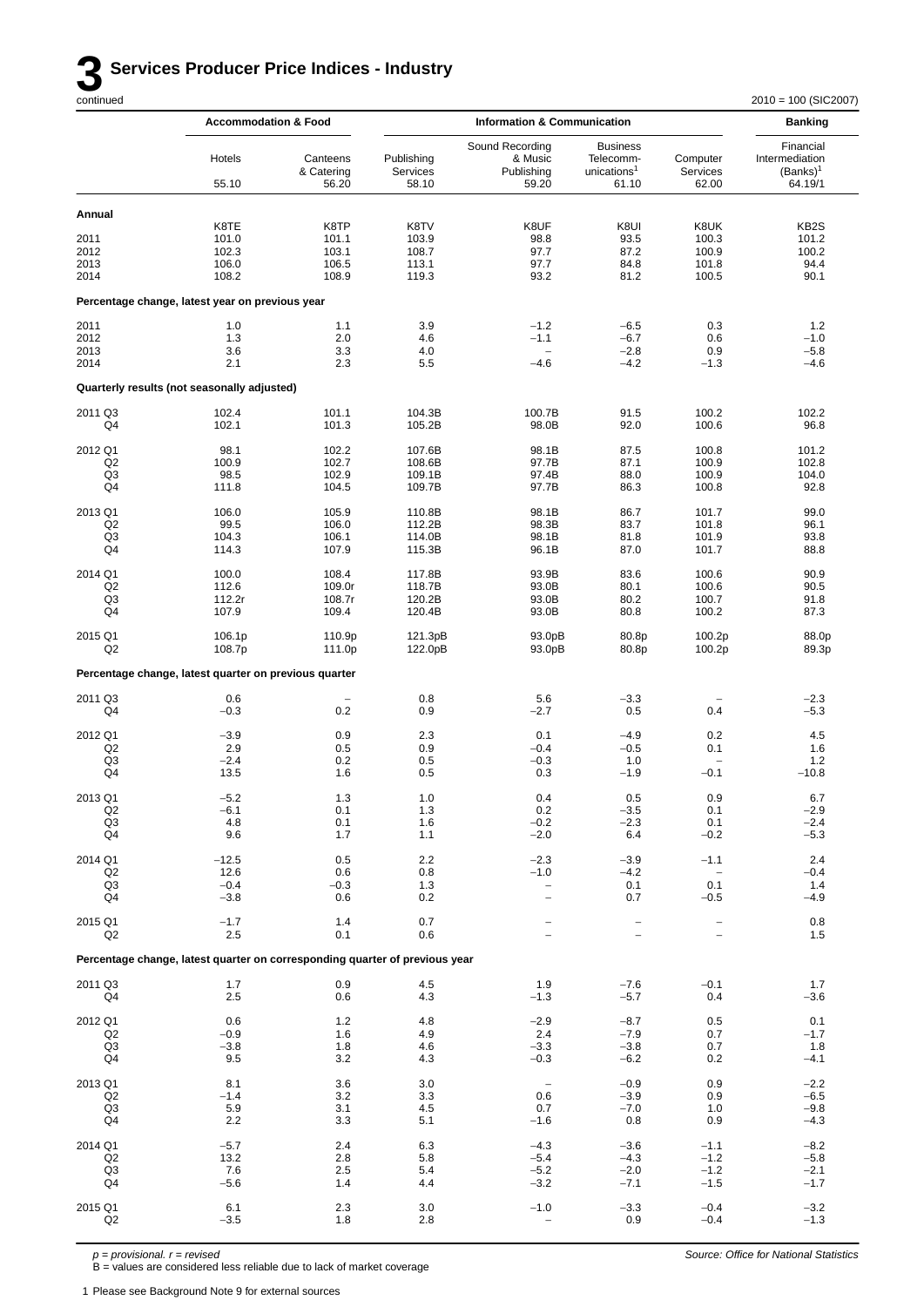*Source: Office for National Statistics*

|                                                   |                                                                             | <b>Real Estate Activities</b>            |                                                      |                                          | <b>Professional Scientific &amp; Technical Activities</b>                |                                                      |                                                            |
|---------------------------------------------------|-----------------------------------------------------------------------------|------------------------------------------|------------------------------------------------------|------------------------------------------|--------------------------------------------------------------------------|------------------------------------------------------|------------------------------------------------------------|
|                                                   | Property<br>Rentals <sup>1</sup><br>68.20                                   | <b>Real Estate</b><br>Agencies<br>68.30  | Legal<br>Services <sup>2</sup><br>69.10              | Accountancy <sup>2</sup><br>69.20        | <b>Business</b><br>Management<br>Consultancy <sup>2</sup><br>70.22       | Architectural<br>Services <sup>2</sup><br>71.11      | Engineering<br>& Related<br>Services <sup>2</sup><br>71.12 |
| Annual                                            |                                                                             |                                          |                                                      |                                          |                                                                          |                                                      |                                                            |
| 2011<br>2012<br>2013<br>2014                      | K8VA<br>100.4<br>100.3<br>98.9<br>98.9                                      | K8VC<br>101.2<br>100.9<br>101.8<br>108.9 | KHW <sub>5</sub><br>101.9<br>104.0<br>106.3<br>110.3 | KHX6<br>102.2<br>103.7<br>106.2<br>109.5 | KOP4<br>103.9<br>106.5<br>106.2<br>104.4                                 | KHY <sub>2</sub><br>100.4<br>101.1<br>103.2<br>104.4 | KHY7<br>100.8<br>103.0<br>104.9<br>107.6                   |
|                                                   | Percentage change, latest year on previous year                             |                                          |                                                      |                                          |                                                                          |                                                      |                                                            |
| 2011                                              | 0.4                                                                         | 1.2                                      | 1.9                                                  | 2.2                                      |                                                                          | 0.4                                                  | 0.8                                                        |
| 2012<br>2013<br>2014                              | $-0.1$<br>$-1.4$                                                            | $-0.3$<br>0.9<br>7.0                     | 2.1<br>2.2<br>3.8                                    | 1.5<br>2.4<br>3.1                        | 2.5<br>$-0.3$<br>$-1.7$                                                  | 0.7<br>2.1<br>1.2                                    | $2.2\,$<br>1.8<br>2.6                                      |
|                                                   | Quarterly results (not seasonally adjusted)                                 |                                          |                                                      |                                          |                                                                          |                                                      |                                                            |
| 2011 Q3<br>Q4                                     | 100.4<br>100.2                                                              | 101.4<br>101.4                           | 102.7<br>102.8                                       | 102.0<br>103.0                           | 104.0<br>106.7                                                           | 99.8<br>101.6                                        | 100.5<br>100.7                                             |
| 2012 Q1<br>Q <sub>2</sub><br>Q3<br>Q4             | 100.1<br>100.2<br>100.7<br>100.4                                            | 101.3<br>101.0<br>100.7<br>100.6         | 103.2<br>103.2<br>104.7<br>104.9                     | 104.0<br>102.6<br>103.7<br>104.4         | 106.7<br>106.7<br>106.4<br>106.0                                         | 102.0<br>100.2<br>100.0<br>102.3                     | 102.6<br>103.6<br>102.8<br>103.0                           |
| 2013 Q1<br>Q <sub>2</sub><br>Q3                   | 99.4<br>99.7<br>98.2                                                        | 100.8<br>101.2<br>101.9                  | 105.2<br>106.0<br>106.5                              | 106.5<br>106.0<br>105.6                  | 106.4<br>106.2<br>106.0                                                  | 102.5<br>103.4<br>103.7                              | 103.7<br>105.0<br>105.2                                    |
| Q4<br>2014 Q1<br>Q <sub>2</sub>                   | 98.3<br>98.4<br>98.7                                                        | 103.4<br>105.5<br>107.4                  | 107.4<br>109.4<br>110.2                              | 106.6<br>108.9<br>108.7                  | 106.0<br>106.4<br>105.0                                                  | 103.3<br>103.9<br>104.8                              | 105.6<br>107.0<br>107.7r                                   |
| Q3<br>Q4                                          | 99.1<br>99.2                                                                | 110.1<br>112.7                           | 110.1<br>111.5                                       | 109.4<br>110.9                           | 103.6<br>102.6                                                           | 104.4<br>104.5                                       | 107.8r<br>107.9                                            |
| 2015 Q1<br>Q <sub>2</sub>                         | 99.4p<br>99.5p                                                              | 114.4p<br>116.3p                         | 111.7p<br>112.3p                                     | 113.3p<br>112.3p                         | 103.0p<br>103.0p                                                         | 105.8p<br>106.1p                                     | 108.0p<br>108.8p                                           |
|                                                   | Percentage change, latest quarter on previous quarter                       |                                          |                                                      |                                          |                                                                          |                                                      |                                                            |
| 2011 Q3<br>Q4                                     | $-0.1$<br>$-0.2$                                                            | 0.6<br>$\overline{\phantom{a}}$          | 1.4<br>0.1                                           | 0.8<br>1.0                               | 1.0<br>2.6                                                               | $-0.3$<br>1.8                                        | $-0.3$<br>0.2                                              |
| 2012 Q1<br>Q <sub>2</sub><br>Q3<br>Q4             | $-0.1$<br>0.1<br>0.5<br>$-0.3$                                              | $-0.1$<br>$-0.3$<br>$-0.3$<br>$-0.1$     | 0.4<br>$\overline{\phantom{0}}$<br>1.5<br>0.2        | 1.0<br>$-1.3$<br>1.1<br>0.7              | $\overline{\phantom{a}}$<br>$\overline{\phantom{m}}$<br>$-0.3$<br>$-0.4$ | 0.4<br>$-1.8$<br>$-0.2$<br>2.3                       | 1.9<br>1.0<br>$-0.8$<br>0.2                                |
| 2013 Q1<br>Q2<br>Q3<br>Q4                         | $-1.0$<br>0.3<br>$-1.5$<br>0.1                                              | 0.2<br>0.4<br>0.7<br>1.5                 | 0.3<br>0.8<br>0.5<br>0.8                             | 2.0<br>$-0.5$<br>$-0.4$<br>0.9           | 0.4<br>$-0.2$<br>$-0.2$<br>$\overline{\phantom{a}}$                      | 0.2<br>0.9<br>0.3<br>$-0.4$                          | 0.7<br>$1.3$<br>$\begin{array}{c} 0.2 \\ 0.4 \end{array}$  |
| 2014 Q1<br>Q2<br>Q3<br>Q4                         | 0.1<br>0.3<br>0.4<br>0.1                                                    | $2.0\,$<br>1.8<br>2.5<br>2.4             | 1.9<br>0.7<br>$-0.1$<br>1.3                          | $2.2\,$<br>$-0.2$<br>0.6<br>1.4          | 0.4<br>$-1.3$<br>$-1.3$<br>$-1.0$                                        | 0.6<br>0.9<br>$-0.4$<br>0.1                          | $\frac{1.3}{0.7}$<br>0.1<br>0.1                            |
| 2015 Q1<br>Q2                                     | 0.2<br>0.1                                                                  | 1.5<br>1.7                               | 0.2<br>0.5                                           | 2.2<br>$-0.9$                            | 0.4                                                                      | 1.2<br>0.3                                           | 0.1<br>0.7                                                 |
|                                                   | Percentage change, latest quarter on corresponding quarter of previous year |                                          |                                                      |                                          |                                                                          |                                                      |                                                            |
| 2011 Q3<br>Q4                                     | 0.5<br>$-0.3$                                                               | 1.1<br>0.6                               | 2.6<br>2.3                                           | 2.1<br>2.5                               | $\cdot$ .<br>$\ddotsc$                                                   | $-0.5$<br>1.6                                        | 0.7<br>0.6                                                 |
| 2012 Q1<br>Q2<br>Q3<br>Q4                         | $-0.4$<br>$-0.3$<br>0.3<br>0.2                                              | 0.3<br>0.2<br>$-0.7$<br>$-0.8$           | 2.4<br>1.9<br>1.9<br>2.0                             | 1.2<br>1.4<br>1.7<br>1.4                 | 4.6<br>3.6<br>2.3<br>$-0.7$                                              | 1.7<br>0.1<br>0.2<br>0.7                             | $1.4$<br>2.8<br>$\begin{array}{c} 2.3 \\ 2.3 \end{array}$  |
| 2013 Q1<br>Q2<br>Q <sub>3</sub><br>Q4             | $-0.7$<br>$-0.5$<br>$-2.5$<br>$-2.1$                                        | $-0.5$<br>0.2<br>1.2<br>2.8              | 1.9<br>2.7<br>1.7<br>2.4                             | 2.4<br>3.3<br>1.8<br>2.1                 | $-0.3$<br>$-0.5$<br>$-0.4$<br>$\overline{\phantom{0}}$                   | 0.5<br>3.2<br>3.7<br>1.0                             | 1.1<br>1.4<br>$2.3\,$<br>$2.5\,$                           |
| 2014 Q1<br>Q <sub>2</sub><br>Q <sub>3</sub><br>Q4 | $-1.0$<br>$-1.0$<br>0.9<br>0.9                                              | 4.7<br>6.1<br>8.0<br>9.0                 | 4.0<br>4.0<br>3.4<br>3.8                             | 2.3<br>2.5<br>3.6<br>4.0                 | $\overline{\phantom{a}}$<br>$-1.1$<br>$-2.3$<br>$-3.2$                   | 1.4<br>1.4<br>0.7<br>1.2                             | 3.2<br>$2.6$<br>$2.5$<br>2.2                               |
| 2015 Q1<br>Q2                                     | 1.0<br>0.8                                                                  | 8.4<br>8.3                               | 2.1<br>1.9                                           | 4.0<br>3.3                               | $-3.2$<br>$-1.9$                                                         | 1.8<br>1.2                                           | 0.9<br>$1.0\,$                                             |

 $p =$  provisional.  $r =$  revised

2 Not currently a National Statistic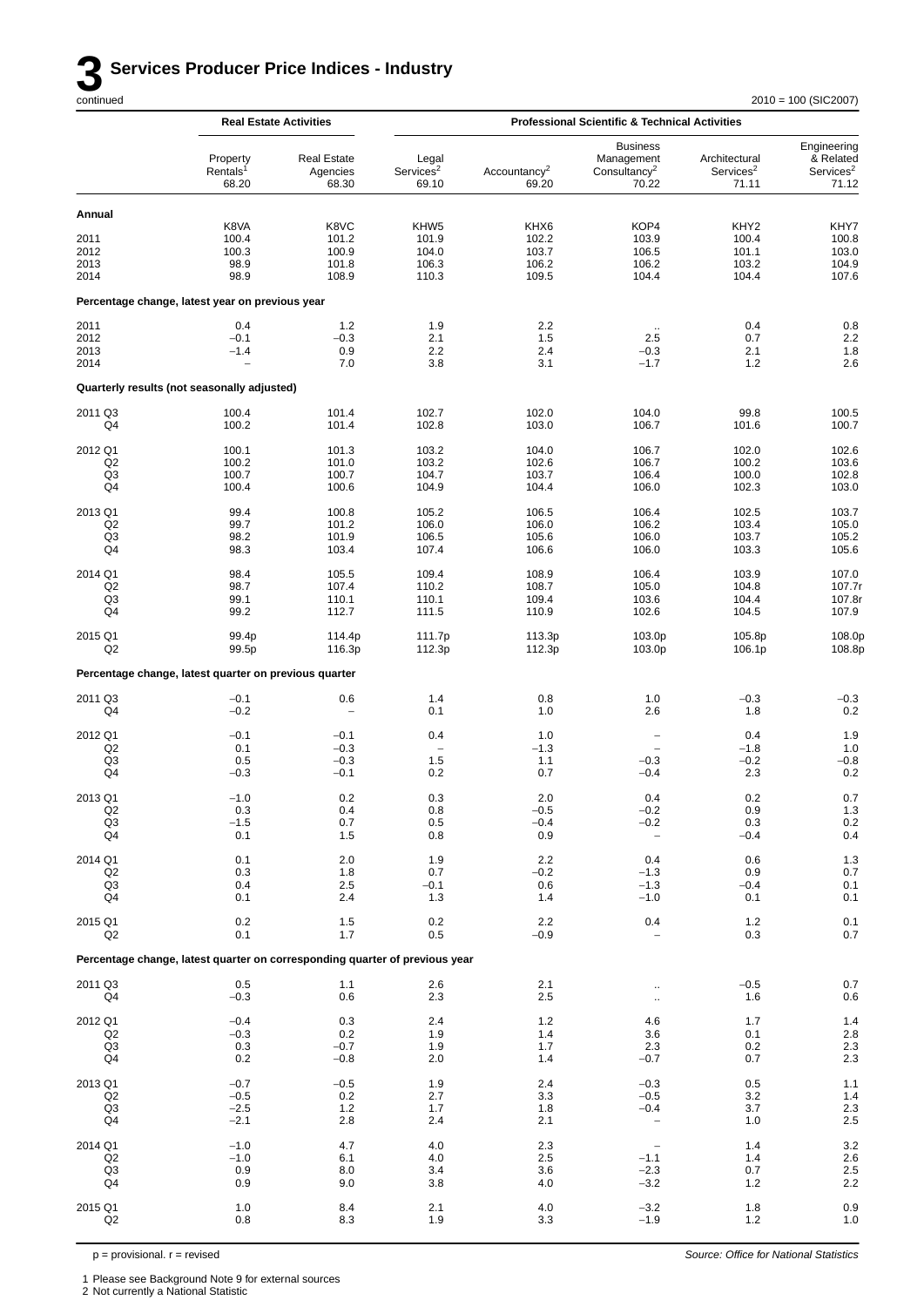|                                                         |                                                                             |                                                  | <b>Professional Scientific &amp; Technical Activities</b> |                                                      |                                                                          |
|---------------------------------------------------------|-----------------------------------------------------------------------------|--------------------------------------------------|-----------------------------------------------------------|------------------------------------------------------|--------------------------------------------------------------------------|
|                                                         | Technical<br>Testing &<br>Analysis<br>71.20                                 | Advertising<br>Services <sup>1</sup><br>73.12    | Market<br>Research<br>73.20                               | Commercial<br>Film Processing<br>74.20               | Translation &<br>Interpretation<br>Services<br>74.30                     |
| Annual                                                  |                                                                             |                                                  |                                                           |                                                      |                                                                          |
| 2011<br>2012<br>2013                                    | K8WD<br>100.6<br>104.0<br>105.6                                             | KOQ5<br>103.0<br>99.7<br>99.8                    | K8X7<br>100.9<br>101.1<br>101.9                           | K8XC<br>102.6<br>103.0<br>108.2                      | K8XI<br>99.9<br>99.9<br>100.6                                            |
| 2014<br>Percentage change, latest year on previous year | 107.1                                                                       | 102.8                                            | 103.3                                                     | 110.1                                                | 100.6                                                                    |
| 2011                                                    | 0.6                                                                         | $\ddot{\phantom{a}}$                             | 0.9                                                       | 2.6                                                  | $-0.1$                                                                   |
| 2012<br>2013<br>2014                                    | 3.4<br>1.5<br>1.4                                                           | $-3.2$<br>0.1<br>3.0                             | 0.2<br>0.8<br>1.4                                         | 0.4<br>5.0<br>1.8                                    | $0.7\,$                                                                  |
| Quarterly results (not seasonally adjusted)             |                                                                             |                                                  |                                                           |                                                      |                                                                          |
| 2011 Q3<br>Q4                                           | 100.6<br>100.4                                                              | 102.7<br>105.0                                   | 100.9<br>100.9                                            | 103.0F<br>103.0F                                     | 99.9<br>99.9                                                             |
| 2012 Q1<br>Q <sub>2</sub><br>Q3<br>Q4                   | 102.9<br>103.7<br>104.6<br>104.6                                            | 98.2<br>98.6<br>99.7<br>102.2                    | 101.1<br>101.1<br>101.2<br>101.1                          | 103.0F<br>103.0F<br>103.0F<br>103.0F                 | 99.9<br>99.9<br>99.9<br>99.9                                             |
| 2013 Q1<br>Q <sub>2</sub><br>Q <sub>3</sub><br>Q4       | 104.9<br>105.5<br>106.0<br>105.9                                            | 97.0<br>99.3<br>101.5<br>101.5                   | 101.9<br>101.9<br>101.9<br>101.9                          | 103.0F<br>110.0F<br>110.0F<br>110.0F                 | 100.2<br>101.0<br>100.7<br>100.7                                         |
| 2014 Q1<br>Q2<br>Q <sub>3</sub><br>Q4                   | 106.8<br>107.0<br>107.3<br>107.4                                            | 100.8<br>101.7<br>104.8<br>103.8                 | 102.8<br>102.8<br>103.6<br>104.2                          | 110.0F<br>110.1F<br>110.1F<br>110.1F                 | 100.6<br>100.6<br>100.6<br>100.6                                         |
| 2015 Q1<br>Q <sub>2</sub>                               | 107.9p<br>108.6p                                                            | 103.5p<br>103.4p                                 | 105.5p<br>105.8p                                          | 110.1pF<br>117.8pF                                   | 100.6p<br>101.6p                                                         |
|                                                         | Percentage change, latest quarter on previous quarter                       |                                                  |                                                           |                                                      |                                                                          |
| 2011 Q3<br>Q4                                           | $-0.1$<br>$-0.2$                                                            | $-1.0$<br>2.2                                    | $\overline{\phantom{0}}$                                  | 0.1<br>$\overline{\phantom{0}}$                      | $-0.1$<br>$\overline{\phantom{0}}$                                       |
| 2012 Q1<br>Q2<br>Q <sub>3</sub><br>Q4                   | 2.5<br>0.8<br>0.9<br>$\overline{\phantom{a}}$                               | $-6.5$<br>0.4<br>1.1<br>2.5                      | 0.2<br>$\overline{\phantom{a}}$<br>0.1<br>$-0.1$          | $\overline{\phantom{0}}$<br>$\overline{\phantom{0}}$ | $\qquad \qquad -$<br>$\qquad \qquad -$                                   |
| 2013 Q1<br>Q2<br>$_{\mathsf{Q3}}$<br>Q4                 | 0.3<br>0.6<br>0.5<br>$-0.1$                                                 | $-5.1$<br>2.4<br>2.2<br>$\overline{\phantom{a}}$ | 0.8<br>-                                                  | $\overline{a}$<br>6.8                                | 0.3<br>$0.8\,$<br>$-0.3$                                                 |
| 2014 Q1<br>Q2<br>Q <sub>3</sub><br>Q4                   | $0.8\,$<br>0.2<br>0.3<br>0.1                                                | $-0.7$<br>0.9<br>3.0<br>$-1.0$                   | 0.9<br>$\qquad \qquad -$<br>0.8<br>0.6                    | 0.1                                                  | $-0.1$<br>$\qquad \qquad -$                                              |
| 2015 Q1<br>Q2                                           | $0.5\,$<br>0.6                                                              | $-0.3$<br>$-0.1$                                 | $1.2$<br>0.3                                              | $\overline{\phantom{a}}$<br>7.0                      | $1.0$                                                                    |
|                                                         | Percentage change, latest quarter on corresponding quarter of previous year |                                                  |                                                           |                                                      |                                                                          |
| 2011 Q3<br>Q4                                           | 0.6<br>0.3                                                                  | $\cdot$<br>$\ddotsc$                             | 1.1<br>0.5                                                | 3.3<br>2.9                                           | $-0.1$<br>$-0.1$                                                         |
| 2012 Q1<br>Q2<br>Q <sub>3</sub><br>Q4                   | 2.3<br>3.0<br>$4.0$<br>$4.2\,$                                              | $-2.4$<br>$-4.9$<br>$-2.9$<br>$-2.7$             | 0.2<br>0.2<br>0.3<br>0.2                                  | 1.4<br>0.1<br>$\overline{\phantom{0}}$               | $-0.1$<br>$-0.1$<br>$\overline{\phantom{0}}$<br>$\overline{\phantom{0}}$ |
| 2013 Q1<br>Q2<br>Q <sub>3</sub><br>Q4                   | 1.9<br>1.7<br>1.3<br>$1.2$                                                  | $-1.2$<br>0.7<br>1.8<br>$-0.7$                   | 0.8<br>0.8<br>0.7<br>0.8                                  | $\qquad \qquad -$<br>6.8<br>6.8<br>6.8               | $0.3\,$<br>1.1<br>$0.8\,$<br>0.8                                         |
| 2014 Q1<br>Q2<br>Q3<br>Q4                               | 1.8<br>1.4<br>1.2<br>1.4                                                    | 3.9<br>2.4<br>3.3<br>2.3                         | 0.9<br>0.9<br>1.7<br>2.3                                  | 6.8<br>0.1<br>0.1<br>0.1                             | 0.4<br>$-0.4$<br>$-0.1$<br>$-0.1$                                        |
| 2015 Q1<br>$_{\mathsf{Q2}}$                             | $1.0$<br>1.5                                                                | 2.7<br>1.7                                       | 2.6<br>2.9                                                | 0.1<br>$7.0\,$                                       | $1.0\,$                                                                  |

p = provisional. r = revised

F = values are calculated using price quotes from 5 of fewer respondents

1 Not currently a National Statistic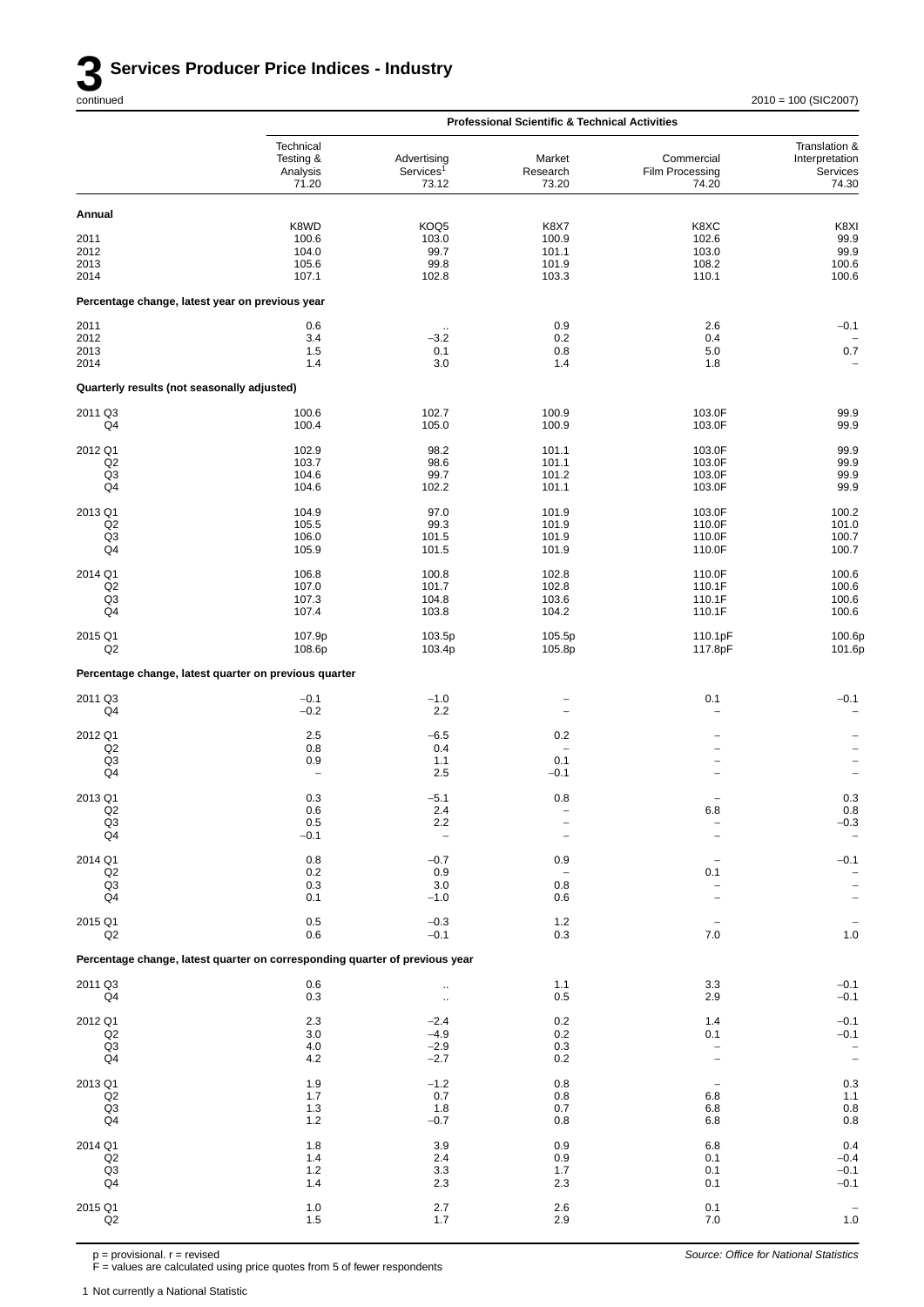

|                                             |                                                                             |                                 | <b>Administrative &amp; Support Services</b> |                                    |                                  |                                           |
|---------------------------------------------|-----------------------------------------------------------------------------|---------------------------------|----------------------------------------------|------------------------------------|----------------------------------|-------------------------------------------|
|                                             | Construction<br>Plant Hire<br>77.32                                         | Employment<br>Agencies<br>78.00 | Security<br>Services<br>80.11                | Industrial<br>Cleaning<br>81.22    | Secretarial<br>Services<br>82.10 | Contract<br>Packing<br>82.92              |
| Annual                                      |                                                                             |                                 |                                              |                                    |                                  |                                           |
|                                             | K8XQ                                                                        | K8XZ                            | K8YH                                         | K8YQ                               | <b>K8Z2</b>                      | K8Z9                                      |
| 2011<br>2012                                | 103.6<br>102.9                                                              | 100.2<br>101.3                  | 99.1<br>99.4                                 | 100.6<br>101.0                     | 100.8<br>101.7                   | 98.1<br>98.9                              |
| 2013<br>2014                                | 105.0<br>107.1                                                              | 102.1<br>102.6                  | 97.6<br>97.4                                 | 101.9<br>103.4                     | 103.0<br>104.0                   | 100.8<br>101.0                            |
|                                             | Percentage change, latest year on previous year                             |                                 |                                              |                                    |                                  |                                           |
| 2011                                        | 3.6                                                                         | 0.2                             | $-0.9$                                       | 0.6                                | 0.8                              | $-1.9$                                    |
| 2012                                        | $-0.7$                                                                      | 1.1                             | 0.3                                          | 0.4                                | 0.9                              | 0.8                                       |
| 2013<br>2014                                | 2.0<br>2.0                                                                  | 0.8<br>0.5                      | $-1.8$<br>$-0.2$                             | 0.9<br>1.5                         | 1.3<br>1.0                       | 1.9<br>0.2                                |
| Quarterly results (not seasonally adjusted) |                                                                             |                                 |                                              |                                    |                                  |                                           |
| 2011 Q3<br>Q4                               | 108.5<br>103.9                                                              | 100.3<br>100.2                  | 99.2<br>99.4                                 | 100.3<br>100.4                     | 101.5<br>100.5                   | 98.0<br>98.0                              |
|                                             |                                                                             |                                 |                                              |                                    |                                  |                                           |
| 2012 Q1<br>Q <sub>2</sub>                   | 102.1<br>102.4                                                              | 100.4<br>100.9                  | 99.4<br>99.5                                 | 100.7<br>100.7                     | 101.5<br>101.3                   | 98.6<br>98.6                              |
| Q3                                          | 103.7                                                                       | 102.0                           | 99.2                                         | 101.1                              | 102.1                            | 99.2                                      |
| Q4                                          | 103.4                                                                       | 102.0                           | 99.4                                         | 101.3                              | 102.0                            | 99.3                                      |
| 2013 Q1                                     | 104.7                                                                       | 101.9                           | 99.4                                         | 101.3                              | 102.2                            | 100.5                                     |
| Q <sub>2</sub><br>Q3                        | 104.6<br>105.2                                                              | 101.7<br>101.6                  | 96.9<br>96.9                                 | 101.0<br>102.0                     | 102.9<br>103.2                   | 100.9<br>100.9                            |
| Q4                                          | 105.7                                                                       | 103.0                           | 97.2                                         | 103.2                              | 103.6                            | 101.0                                     |
| 2014 Q1                                     | 106.4                                                                       | 103.1                           | 97.2                                         | 103.4                              | 104.1                            | 101.1                                     |
| Q2<br>Q3                                    | 107.4<br>107.3                                                              | 103.0<br>102.0                  | 97.5<br>97.4                                 | 103.9<br>103.6                     | 103.9<br>104.0                   | 101.0<br>101.1                            |
| Q4                                          | 107.3                                                                       | 102.2                           | 97.4                                         | 102.8                              | 104.0                            | 101.0                                     |
| 2015 Q1<br>Q <sub>2</sub>                   | 107.6p<br>107.0p                                                            | 102.4p<br>102.7p                | 96.4p<br>96.3p                               | 102.9p<br>103.5p                   | 103.4p<br>103.2p                 | 100.0p<br>99.9p                           |
|                                             | Percentage change, latest quarter on previous quarter                       |                                 |                                              |                                    |                                  |                                           |
| 2011 Q3<br>Q4                               | 6.3<br>$-4.2$                                                               | $-0.1$                          | $\overline{\phantom{0}}$<br>0.2              | $-0.5$<br>0.1                      | 0.1<br>$-1.0$                    | 0.1                                       |
| 2012 Q1                                     | $-1.7$                                                                      | 0.2                             | $\overline{\phantom{0}}$                     | 0.3                                | 1.0                              | 0.6                                       |
| Q <sub>2</sub><br>Q3                        | 0.3<br>1.3                                                                  | 0.5<br>1.1                      | 0.1<br>$-0.3$                                | $\overline{\phantom{0}}$<br>0.4    | $-0.2$<br>0.8                    | 0.6                                       |
| Q4                                          | $-0.3$                                                                      | $\qquad \qquad -$               | 0.2                                          | 0.2                                | $-0.1$                           | 0.1                                       |
| 2013 Q1                                     | 1.3                                                                         | $-0.1$                          |                                              |                                    | 0.2                              | $1.2$                                     |
| Q <sub>2</sub><br>Q3                        | $-0.1$<br>0.6                                                               | $-0.2$<br>$-0.1$                | $-2.5$<br>$\overline{\phantom{0}}$           | $-0.3$<br>1.0                      | 0.7<br>0.3                       | 0.4<br>$\qquad \qquad -$                  |
| Q4                                          | $0.5\,$                                                                     | 1.4                             | 0.3                                          | $1.2$                              | 0.4                              | 0.1                                       |
| 2014 Q1                                     | $0.7\,$                                                                     | 0.1                             | $\overline{\phantom{a}}$                     | $0.2\,$                            | $0.5\,$                          | $0.1\,$                                   |
| Q <sub>2</sub><br>Q <sub>3</sub>            | 0.9                                                                         | $-0.1$<br>$-1.0$                | 0.3                                          | 0.5<br>$-0.3$                      | $-0.2$                           | $-0.1$<br>$0.1\,$                         |
| Q4                                          | $-0.1$<br>$\qquad \qquad -$                                                 | 0.2                             | $-0.1$<br>$\overline{\phantom{m}}$           | $-0.8$                             | 0.1<br>$\overline{\phantom{m}}$  | $-0.1$                                    |
| 2015 Q1<br>Q2                               | 0.3<br>$-0.6$                                                               | 0.2<br>0.3                      | $-1.0$<br>$-0.1$                             | 0.1<br>0.6                         | $-0.6$<br>$-0.2$                 | $-1.0$<br>$-0.1$                          |
|                                             | Percentage change, latest quarter on corresponding quarter of previous year |                                 |                                              |                                    |                                  |                                           |
| 2011 Q3                                     | 9.2                                                                         | 0.3                             | 0.6                                          | 0.4                                | $1.4$                            | $-2.3$                                    |
| Q4                                          | 1.4                                                                         | 0.2                             | 0.8                                          | 0.4                                | 0.7                              | $-2.1$                                    |
| 2012 Q1<br>Q2                               | 2.3<br>0.3                                                                  | 0.2<br>0.6                      | 0.8<br>0.3                                   | $\overline{\phantom{a}}$<br>$-0.1$ | 1.6<br>$-0.1$                    | $\begin{array}{c} 0.2 \\ 0.7 \end{array}$ |
| Q <sub>3</sub>                              | $-4.4$                                                                      | 1.7                             | $\overline{\phantom{a}}$                     | 0.8                                | 0.6                              | $1.2\,$                                   |
| Q4                                          | $-0.5$                                                                      | 1.8                             | $\overline{\phantom{0}}$                     | 0.9                                | 1.5                              | $1.3$                                     |
| 2013 Q1                                     | $2.5\,$                                                                     | 1.5                             | $\overline{\phantom{a}}$                     | 0.6                                | $0.7\,$                          | $1.9$                                     |
| Q2<br>Q <sub>3</sub>                        | 2.1<br>1.4                                                                  | 0.8<br>$-0.4$                   | $-2.6$<br>$-2.3$                             | 0.3<br>0.9                         | 1.6<br>1.1                       | $2.3\,$<br>$1.7$                          |
| Q4                                          | 2.2                                                                         | 1.0                             | $-2.2$                                       | 1.9                                | 1.6                              | $1.7$                                     |
| 2014 Q1                                     | 1.6                                                                         | 1.2                             | $-2.2$                                       | 2.1                                | 1.9                              | $0.6\,$                                   |
| Q2<br>Q <sub>3</sub>                        | 2.7<br>2.0                                                                  | 1.3<br>0.4                      | 0.6<br>0.5                                   | 2.9<br>1.6                         | 1.0<br>0.8                       | 0.1<br>$0.2\,$                            |
| Q4                                          | 1.5                                                                         | $-0.8$                          | 0.2                                          | $-0.4$                             | 0.4                              | $\overline{\phantom{a}}$                  |
| 2015 Q1                                     | 1.1                                                                         | $-0.7$                          | $-0.8$                                       | $-0.5$                             | $-0.7$                           | $-1.1$                                    |
| Q2                                          | $-0.4$                                                                      | $-0.3$                          | $-1.2$                                       | $-0.4$                             | $-0.7$                           | $-1.1$                                    |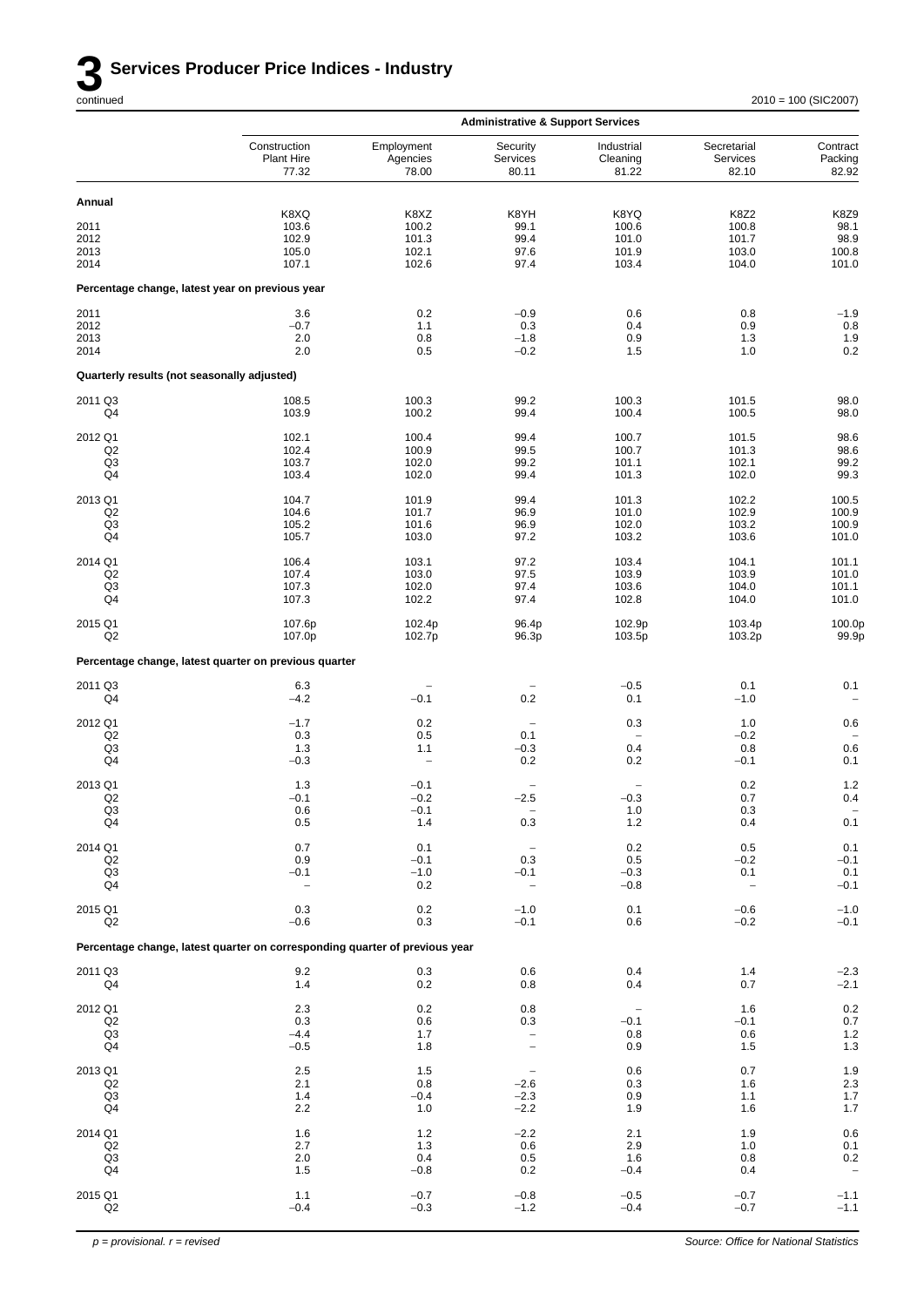|                                                                             | <b>Education</b>                    | <b>Other Services</b>           |
|-----------------------------------------------------------------------------|-------------------------------------|---------------------------------|
|                                                                             |                                     | Commercial                      |
|                                                                             | Adult<br>Education                  | Washing &<br>Dry Cleaning       |
|                                                                             | 85.59                               | 96.01                           |
| Annual                                                                      |                                     |                                 |
| 2011                                                                        | K8ZG<br>101.0                       | K8ZM<br>101.0                   |
| 2012                                                                        | 100.2                               | 101.1                           |
| 2013<br>2014                                                                | 102.3<br>103.8                      | 101.8<br>102.7                  |
| Percentage change, latest year on previous year                             |                                     |                                 |
| 2011                                                                        | 1.0                                 | 1.0                             |
| 2012<br>2013                                                                | $-0.8$<br>2.1                       | 0.1<br>0.7                      |
| 2014                                                                        | 1.5                                 | 0.9                             |
| Quarterly results (not seasonally adjusted)                                 |                                     |                                 |
| 2011 Q3                                                                     | 98.8                                | 101.1                           |
| Q4                                                                          | 99.1                                | 101.1                           |
| 2012 Q1                                                                     | 100.2                               | 101.5                           |
| Q2<br>Q <sub>3</sub>                                                        | 100.4<br>100.0                      | 101.7<br>100.6                  |
| Q <sub>4</sub>                                                              | 100.0                               | 100.6                           |
| 2013 Q1                                                                     | 101.9                               | 101.5<br>101.7                  |
| Q2<br>Q <sub>3</sub>                                                        | 101.9<br>102.7                      | 102.1                           |
| Q4                                                                          | 102.7                               | 102.1                           |
| 2014 Q1                                                                     | 104.1                               | 102.1                           |
| Q2<br>Q <sub>3</sub>                                                        | 104.2<br>104.2                      | 102.8<br>102.8                  |
| Q4                                                                          | 102.8                               | 102.9                           |
| 2015 Q1<br>Q2                                                               | 103.2p<br>103.4p                    | 104.0p<br>104.4p                |
| Percentage change, latest quarter on previous quarter                       |                                     |                                 |
| 2011 Q3                                                                     | $-4.8$                              | 0.1                             |
| Q <sub>4</sub>                                                              | 0.3                                 | $\overline{\phantom{a}}$        |
| 2012 Q1                                                                     | 1.1                                 | 0.4                             |
| Q2<br>Q <sub>3</sub>                                                        | 0.2<br>$-0.4$                       | 0.2<br>$-1.1$                   |
| Q4                                                                          | $\qquad \qquad -$                   | $\overline{\phantom{0}}$        |
| 2013 Q1                                                                     | 1.9                                 | 0.9                             |
| Q2<br>$_{\mathsf{Q4}}^{\mathsf{Q3}}$                                        | $\overline{\phantom{a}}$<br>$0.8\,$ | 0.2<br>0.4                      |
|                                                                             | $\overline{\phantom{0}}$            |                                 |
| 2014 Q1<br>$_{\mathsf{Q2}}$                                                 | 1.4<br>0.1                          | $\overline{\phantom{a}}$<br>0.7 |
| Q3                                                                          | $\overline{\phantom{a}}$            | $\overline{\phantom{a}}$        |
| Q4                                                                          | $-1.3$                              | 0.1                             |
| 2015 Q1<br>Q2                                                               | 0.4<br>0.2                          | $1.1$<br>0.4                    |
| Percentage change, latest quarter on corresponding quarter of previous year |                                     |                                 |
|                                                                             |                                     |                                 |
| 2011 Q3<br>Q4                                                               | $-1.0$<br>$-1.5$                    | $1.2\,$<br>0.9                  |
| 2012 Q1                                                                     | $-2.0$                              | 0.8                             |
| Q2<br>Q3                                                                    | $-3.3$                              | 0.7                             |
| Q4                                                                          | 1.2<br>0.9                          | $-0.5$<br>$-0.5$                |
| 2013 Q1                                                                     | 1.7                                 | $\overline{\phantom{0}}$        |
| Q2                                                                          | 1.5                                 | $\overline{\phantom{a}}$        |
| $_{\mathsf{Q3}}$<br>Q4                                                      | 2.7<br>2.7                          | 1.5<br>1.5                      |
| 2014 Q1                                                                     | $2.2\,$                             | $0.6\,$                         |
| Q2<br>$_{\mathsf{Q3}}$                                                      | $2.3\,$<br>1.5                      | 1.1<br>0.7                      |
| Q <sub>4</sub>                                                              | 0.1                                 | 0.8                             |
| 2015 Q1                                                                     | $-0.9$                              | 1.9                             |
| $_{\mathsf{Q2}}$                                                            | $-0.8$                              | 1.6                             |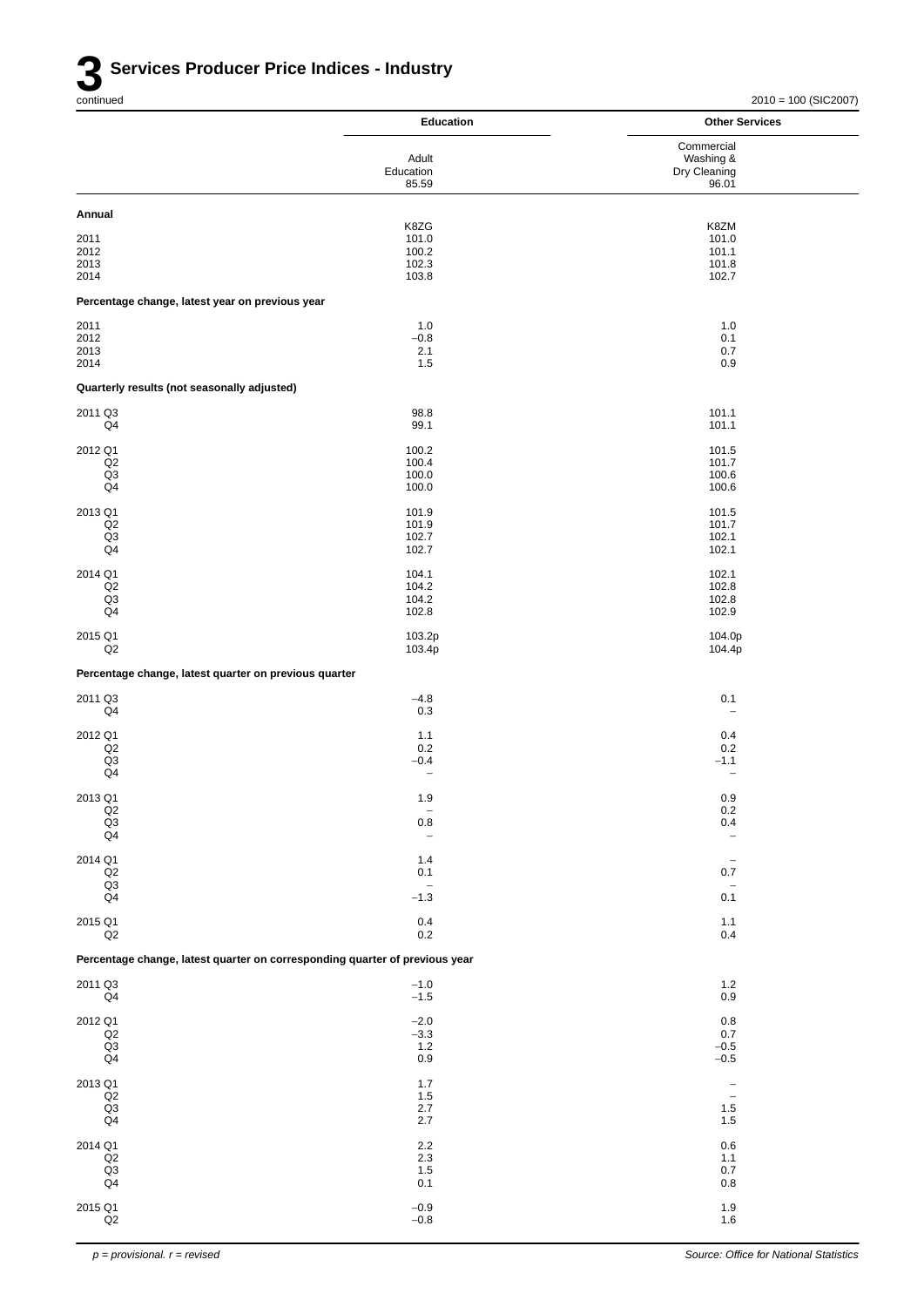# **1R** Services Producer Price Indices - Aggregate Revisions

2010=100 (SIC2007)

|                |              | <b>Gross Sector</b><br>SPPI - All services |             |              | <b>Net Sector</b><br>SPPI - All services |                          |  |
|----------------|--------------|--------------------------------------------|-------------|--------------|------------------------------------------|--------------------------|--|
|                |              |                                            |             |              |                                          |                          |  |
|                | Index        | percentage<br>change over                  |             | Index        | percentage<br>change over                |                          |  |
|                | $(2010=100)$ | Quarter                                    | Year        | $(2010=100)$ | Quarter                                  | Year                     |  |
|                | 9907010000   |                                            |             | 9907020000   |                                          |                          |  |
|                | K8ZU         |                                            |             | K8ZW         |                                          |                          |  |
| 2011 Q3        |              |                                            |             |              |                                          |                          |  |
| Q4             |              |                                            |             |              |                                          | $\overline{\phantom{0}}$ |  |
| 2012 Q1        |              |                                            |             |              |                                          |                          |  |
| Q2             |              |                                            |             |              |                                          |                          |  |
| Q3             |              |                                            |             |              |                                          | $\overline{\phantom{0}}$ |  |
| Q4             |              |                                            |             |              |                                          | $\overline{\phantom{0}}$ |  |
| 2013 Q1        |              |                                            |             |              |                                          | -                        |  |
| Q2             |              |                                            |             |              |                                          | <b>-</b>                 |  |
| Q3             |              |                                            |             |              |                                          | $\overline{\phantom{0}}$ |  |
| Q <sub>4</sub> |              |                                            |             |              |                                          | $\overline{a}$           |  |
| 2014 Q1        |              |                                            |             |              |                                          |                          |  |
| Q2             |              |                                            |             |              |                                          | $\qquad \qquad -$        |  |
| Q3             | 0.1          | 0.1                                        | 0.1         |              |                                          | $\overline{\phantom{0}}$ |  |
| Q <sub>4</sub> |              | $-0.1$                                     |             | 0.1          | 0.1                                      | 0.1                      |  |
| 2015 Q1        |              |                                            |             |              | $-0.1$                                   | -                        |  |
| Q2             | $\ddotsc$    | $\cdots$                                   | $\bullet$ . | $\bullet$ .  | $\ddotsc$                                | $\ldots$                 |  |
|                |              |                                            |             |              |                                          |                          |  |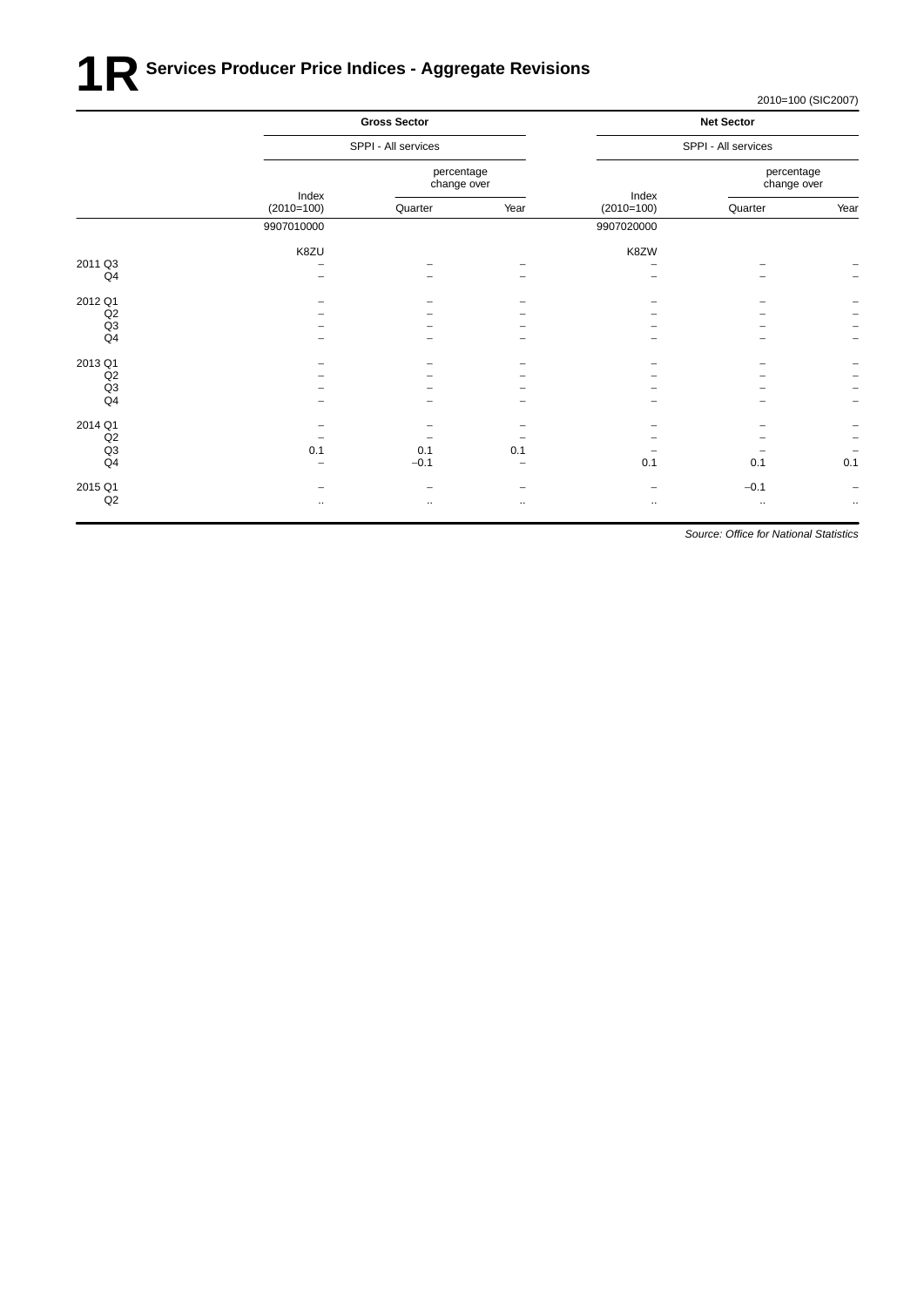# **2R** Services Producer Price Indices - Section Revisions

2010=100 (SIC2007)

|                | Water Supply, Sewerage<br>and Waste Management |                           |          |                     | Wholesale, Retail Trade of<br><b>Motor Vehicles and Motorcycles</b> |          |
|----------------|------------------------------------------------|---------------------------|----------|---------------------|---------------------------------------------------------------------|----------|
|                |                                                | percentage<br>change over |          |                     | percentage<br>change over                                           |          |
|                | Index<br>$2010=100$                            | Quarter                   | Year     | Index<br>$2010=100$ | Quarter                                                             | Year     |
|                | 9907101000                                     |                           |          | 9907103000          |                                                                     |          |
|                | MF8N                                           |                           |          | MF <sub>2</sub> J   |                                                                     |          |
| 2011 Q3        |                                                |                           |          |                     |                                                                     |          |
| Q <sub>4</sub> |                                                |                           |          |                     |                                                                     |          |
| 2012 Q1        |                                                |                           |          |                     |                                                                     |          |
| Q2             |                                                |                           |          |                     |                                                                     |          |
| Q3             |                                                |                           |          |                     |                                                                     |          |
| Q4             |                                                |                           |          |                     |                                                                     |          |
| 2013 Q1        |                                                |                           |          |                     |                                                                     |          |
| Q2             |                                                |                           |          |                     |                                                                     |          |
| Q <sub>3</sub> |                                                |                           |          |                     |                                                                     |          |
| Q <sub>4</sub> |                                                |                           |          |                     |                                                                     |          |
| 2014 Q1        |                                                |                           |          |                     |                                                                     |          |
| Q2             |                                                |                           |          |                     |                                                                     |          |
| Q3             |                                                |                           |          |                     |                                                                     |          |
| Q4             |                                                |                           |          |                     |                                                                     |          |
| 2015 Q1        |                                                |                           |          |                     |                                                                     |          |
| Q2             | $\cdots$                                       |                           | $\ldots$ | $\ldots$            | ٠.                                                                  | $\ldots$ |

|                |                          | <b>Transportation and Storage</b> |          |            | <b>Accommodation and Food</b> |                          |
|----------------|--------------------------|-----------------------------------|----------|------------|-------------------------------|--------------------------|
|                | Index                    | percentage<br>change over         |          | Index      | percentage<br>change over     |                          |
|                | $2010=100$               | Quarter                           | Year     | $2010=100$ | Quarter                       | Year                     |
|                | 9907104000               |                                   |          | 9907105000 |                               |                          |
|                | MF2K                     |                                   |          | MF2L       |                               |                          |
| 2011 Q3        |                          |                                   |          |            |                               | $\overline{\phantom{0}}$ |
| Q4             | $\overline{\phantom{0}}$ |                                   |          |            |                               | $\overline{a}$           |
| 2012 Q1        |                          |                                   |          |            |                               |                          |
| Q2             |                          |                                   |          |            |                               | -                        |
| Q3             |                          |                                   |          |            |                               | $\qquad \qquad -$        |
| Q4             | -                        | -                                 | -        |            | -                             | $\qquad \qquad -$        |
| 2013 Q1        | -                        | ۰                                 | -        |            | $\overline{\phantom{0}}$      | -                        |
| Q2             |                          |                                   |          |            |                               | <b>-</b>                 |
| Q3             |                          |                                   |          |            |                               | $\overline{\phantom{0}}$ |
| Q <sub>4</sub> |                          |                                   |          |            |                               | $\overline{\phantom{0}}$ |
| 2014 Q1        |                          |                                   |          |            |                               |                          |
| Q2             |                          |                                   |          |            |                               | $\qquad \qquad -$        |
| Q3             |                          |                                   |          | 0.1        | 0.1                           | 0.1                      |
| Q <sub>4</sub> |                          |                                   |          | 0.1        |                               | 0.1                      |
| 2015 Q1        | 0.2                      | 0.2                               | 0.2      | 0.1        | -                             | 0.1                      |
| Q2             | $\ldots$                 | $\ddotsc$                         | $\ldots$ | $\ddotsc$  | $\bullet$ .                   | $\ddotsc$                |
|                |                          |                                   |          |            |                               |                          |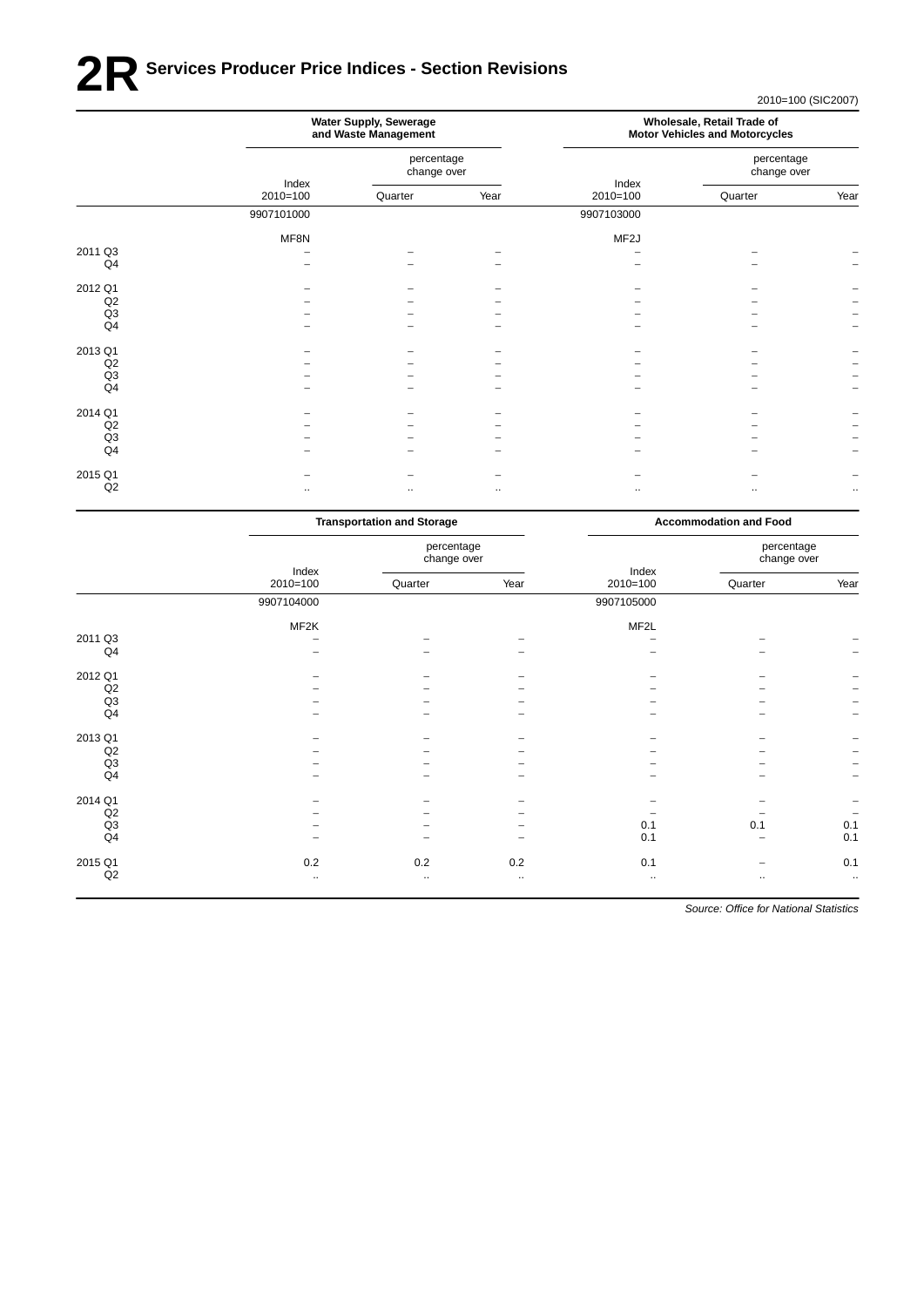

|         |                     | <b>Information and Communication</b> |          |                     | <b>Real Estate Activities</b> |          |  |
|---------|---------------------|--------------------------------------|----------|---------------------|-------------------------------|----------|--|
|         |                     | percentage<br>change over            |          |                     | percentage<br>change over     |          |  |
|         | Index<br>$2010=100$ | Quarter                              | Year     | Index<br>$2010=100$ | Quarter                       | Year     |  |
|         | 9907106000          |                                      |          | 9907108000          |                               |          |  |
|         | MF2M                |                                      |          | MF8P                |                               |          |  |
| 2011 Q3 |                     |                                      |          |                     |                               |          |  |
| Q4      |                     |                                      |          |                     |                               |          |  |
| 2012 Q1 |                     |                                      |          |                     |                               |          |  |
| Q2      |                     |                                      |          |                     |                               |          |  |
| Q3      |                     |                                      |          |                     |                               |          |  |
| Q4      |                     |                                      |          |                     |                               |          |  |
| 2013 Q1 |                     |                                      |          |                     |                               |          |  |
| Q2      |                     |                                      |          |                     |                               |          |  |
| Q3      |                     |                                      |          |                     |                               |          |  |
| Q4      |                     |                                      |          |                     |                               |          |  |
| 2014 Q1 |                     |                                      |          |                     |                               |          |  |
| Q2      |                     |                                      |          |                     |                               |          |  |
| Q3      |                     |                                      |          |                     |                               |          |  |
| Q4      |                     |                                      |          |                     |                               |          |  |
| 2015 Q1 | $-0.2$              | $-0.2$                               | $-0.2$   |                     |                               |          |  |
| Q2      | $\ldots$            | $\ldots$                             | $\ldots$ | $\ldots$            | $\ldots$                      | $\ldots$ |  |
|         |                     |                                      |          |                     |                               |          |  |

|                | Professional, Scientific and<br><b>Technical Activities</b> |                           |          |                      | <b>Administrative and Support Services</b> |                          |  |
|----------------|-------------------------------------------------------------|---------------------------|----------|----------------------|--------------------------------------------|--------------------------|--|
|                | Index                                                       | percentage<br>change over |          | Index                | percentage<br>change over                  |                          |  |
|                | $2010 = 100$                                                | Quarter                   | Year     | $2010=100$           | Quarter                                    | Year                     |  |
|                | 9907109000                                                  |                           |          | 9907110000           |                                            |                          |  |
|                | MF8Q                                                        |                           |          | MF8R                 |                                            |                          |  |
| 2011 Q3        |                                                             |                           |          |                      |                                            |                          |  |
| Q <sub>4</sub> |                                                             |                           |          |                      |                                            |                          |  |
| 2012 Q1        |                                                             |                           |          |                      |                                            |                          |  |
| Q2             |                                                             |                           |          |                      |                                            |                          |  |
| Q3             |                                                             |                           |          |                      |                                            |                          |  |
| Q <sub>4</sub> |                                                             |                           |          |                      |                                            | $\overline{\phantom{0}}$ |  |
| 2013 Q1        |                                                             |                           |          |                      |                                            |                          |  |
| Q2             |                                                             |                           |          |                      |                                            |                          |  |
| Q3             |                                                             |                           |          |                      |                                            |                          |  |
| Q <sub>4</sub> |                                                             |                           |          |                      |                                            | -                        |  |
| 2014 Q1        |                                                             |                           |          |                      |                                            |                          |  |
| Q2             | 0.1                                                         | 0.1                       | 0.1      |                      |                                            | $\qquad \qquad -$        |  |
| Q3             | 0.1                                                         |                           | 0.1      |                      |                                            |                          |  |
| Q <sub>4</sub> |                                                             | $-0.1$                    |          |                      |                                            |                          |  |
| 2015 Q1        | 0.2                                                         | 0.2                       | 0.2      | $-0.3$               | $-0.3$                                     | $-0.3$                   |  |
| Q2             | $\ddot{\phantom{1}}$                                        | $\ldots$                  | $\ldots$ | $\ddot{\phantom{1}}$ | $\ddotsc$                                  | $\ddotsc$                |  |
|                |                                                             |                           |          |                      |                                            |                          |  |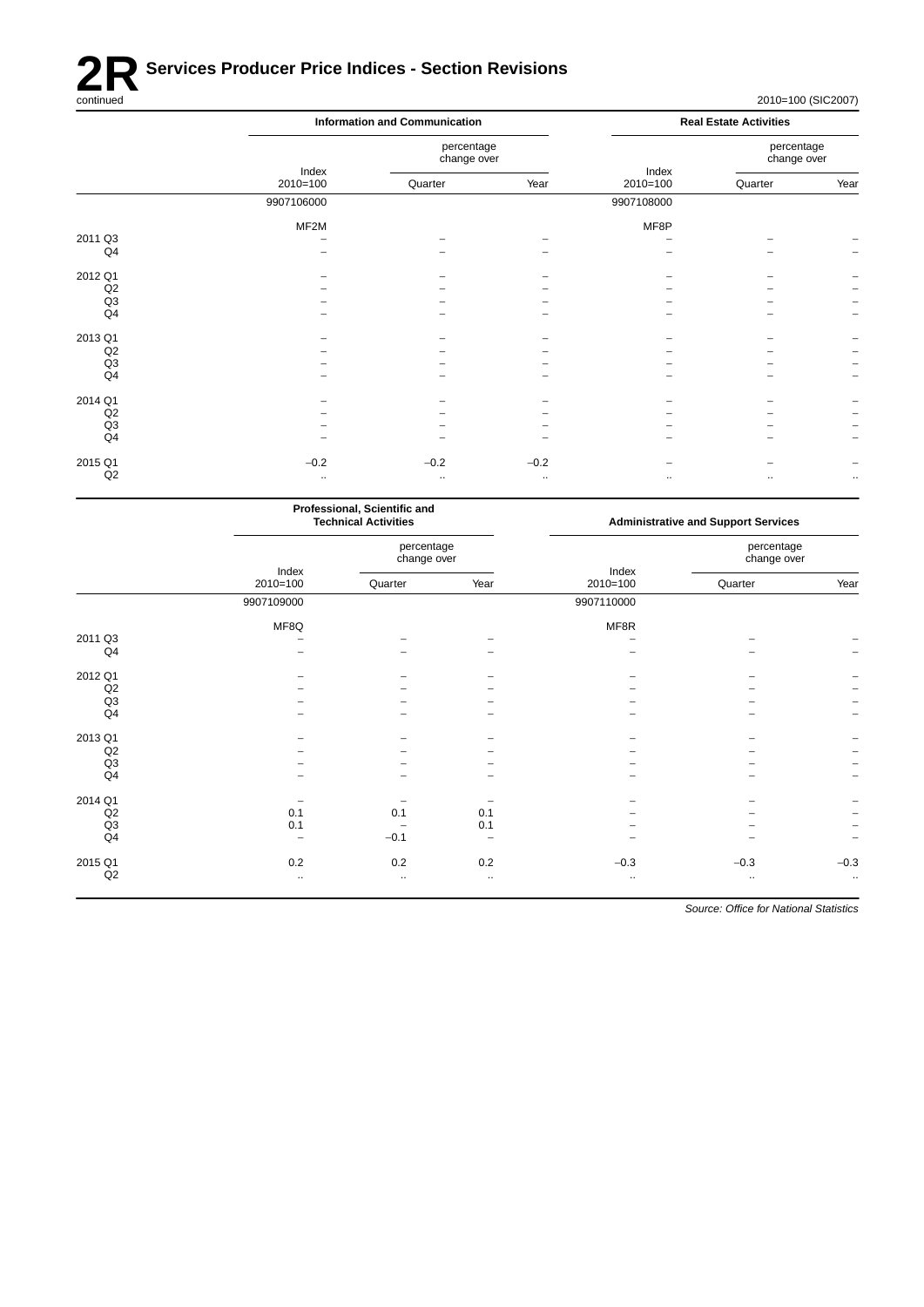

|         |              | Education                 |          |              | <b>Other Services</b>     |                          |  |  |
|---------|--------------|---------------------------|----------|--------------|---------------------------|--------------------------|--|--|
|         | Index        | percentage<br>change over |          | Index        | percentage<br>change over |                          |  |  |
|         | $2010=100$   | Quarter                   | Year     | $2010=100$   | Quarter                   | Year                     |  |  |
|         | 9907113000   |                           |          | 9907116000   |                           |                          |  |  |
|         | MF8S         |                           |          | MF8T         |                           |                          |  |  |
| 2011 Q3 | ۰            |                           |          | -            |                           |                          |  |  |
| Q4      |              |                           |          |              |                           | $\overline{\phantom{a}}$ |  |  |
| 2012 Q1 |              |                           |          |              |                           |                          |  |  |
| Q2      |              |                           |          |              |                           | $\overline{\phantom{m}}$ |  |  |
| Q3      |              |                           |          |              |                           | $\overline{\phantom{a}}$ |  |  |
| Q4      |              |                           |          |              |                           | $\overline{\phantom{a}}$ |  |  |
| 2013 Q1 |              |                           |          |              |                           | $\overline{\phantom{m}}$ |  |  |
| Q2      |              |                           |          |              |                           | $\overline{\phantom{a}}$ |  |  |
| Q3      |              |                           |          |              |                           | $\overline{\phantom{a}}$ |  |  |
| Q4      |              |                           |          |              |                           | $\overline{\phantom{a}}$ |  |  |
| 2014 Q1 |              |                           |          |              |                           |                          |  |  |
| Q2      |              |                           |          |              |                           | $\overline{\phantom{a}}$ |  |  |
| Q3      |              |                           |          |              |                           | $\overline{\phantom{m}}$ |  |  |
| Q4      |              |                           |          |              |                           | $\overline{\phantom{m}}$ |  |  |
| 2015 Q1 | 0.1          | 0.1                       | 0.1      | 0.9          | 0.9                       | 0.9                      |  |  |
| Q2      | $\cdot\cdot$ | $\bullet$ .               | $\cdots$ | $\cdot\cdot$ | $\cdot\cdot$              | $\ldots$                 |  |  |
|         |              |                           |          |              |                           |                          |  |  |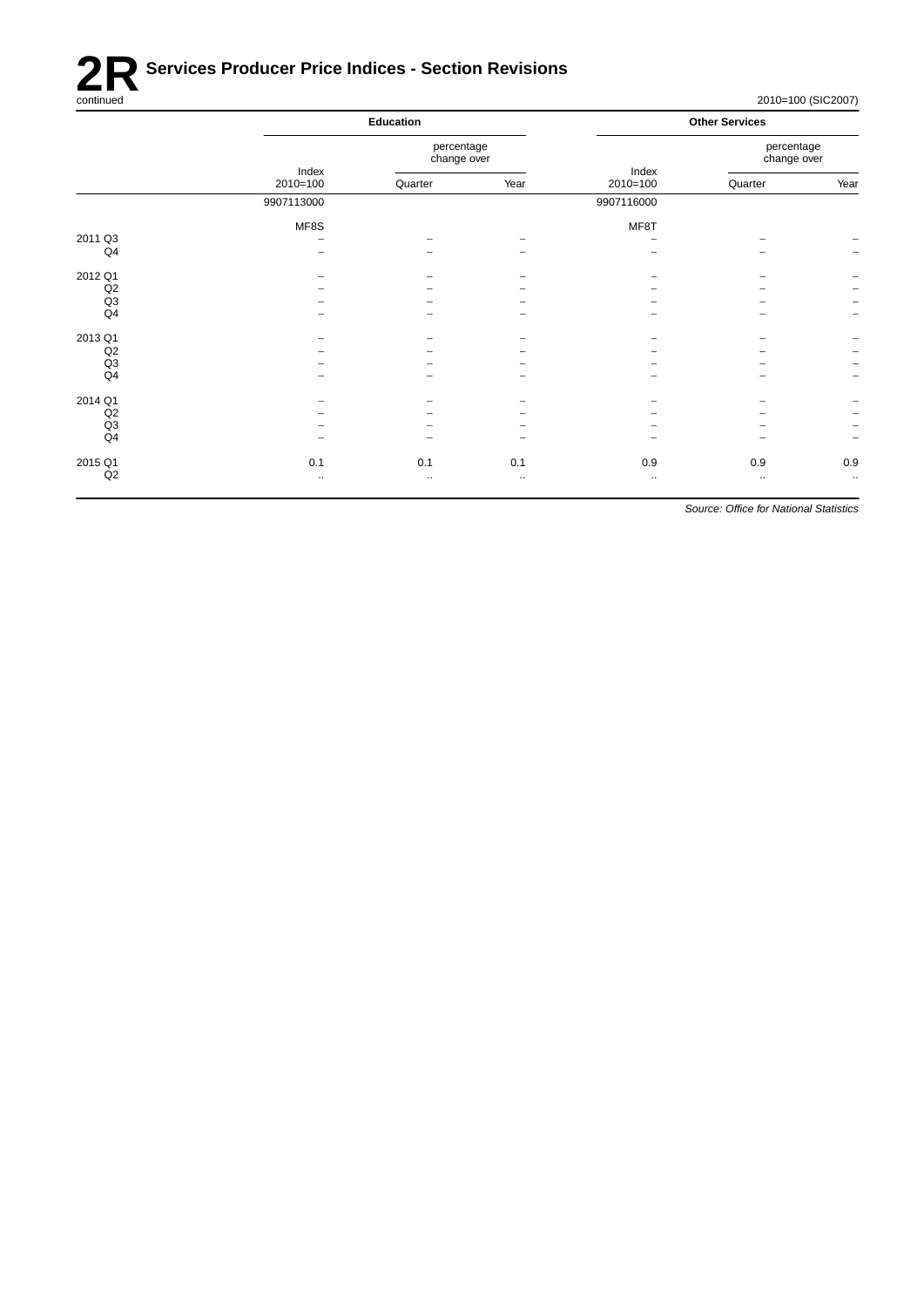# **3R** Services Producer Prices Indices - Industry Revisions

|                                                       |                                                                             | Water Supply, Sewerage and Waste management | Wholesale, Retail Trade; Repair of<br><b>Motor Vehicles and Motorcycles</b> |                            |
|-------------------------------------------------------|-----------------------------------------------------------------------------|---------------------------------------------|-----------------------------------------------------------------------------|----------------------------|
|                                                       | Sewerage<br>Services<br>37.00                                               | Waste<br>Disposal<br>38.11                  | Sorted Recovered<br><b>Materials Services</b><br>38.32                      | Motor<br>Vehicles<br>45.20 |
| Annual                                                |                                                                             |                                             |                                                                             |                            |
| 2011                                                  | K8PX<br>$\overline{\phantom{0}}$                                            | K8Q3<br>$\overline{\phantom{0}}$            | K8QL<br>$\overline{\phantom{0}}$                                            | K8QW                       |
| 2012                                                  |                                                                             | $\overline{\phantom{0}}$                    | $\overline{\phantom{0}}$                                                    |                            |
| 2013                                                  |                                                                             |                                             |                                                                             |                            |
| 2014                                                  |                                                                             | ۳                                           |                                                                             |                            |
|                                                       | Percentage change, latest year on previous year                             |                                             |                                                                             |                            |
| 2011<br>2012                                          |                                                                             |                                             |                                                                             |                            |
| 2013                                                  |                                                                             |                                             |                                                                             |                            |
| 2014                                                  |                                                                             |                                             |                                                                             |                            |
|                                                       | Quarterly results (not seasonally adjusted)                                 |                                             |                                                                             |                            |
| 2011 Q3                                               |                                                                             |                                             |                                                                             |                            |
| Q4                                                    |                                                                             |                                             |                                                                             |                            |
| 2012 Q1                                               |                                                                             |                                             |                                                                             |                            |
| Q2                                                    |                                                                             |                                             |                                                                             |                            |
| Q3                                                    |                                                                             |                                             |                                                                             |                            |
| Q4                                                    |                                                                             |                                             |                                                                             |                            |
| 2013 Q1                                               |                                                                             |                                             |                                                                             |                            |
| Q2                                                    |                                                                             |                                             |                                                                             |                            |
| Q <sub>3</sub>                                        |                                                                             |                                             |                                                                             |                            |
| Q4                                                    |                                                                             |                                             |                                                                             |                            |
| 2014 Q1                                               |                                                                             |                                             |                                                                             |                            |
| Q2                                                    |                                                                             |                                             |                                                                             |                            |
| Q3<br>Q4                                              |                                                                             |                                             |                                                                             |                            |
|                                                       |                                                                             |                                             |                                                                             |                            |
| 2015 Q1<br>Q2                                         |                                                                             | $-0.1$                                      | 0.1                                                                         |                            |
|                                                       |                                                                             | $\ddotsc$                                   | $\ddot{\phantom{a}}$                                                        |                            |
|                                                       | Percentage change, latest quarter on previous quarter                       |                                             |                                                                             |                            |
| 2011 Q3<br>Q4                                         |                                                                             |                                             |                                                                             |                            |
|                                                       |                                                                             |                                             |                                                                             |                            |
| 2012 Q1                                               |                                                                             |                                             |                                                                             |                            |
| Q2                                                    |                                                                             |                                             |                                                                             |                            |
| Q3<br>$\mathsf{Q}4$                                   |                                                                             |                                             |                                                                             |                            |
|                                                       |                                                                             |                                             |                                                                             |                            |
| 2013 Q1                                               |                                                                             |                                             |                                                                             |                            |
| $_{\mathsf{Q2}}$                                      |                                                                             |                                             |                                                                             |                            |
| $\begin{array}{c} \text{Q3} \\ \text{Q4} \end{array}$ |                                                                             |                                             |                                                                             |                            |
|                                                       |                                                                             |                                             |                                                                             |                            |
| 2014 Q1                                               |                                                                             |                                             |                                                                             |                            |
| $\mathsf{Q2}$<br>Q3                                   |                                                                             |                                             |                                                                             |                            |
| Q <sub>4</sub>                                        |                                                                             |                                             |                                                                             |                            |
| 2015 Q1                                               |                                                                             |                                             |                                                                             |                            |
| Q2                                                    | ä.                                                                          | $-0.1$<br>$\bar{\mathbf{a}}$                | 0.1<br>ä.                                                                   |                            |
|                                                       | Percentage change, latest quarter on corresponding quarter of previous year |                                             |                                                                             |                            |
|                                                       |                                                                             |                                             |                                                                             |                            |
| 2011 Q3<br>$\mathsf{Q}4$                              |                                                                             |                                             | $\overline{\phantom{0}}$                                                    |                            |
|                                                       |                                                                             |                                             |                                                                             |                            |
| 2012 Q1                                               |                                                                             |                                             |                                                                             |                            |
| $_{\mathsf{Q2}}$<br>Q3                                |                                                                             |                                             |                                                                             |                            |
| $\mathsf{Q}4$                                         |                                                                             |                                             |                                                                             |                            |
|                                                       |                                                                             |                                             |                                                                             |                            |
| 2013 Q1<br>$\mathsf{Q2}$                              |                                                                             |                                             |                                                                             |                            |
| Q3                                                    |                                                                             |                                             |                                                                             |                            |
| Q <sub>4</sub>                                        |                                                                             |                                             |                                                                             |                            |
| 2014 Q1                                               |                                                                             |                                             |                                                                             |                            |
| Q2                                                    |                                                                             |                                             |                                                                             |                            |
| $_{\mathsf{Q3}}$                                      |                                                                             |                                             |                                                                             |                            |
| $\mathsf{Q}4$                                         |                                                                             |                                             |                                                                             |                            |
| 2015 Q1                                               |                                                                             | $-0.1$                                      | 0.1                                                                         |                            |
| $_{\mathsf{Q2}}$                                      |                                                                             |                                             |                                                                             |                            |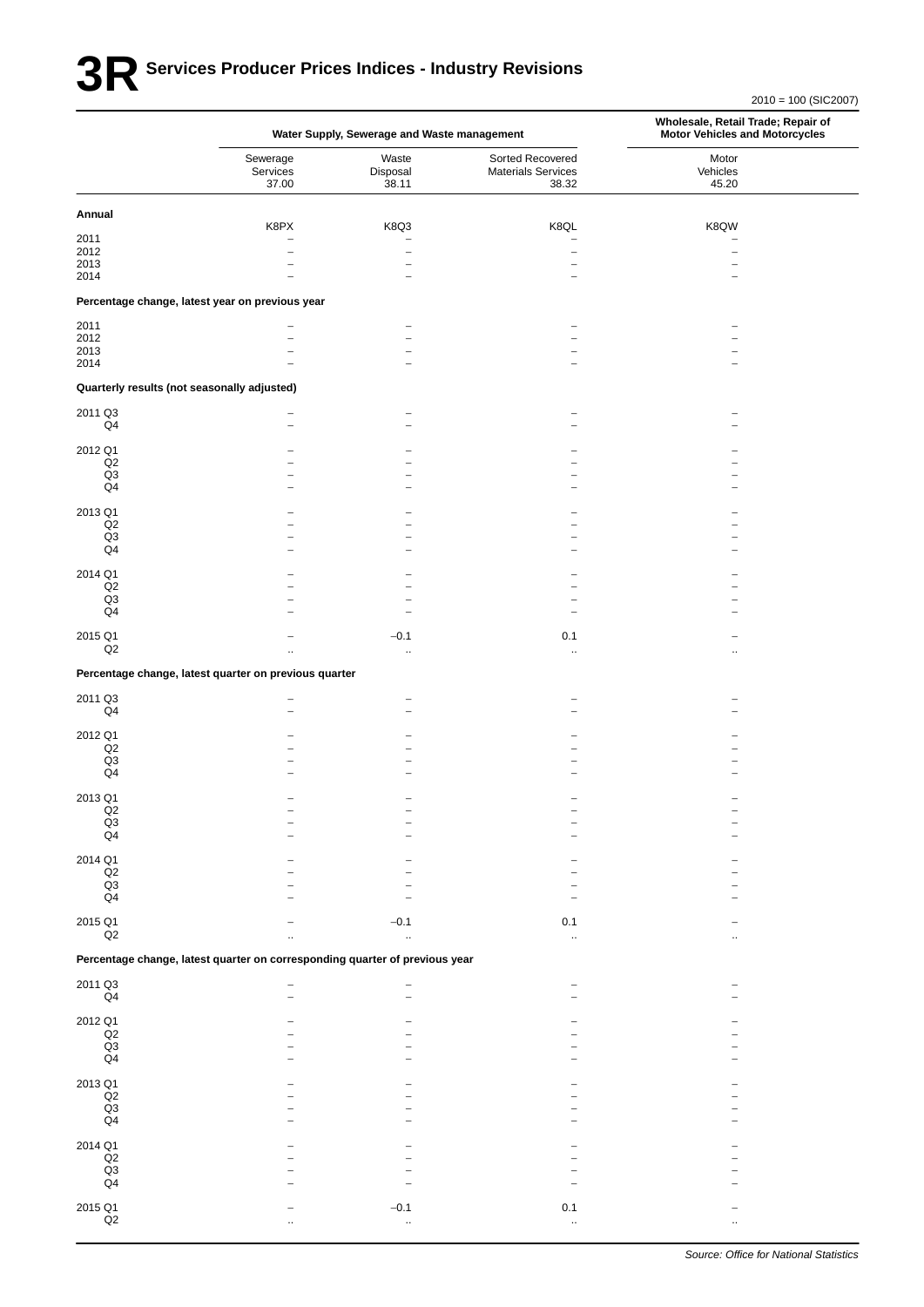

|                                    |                                                                             |                               |                              | <b>Transportation and Storage</b>        |                                           |                                            |
|------------------------------------|-----------------------------------------------------------------------------|-------------------------------|------------------------------|------------------------------------------|-------------------------------------------|--------------------------------------------|
|                                    | <b>Business</b><br>Rail Fares<br>49.11                                      | Rail<br>Freight<br>49.21      | Bus &<br>Coach Hire<br>49.39 | Freight<br>Transport<br>by Road<br>49.41 | Commercial<br>Vehicle<br>Ferries<br>50.11 | Sea<br>& Coastal<br>Water Freight<br>50.20 |
| Annual                             |                                                                             |                               |                              |                                          |                                           |                                            |
| 2011<br>2012<br>2013               | K8QY<br>-                                                                   | K8R2<br>-                     | K8RE                         | K8RO<br>$\overline{\phantom{0}}$         | K8RW<br>$\overline{\phantom{0}}$          | <b>K8S5</b><br>$\qquad \qquad -$           |
| 2014                               | Percentage change, latest year on previous year                             |                               |                              |                                          |                                           | $\overline{\phantom{0}}$                   |
| 2011                               |                                                                             | -                             |                              |                                          |                                           |                                            |
| 2012<br>2013                       |                                                                             | $\overline{\phantom{0}}$<br>- |                              |                                          |                                           |                                            |
| 2014                               |                                                                             | -                             |                              |                                          |                                           |                                            |
|                                    | Quarterly results (not seasonally adjusted)                                 |                               |                              |                                          |                                           |                                            |
| 2011 Q3<br>Q <sub>4</sub>          |                                                                             | -                             |                              |                                          |                                           |                                            |
| 2012 Q1                            |                                                                             |                               |                              |                                          |                                           |                                            |
| $_{\mathsf{Q2}}$<br>Q <sub>3</sub> |                                                                             |                               |                              |                                          |                                           |                                            |
| Q <sub>4</sub>                     |                                                                             |                               |                              |                                          |                                           |                                            |
| 2013 Q1<br>$_{\mathsf{Q2}}$        |                                                                             |                               |                              |                                          |                                           |                                            |
| Q3<br>Q4                           |                                                                             |                               |                              |                                          |                                           |                                            |
| 2014 Q1                            |                                                                             |                               |                              |                                          |                                           |                                            |
| Q2                                 |                                                                             |                               |                              |                                          |                                           |                                            |
| $\mathsf{Q3}$<br>Q <sub>4</sub>    |                                                                             |                               |                              |                                          |                                           |                                            |
| 2015 Q1<br>Q2                      | 2.6<br>$\ddot{\phantom{a}}$                                                 |                               | 0.1<br>ä.                    | μ.                                       | $\ddot{\phantom{a}}$                      | 2.6<br>$\ddot{\phantom{1}}$                |
|                                    | Percentage change, latest quarter on previous quarter                       |                               |                              |                                          |                                           |                                            |
| 2011 Q3                            |                                                                             |                               |                              |                                          |                                           |                                            |
| Q <sub>4</sub>                     |                                                                             |                               |                              |                                          |                                           |                                            |
| 2012 Q1<br>Q2                      |                                                                             |                               |                              |                                          |                                           |                                            |
| Q <sub>3</sub>                     |                                                                             |                               |                              |                                          |                                           |                                            |
| Q <sub>4</sub>                     |                                                                             |                               |                              |                                          |                                           |                                            |
| 2013 Q1<br>Q <sub>2</sub>          |                                                                             |                               |                              |                                          |                                           |                                            |
| Q3<br>Q <sub>4</sub>               |                                                                             |                               |                              |                                          |                                           |                                            |
| 2014 Q1                            |                                                                             |                               |                              |                                          |                                           |                                            |
| $_{\mathsf{Q2}}$<br>$\mathsf{Q3}$  |                                                                             |                               |                              |                                          |                                           |                                            |
| $\mathsf{Q}4$                      |                                                                             |                               |                              |                                          |                                           |                                            |
| 2015 Q1<br>$_{\mathsf{Q2}}$        | 2.2                                                                         |                               | 0.1                          |                                          |                                           | $2.5\,$                                    |
|                                    | Percentage change, latest quarter on corresponding quarter of previous year |                               | $\bar{\Omega}$               |                                          |                                           | $\ddot{\phantom{1}}$                       |
|                                    |                                                                             |                               |                              |                                          |                                           |                                            |
| 2011 Q3<br>$\mathsf{Q4}$           |                                                                             |                               |                              |                                          |                                           |                                            |
| 2012 Q1                            |                                                                             |                               |                              |                                          |                                           |                                            |
| Q2<br>$\mathsf{Q3}$                |                                                                             |                               |                              |                                          |                                           |                                            |
| Q <sub>4</sub>                     |                                                                             |                               |                              |                                          |                                           |                                            |
| 2013 Q1<br>$_{\mathsf{Q2}}$        |                                                                             |                               |                              |                                          |                                           |                                            |
| $\mathsf{Q3}$                      |                                                                             |                               |                              |                                          |                                           |                                            |
| $\mathsf{Q}4$                      |                                                                             |                               |                              |                                          |                                           |                                            |
| 2014 Q1<br>$\mathsf{Q2}$           |                                                                             |                               |                              |                                          |                                           |                                            |
| $\mathsf{Q3}$<br>$\mathsf{Q}4$     |                                                                             |                               |                              |                                          |                                           |                                            |
| 2015 Q1                            | $2.2\,$                                                                     |                               | 0.1                          |                                          |                                           | $2.6\,$                                    |
| $\mathsf{Q2}$                      |                                                                             |                               |                              |                                          |                                           |                                            |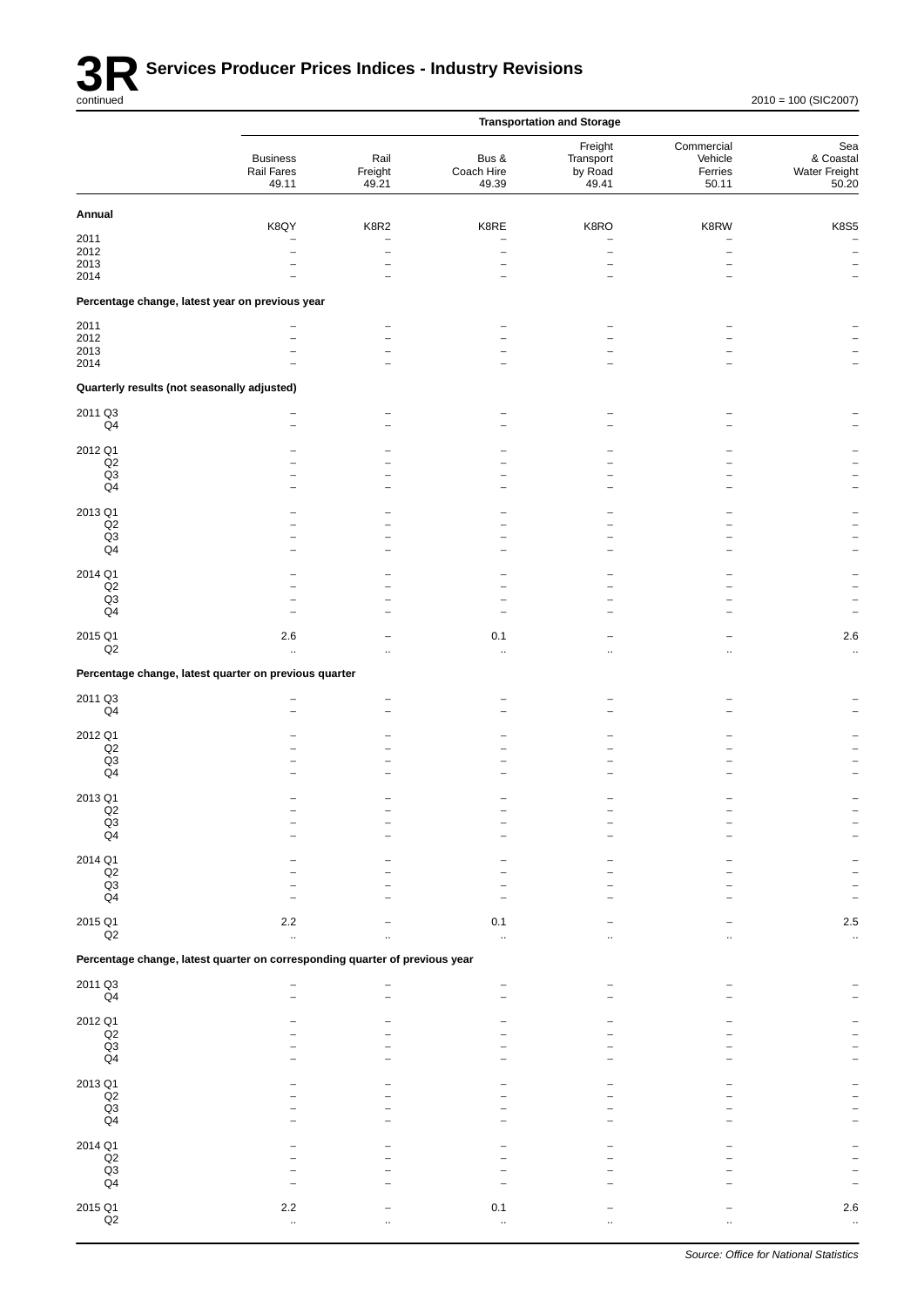

|                                             |                                                                             |                                      |                               | <b>Transportation and Storage</b> |                                   |                                               |
|---------------------------------------------|-----------------------------------------------------------------------------|--------------------------------------|-------------------------------|-----------------------------------|-----------------------------------|-----------------------------------------------|
|                                             | <b>Business</b><br>Air Fares<br>51.11                                       | Storage &<br>Warehousing<br>52.10    | Cargo<br>Handling<br>52.24    | Freight<br>Forwarding<br>52.29    | National Post<br>Parcels<br>53.10 | Courier<br>Services<br>53.20                  |
| Annual                                      |                                                                             |                                      |                               |                                   |                                   |                                               |
|                                             | <b>K8S9</b>                                                                 | KS7Z                                 | KHU3                          | K8SD                              | K8SW                              | K8SY                                          |
| 2011<br>2012                                | -                                                                           | $\equiv$<br>$\overline{\phantom{0}}$ | ۰<br>$\overline{\phantom{0}}$ | $\overline{\phantom{0}}$          | ۰                                 | $\overline{\phantom{0}}$<br>$\qquad \qquad -$ |
| 2013                                        |                                                                             |                                      |                               |                                   |                                   |                                               |
| 2014                                        |                                                                             |                                      |                               |                                   |                                   |                                               |
|                                             | Percentage change, latest year on previous year                             |                                      |                               |                                   |                                   |                                               |
| 2011                                        |                                                                             |                                      |                               |                                   |                                   |                                               |
| 2012                                        |                                                                             | -                                    |                               |                                   |                                   |                                               |
| 2013                                        |                                                                             |                                      |                               |                                   |                                   |                                               |
| 2014                                        |                                                                             |                                      |                               |                                   |                                   |                                               |
| Quarterly results (not seasonally adjusted) |                                                                             |                                      |                               |                                   |                                   |                                               |
| 2011 Q3                                     |                                                                             |                                      |                               |                                   |                                   |                                               |
| Q4                                          |                                                                             |                                      |                               |                                   |                                   |                                               |
| 2012 Q1                                     |                                                                             |                                      |                               |                                   |                                   |                                               |
| $_{\mathsf{Q2}}$                            |                                                                             |                                      |                               |                                   |                                   |                                               |
| Q3                                          |                                                                             |                                      |                               |                                   |                                   |                                               |
| Q4                                          |                                                                             |                                      |                               |                                   |                                   |                                               |
| 2013 Q1                                     |                                                                             |                                      |                               |                                   |                                   |                                               |
| Q2                                          |                                                                             |                                      |                               |                                   |                                   |                                               |
| Q3                                          |                                                                             |                                      |                               |                                   |                                   |                                               |
| $\mathsf{Q}4$                               |                                                                             |                                      |                               |                                   |                                   |                                               |
| 2014 Q1                                     |                                                                             |                                      |                               |                                   |                                   |                                               |
| $_{\mathsf{Q2}}$                            |                                                                             |                                      |                               |                                   |                                   |                                               |
| Q3                                          |                                                                             |                                      |                               |                                   |                                   |                                               |
| $\mathsf{Q}4$                               |                                                                             |                                      |                               |                                   |                                   |                                               |
| 2015 Q1                                     |                                                                             | $-0.1$                               |                               | $-1.0$                            |                                   |                                               |
| $_{\mathsf{Q2}}$                            |                                                                             | $\ldots$                             |                               |                                   |                                   |                                               |
|                                             | Percentage change, latest quarter on previous quarter                       |                                      |                               |                                   |                                   |                                               |
| 2011 Q3                                     |                                                                             |                                      |                               |                                   |                                   |                                               |
| Q <sub>4</sub>                              |                                                                             |                                      |                               |                                   |                                   |                                               |
|                                             |                                                                             |                                      |                               |                                   |                                   |                                               |
| 2012 Q1<br>Q2                               |                                                                             |                                      |                               |                                   |                                   |                                               |
| Q3                                          |                                                                             |                                      |                               |                                   |                                   |                                               |
| $\mathsf{Q}4$                               |                                                                             |                                      |                               |                                   |                                   |                                               |
|                                             |                                                                             |                                      |                               |                                   |                                   |                                               |
| 2013 Q1<br>Q2                               |                                                                             |                                      |                               |                                   |                                   |                                               |
| Q <sub>3</sub>                              |                                                                             |                                      |                               |                                   |                                   |                                               |
| Q4                                          |                                                                             |                                      |                               |                                   |                                   |                                               |
| 2014 Q1                                     |                                                                             |                                      |                               |                                   |                                   |                                               |
| $_{\mathsf{Q2}}$                            |                                                                             |                                      |                               |                                   |                                   |                                               |
| Q3                                          |                                                                             |                                      |                               |                                   |                                   |                                               |
| Q4                                          |                                                                             |                                      |                               |                                   |                                   |                                               |
| 2015 Q1                                     |                                                                             | $-0.1$                               |                               | $-1.0$                            |                                   |                                               |
| Q2                                          | $\ddot{\phantom{a}}$                                                        | à.                                   |                               | ä,                                |                                   |                                               |
|                                             | Percentage change, latest quarter on corresponding quarter of previous year |                                      |                               |                                   |                                   |                                               |
| 2011 Q3                                     |                                                                             |                                      |                               |                                   |                                   |                                               |
| $\mathsf{Q}4$                               |                                                                             | $\ldots$                             |                               |                                   |                                   |                                               |
|                                             |                                                                             |                                      |                               |                                   |                                   |                                               |
| 2012 Q1                                     |                                                                             |                                      |                               |                                   |                                   |                                               |
| $_{\mathsf{Q2}}$<br>Q3                      |                                                                             |                                      |                               |                                   |                                   |                                               |
| Q4                                          |                                                                             |                                      |                               |                                   |                                   |                                               |
|                                             |                                                                             |                                      |                               |                                   |                                   |                                               |
| 2013 Q1<br>$\mathsf{Q2}$                    |                                                                             |                                      |                               |                                   |                                   |                                               |
| Q3                                          |                                                                             |                                      |                               |                                   |                                   |                                               |
| Q <sub>4</sub>                              |                                                                             |                                      |                               |                                   |                                   |                                               |
|                                             |                                                                             |                                      |                               |                                   |                                   |                                               |
| 2014 Q1<br>Q2                               |                                                                             |                                      |                               |                                   |                                   |                                               |
| $_{\mathsf{Q3}}$                            |                                                                             |                                      |                               |                                   |                                   |                                               |
| $\mathsf{Q}4$                               |                                                                             |                                      |                               |                                   |                                   |                                               |
|                                             |                                                                             |                                      |                               |                                   |                                   |                                               |
| 2015 Q1<br>Q2                               |                                                                             | $-0.1$                               |                               | $-1.0$                            |                                   |                                               |
|                                             |                                                                             |                                      |                               |                                   |                                   |                                               |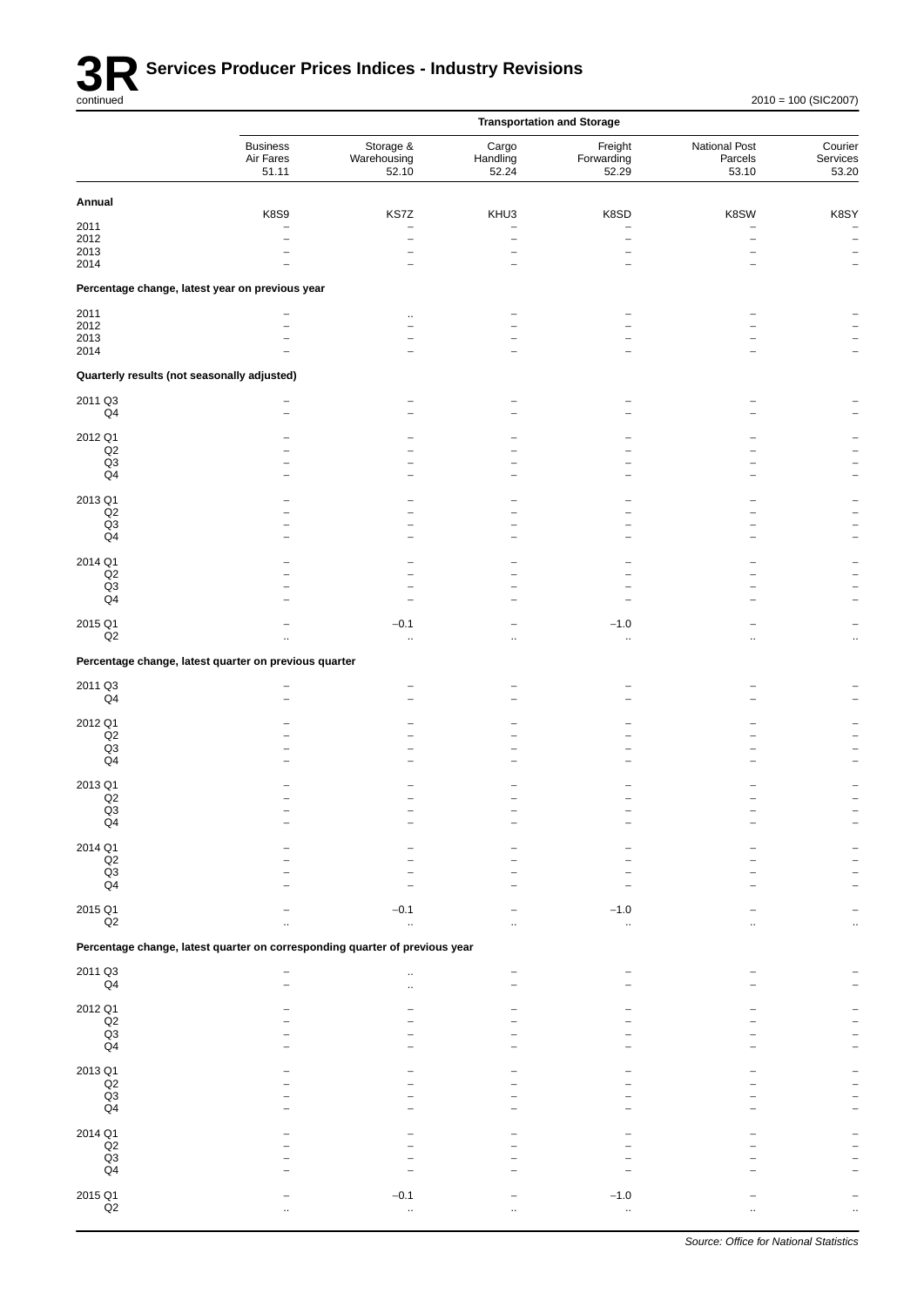

# **3R** Services Producer Prices Indices - Industry Revisions

|                                 | <b>Accommodation &amp; Food</b>                                             |                                                      |                                  | <b>Banking</b>                                    |                                                      |                                  |                                                   |
|---------------------------------|-----------------------------------------------------------------------------|------------------------------------------------------|----------------------------------|---------------------------------------------------|------------------------------------------------------|----------------------------------|---------------------------------------------------|
|                                 | Hotels<br>55.10                                                             | Canteens<br>& Catering<br>56.20                      | Publishing<br>Services<br>58.10  | Sound Recording<br>& Music<br>Publishing<br>59.20 | <b>Business</b><br>Telecomm-<br>unications<br>61.10  | Computer<br>Services<br>62.00    | Financial<br>Intermediation<br>(Banks)<br>64.19/1 |
| Annual                          |                                                                             |                                                      |                                  |                                                   |                                                      |                                  |                                                   |
| 2011                            | K8TE                                                                        | K8TP<br>$\overline{\phantom{0}}$                     | K8TV<br>$\overline{\phantom{0}}$ | K8UF<br>$\overline{\phantom{0}}$                  | K8UI<br>$\overline{\phantom{0}}$                     | K8UK<br>$\overline{\phantom{0}}$ | KB2S                                              |
| 2012                            |                                                                             | $\qquad \qquad -$                                    | $\overline{a}$                   | $\overline{\phantom{0}}$                          | $\overline{a}$                                       | -                                |                                                   |
| 2013<br>2014                    |                                                                             | $\overline{\phantom{0}}$<br>0.1                      | $\overline{\phantom{a}}$         |                                                   | $\overline{\phantom{0}}$<br>$\overline{\phantom{a}}$ | -                                |                                                   |
|                                 | Percentage change, latest year on previous year                             |                                                      |                                  |                                                   |                                                      |                                  |                                                   |
|                                 |                                                                             |                                                      |                                  |                                                   |                                                      |                                  |                                                   |
| 2011<br>2012                    |                                                                             | $\overline{\phantom{0}}$<br>$\overline{\phantom{0}}$ |                                  |                                                   |                                                      |                                  |                                                   |
| 2013                            |                                                                             | $\overline{\phantom{0}}$                             |                                  |                                                   |                                                      |                                  |                                                   |
| 2014                            |                                                                             | 0.1                                                  |                                  |                                                   |                                                      |                                  |                                                   |
|                                 | Quarterly results (not seasonally adjusted)                                 |                                                      |                                  |                                                   |                                                      |                                  |                                                   |
| 2011 Q3                         |                                                                             |                                                      |                                  |                                                   |                                                      |                                  |                                                   |
| Q4                              |                                                                             |                                                      |                                  |                                                   |                                                      |                                  |                                                   |
| 2012 Q1                         |                                                                             |                                                      |                                  |                                                   |                                                      |                                  |                                                   |
| Q2<br>Q <sub>3</sub>            |                                                                             |                                                      |                                  |                                                   |                                                      |                                  |                                                   |
| Q4                              |                                                                             |                                                      |                                  |                                                   |                                                      | -                                |                                                   |
| 2013 Q1                         |                                                                             |                                                      |                                  |                                                   |                                                      |                                  |                                                   |
| Q2                              |                                                                             |                                                      |                                  |                                                   |                                                      |                                  |                                                   |
| Q <sub>3</sub><br>Q4            |                                                                             |                                                      |                                  |                                                   |                                                      |                                  |                                                   |
| 2014 Q1                         |                                                                             |                                                      |                                  |                                                   |                                                      |                                  |                                                   |
| Q2                              |                                                                             | 0.1                                                  |                                  |                                                   |                                                      |                                  |                                                   |
| Q <sub>3</sub><br>Q4            | $-0.1$                                                                      | 0.1<br>0.2                                           |                                  |                                                   |                                                      |                                  |                                                   |
|                                 |                                                                             |                                                      |                                  |                                                   |                                                      |                                  |                                                   |
| 2015 Q1<br>Q2                   | 0.1<br>$\mathbf{r}$                                                         | 0.1<br>$\ddotsc$                                     | $-0.1$<br>$\ddot{\phantom{a}}$   |                                                   |                                                      | $-0.3$<br>$\ldots$               |                                                   |
|                                 | Percentage change, latest quarter on previous quarter                       |                                                      |                                  |                                                   |                                                      |                                  |                                                   |
|                                 |                                                                             |                                                      |                                  |                                                   |                                                      |                                  |                                                   |
| 2011 Q3<br>Q4                   |                                                                             |                                                      |                                  |                                                   |                                                      |                                  |                                                   |
| 2012 Q1                         |                                                                             |                                                      |                                  |                                                   |                                                      |                                  |                                                   |
| Q2                              |                                                                             |                                                      |                                  |                                                   |                                                      |                                  |                                                   |
| Q3<br>Q4                        |                                                                             |                                                      |                                  |                                                   |                                                      |                                  |                                                   |
|                                 |                                                                             |                                                      |                                  |                                                   |                                                      |                                  |                                                   |
| 2013 Q1<br>Q2                   |                                                                             |                                                      |                                  |                                                   |                                                      |                                  |                                                   |
| $_{\mathsf{Q4}}^{\mathsf{Q3}}$  |                                                                             |                                                      |                                  |                                                   |                                                      |                                  |                                                   |
|                                 |                                                                             |                                                      |                                  |                                                   |                                                      |                                  |                                                   |
| 2014 Q1                         |                                                                             |                                                      |                                  |                                                   |                                                      |                                  |                                                   |
| $\mathsf{Q2}$<br>Q <sub>3</sub> | $-0.1$                                                                      | 0.1                                                  |                                  |                                                   |                                                      |                                  |                                                   |
| Q4                              | 0.1                                                                         | 0.1                                                  |                                  |                                                   |                                                      |                                  |                                                   |
| 2015 Q1                         | 0.1                                                                         | $-0.1$                                               | $-0.1$                           |                                                   |                                                      | $-0.3$                           |                                                   |
| $_{\mathsf{Q2}}$                | $\bar{\mathbf{a}}$                                                          | $\ddot{\phantom{1}}$                                 | $\bar{\mathbf{a}}$               | $\ddot{\phantom{a}}$                              | $\ddot{\phantom{a}}$                                 | ä.                               | ٠.                                                |
|                                 | Percentage change, latest quarter on corresponding quarter of previous year |                                                      |                                  |                                                   |                                                      |                                  |                                                   |
| 2011 Q3<br>Q4                   |                                                                             |                                                      |                                  |                                                   |                                                      |                                  |                                                   |
| 2012 Q1                         |                                                                             |                                                      |                                  |                                                   |                                                      |                                  |                                                   |
| $_{\mathsf{Q2}}$<br>Q3          |                                                                             |                                                      |                                  |                                                   |                                                      |                                  |                                                   |
| Q4                              |                                                                             |                                                      |                                  |                                                   |                                                      |                                  |                                                   |
| 2013 Q1                         |                                                                             |                                                      |                                  |                                                   |                                                      |                                  |                                                   |
| $\mathsf{Q2}$                   |                                                                             |                                                      |                                  |                                                   |                                                      |                                  |                                                   |
| $_{\rm Q3}$<br>Q4               |                                                                             |                                                      |                                  |                                                   |                                                      |                                  |                                                   |
|                                 |                                                                             |                                                      |                                  |                                                   |                                                      |                                  |                                                   |
| 2014 Q1<br>Q2                   |                                                                             | 0.1                                                  |                                  |                                                   |                                                      |                                  |                                                   |
| Q3                              | $-0.1$                                                                      | 0.1                                                  |                                  |                                                   |                                                      |                                  |                                                   |
| Q4                              | $\overline{\phantom{0}}$                                                    | 0.2                                                  |                                  |                                                   |                                                      |                                  |                                                   |
| 2015 Q1                         | 0.1                                                                         | 0.1                                                  | $-0.1$                           |                                                   |                                                      | $-0.3$                           |                                                   |
| $_{\mathsf{Q2}}$                |                                                                             | $\ddot{\phantom{1}}$                                 | $\ddot{\phantom{1}}$             |                                                   |                                                      | .,                               |                                                   |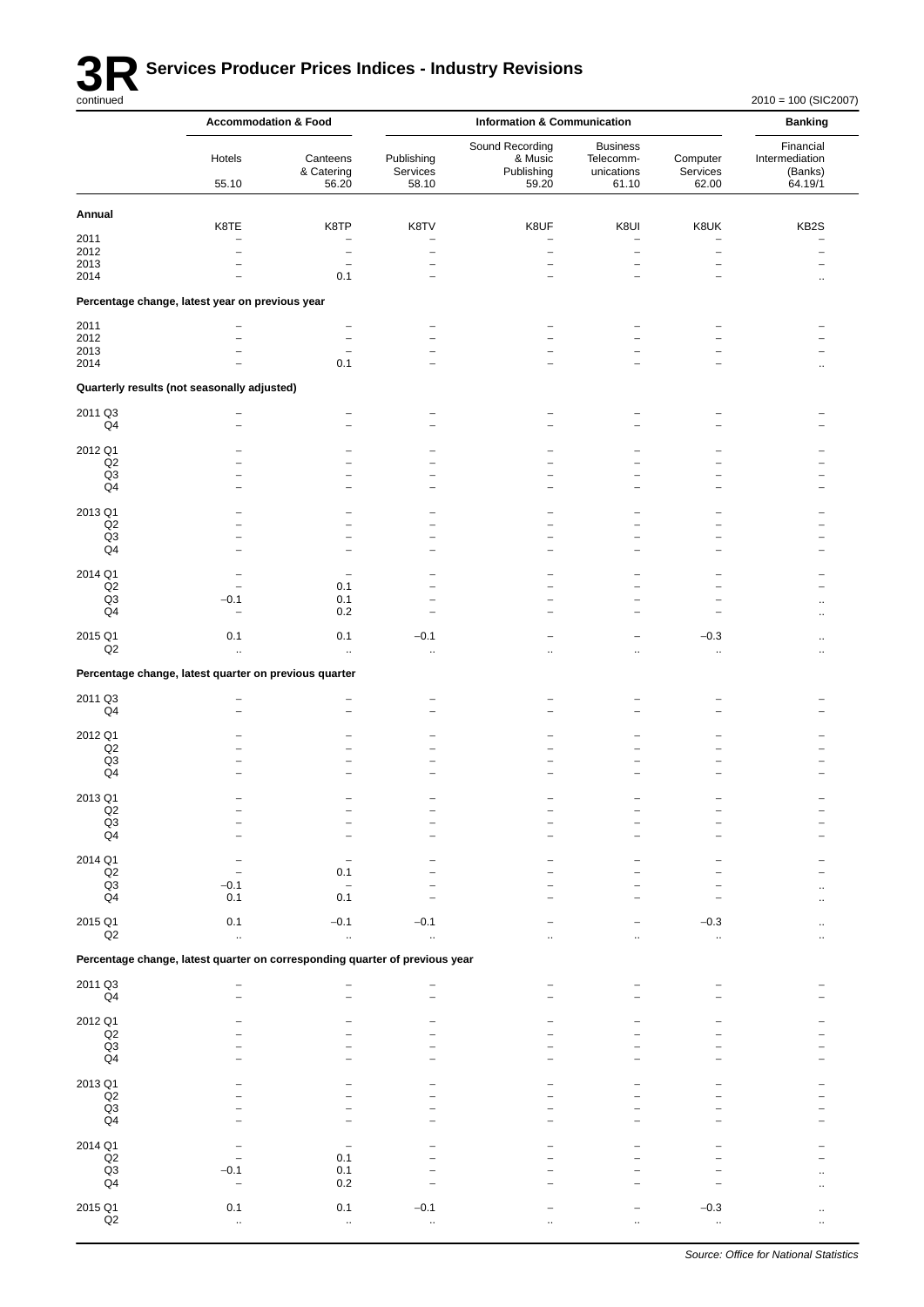

|                                   | <b>Real Estate Activities</b>                                               |                                  |                                  | <b>Professional Scientific &amp; Technical Activities</b> |                                                       |                                    |                                               |
|-----------------------------------|-----------------------------------------------------------------------------|----------------------------------|----------------------------------|-----------------------------------------------------------|-------------------------------------------------------|------------------------------------|-----------------------------------------------|
|                                   | Property<br>Rentals<br>68.20                                                | Real Estate<br>Agencies<br>68.30 | Legal<br>Services<br>69.10       | Accountancy<br>69.20                                      | <b>Business</b><br>Management<br>Consultancy<br>70.22 | Architectural<br>Services<br>71.11 | Engineering<br>& Related<br>Services<br>71.12 |
| Annual                            |                                                                             |                                  |                                  |                                                           |                                                       |                                    |                                               |
| 2011                              | K8VA<br>$\overline{\phantom{0}}$                                            | K8VC<br>$\overline{\phantom{0}}$ | KHW5<br>$\overline{\phantom{0}}$ | KHX6<br>$\overline{\phantom{0}}$                          | KOP4<br>$\overline{\phantom{0}}$                      | KHY2<br>$\overline{\phantom{0}}$   | KHY7<br>$\overline{\phantom{0}}$              |
| 2012                              |                                                                             | -                                | $\qquad \qquad -$                | -                                                         | $\qquad \qquad -$                                     | $\overline{\phantom{0}}$           | $\overline{\phantom{a}}$                      |
| 2013<br>2014                      |                                                                             | $\overline{\phantom{0}}$         | $\overline{\phantom{0}}$         |                                                           | $\overline{\phantom{0}}$                              |                                    | 0.1                                           |
|                                   | Percentage change, latest year on previous year                             |                                  |                                  |                                                           |                                                       |                                    |                                               |
|                                   |                                                                             |                                  |                                  |                                                           |                                                       |                                    |                                               |
| 2011<br>2012                      |                                                                             | $\overline{\phantom{0}}$         | $\overline{\phantom{0}}$         |                                                           |                                                       |                                    |                                               |
| 2013                              |                                                                             | -                                | -                                |                                                           |                                                       |                                    |                                               |
| 2014                              |                                                                             |                                  |                                  |                                                           |                                                       |                                    | 0.1                                           |
|                                   | Quarterly results (not seasonally adjusted)                                 |                                  |                                  |                                                           |                                                       |                                    |                                               |
| 2011 Q3<br>Q <sub>4</sub>         |                                                                             |                                  |                                  |                                                           |                                                       |                                    |                                               |
|                                   |                                                                             |                                  |                                  |                                                           |                                                       |                                    |                                               |
| 2012 Q1<br>Q2                     |                                                                             |                                  |                                  |                                                           |                                                       |                                    |                                               |
| Q3                                |                                                                             |                                  | -                                |                                                           |                                                       |                                    |                                               |
| Q4                                |                                                                             |                                  | $\overline{\phantom{0}}$         |                                                           |                                                       |                                    |                                               |
| 2013 Q1                           |                                                                             |                                  |                                  |                                                           |                                                       |                                    |                                               |
| Q2<br>Q <sub>3</sub>              |                                                                             | -<br>-                           | -<br>$\overline{\phantom{0}}$    |                                                           |                                                       |                                    |                                               |
| Q4                                |                                                                             |                                  | -                                |                                                           |                                                       |                                    | $\qquad \qquad -$                             |
| 2014 Q1                           |                                                                             |                                  |                                  |                                                           |                                                       |                                    |                                               |
| Q2                                |                                                                             |                                  | $\overline{\phantom{0}}$         |                                                           |                                                       |                                    | 0.1                                           |
| Q3<br>Q <sub>4</sub>              |                                                                             | -                                | -<br>۳                           |                                                           |                                                       |                                    | $0.2\,$<br>$0.2\,$                            |
| 2015 Q1                           | $-0.1$                                                                      | 0.1                              | $-0.4$                           |                                                           | $-0.4$                                                |                                    | 1.1                                           |
| Q2                                | ä.                                                                          | $\ddot{\phantom{1}}$             | $\ddot{\phantom{1}}$             |                                                           | $\ddot{\phantom{1}}$                                  |                                    | $\ddotsc$                                     |
|                                   | Percentage change, latest quarter on previous quarter                       |                                  |                                  |                                                           |                                                       |                                    |                                               |
| 2011 Q3                           |                                                                             |                                  |                                  |                                                           |                                                       |                                    |                                               |
| Q <sub>4</sub>                    |                                                                             | -                                | -                                |                                                           |                                                       |                                    |                                               |
| 2012 Q1                           |                                                                             |                                  |                                  |                                                           |                                                       |                                    |                                               |
| Q2                                |                                                                             |                                  |                                  |                                                           |                                                       |                                    |                                               |
| Q3<br>Q4                          |                                                                             |                                  |                                  |                                                           |                                                       |                                    |                                               |
|                                   |                                                                             |                                  |                                  |                                                           |                                                       |                                    |                                               |
| 2013 Q1<br>$_{\mathsf{Q2}}$       |                                                                             |                                  |                                  |                                                           |                                                       |                                    |                                               |
| $_{\mathsf{Q4}}^{\mathsf{Q3}}$    |                                                                             |                                  |                                  |                                                           |                                                       |                                    |                                               |
|                                   |                                                                             |                                  |                                  |                                                           |                                                       |                                    |                                               |
| 2014 Q1                           |                                                                             |                                  |                                  |                                                           |                                                       |                                    | $\overline{\phantom{0}}$                      |
| $_{\mathsf{Q2}}$<br>$\mathsf{Q3}$ |                                                                             |                                  |                                  |                                                           |                                                       |                                    | 0.1<br>0.1                                    |
| $\mathsf{Q4}$                     |                                                                             |                                  |                                  |                                                           |                                                       |                                    | $\qquad \qquad -$                             |
| 2015 Q1                           | $-0.1$                                                                      | 0.1                              | $-0.4$                           |                                                           | $-0.4$                                                |                                    | $0.8\,$                                       |
| $\mathsf{Q2}$                     | à.                                                                          | à.                               | ä,                               | ä,                                                        | ä.                                                    | $\ddot{\phantom{a}}$               | $\ddot{\phantom{1}}$                          |
|                                   | Percentage change, latest quarter on corresponding quarter of previous year |                                  |                                  |                                                           |                                                       |                                    |                                               |
| 2011 Q3<br>$\mathsf{Q4}$          |                                                                             |                                  | $\overline{\phantom{0}}$         |                                                           | $\ddotsc$<br>ä.                                       |                                    |                                               |
| 2012 Q1                           |                                                                             |                                  |                                  |                                                           |                                                       |                                    |                                               |
| $_{\mathsf{Q2}}$                  |                                                                             |                                  |                                  |                                                           |                                                       |                                    |                                               |
| Q3<br>Q4                          |                                                                             |                                  |                                  |                                                           |                                                       |                                    |                                               |
|                                   |                                                                             |                                  |                                  |                                                           |                                                       |                                    |                                               |
| 2013 Q1<br>$_{\mathsf{Q2}}$       |                                                                             |                                  |                                  |                                                           |                                                       |                                    |                                               |
| $\mathsf{Q3}$                     |                                                                             |                                  |                                  |                                                           |                                                       |                                    |                                               |
| $\mathsf{Q}4$                     |                                                                             |                                  |                                  |                                                           |                                                       |                                    | $\overline{\phantom{0}}$                      |
| 2014 Q1                           |                                                                             |                                  |                                  |                                                           |                                                       |                                    |                                               |
| $\mathsf{Q2}$<br>Q3               |                                                                             |                                  |                                  |                                                           |                                                       |                                    | $\begin{array}{c} 0.1 \\ 0.2 \end{array}$     |
| $\mathsf{Q4}$                     |                                                                             |                                  |                                  |                                                           |                                                       |                                    | $0.2\,$                                       |
| 2015 Q1                           | $-0.1$                                                                      | 0.1                              | $-0.4$                           |                                                           | $-0.4$                                                |                                    | $1.0$                                         |
| $\mathsf{Q2}$                     |                                                                             | μ,                               | .,                               |                                                           | μ,                                                    |                                    | $\alpha$                                      |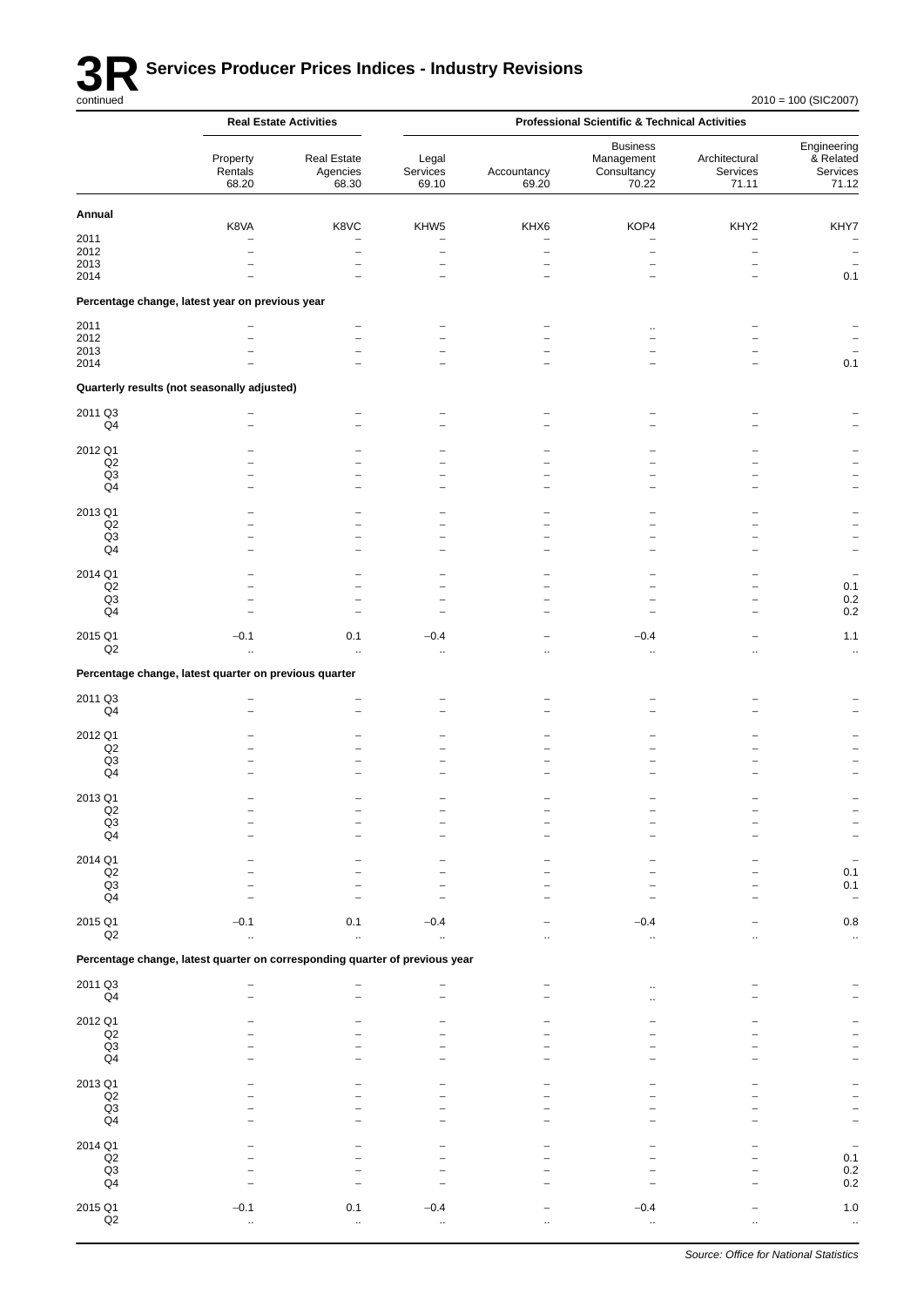|                                                         |                                                                             |                                  | <b>Professional Scientific &amp; Technical Activities</b> |                                        |                                                      |
|---------------------------------------------------------|-----------------------------------------------------------------------------|----------------------------------|-----------------------------------------------------------|----------------------------------------|------------------------------------------------------|
|                                                         | Technical<br>Testing &<br>Analysis<br>71.20                                 | Advertising<br>Services<br>73.12 | Market<br>Research<br>73.20                               | Commercial<br>Film Processing<br>74.20 | Translation &<br>Interpretation<br>Services<br>74.30 |
| Annual                                                  |                                                                             |                                  |                                                           |                                        |                                                      |
| 2011                                                    | K8WD                                                                        | KOQ5                             | K8X7                                                      | K8XC                                   | K8XI                                                 |
| 2012                                                    |                                                                             | $\overline{\phantom{0}}$         | $\overline{\phantom{0}}$                                  | $\overline{\phantom{0}}$               |                                                      |
| 2013                                                    |                                                                             | ۳                                |                                                           | $\overline{\phantom{0}}$               |                                                      |
| 2014<br>Percentage change, latest year on previous year |                                                                             |                                  |                                                           |                                        |                                                      |
|                                                         |                                                                             |                                  |                                                           |                                        |                                                      |
| 2011<br>2012                                            |                                                                             | $\ddotsc$                        |                                                           |                                        |                                                      |
| 2013                                                    |                                                                             |                                  |                                                           |                                        |                                                      |
| 2014                                                    |                                                                             |                                  |                                                           |                                        |                                                      |
| Quarterly results (not seasonally adjusted)             |                                                                             |                                  |                                                           |                                        |                                                      |
| 2011 Q3                                                 |                                                                             |                                  |                                                           |                                        |                                                      |
| Q4                                                      | $\overline{\phantom{0}}$                                                    |                                  |                                                           |                                        |                                                      |
| 2012 Q1                                                 |                                                                             |                                  |                                                           |                                        |                                                      |
| Q2<br>Q3                                                |                                                                             |                                  |                                                           |                                        |                                                      |
| Q4                                                      |                                                                             |                                  |                                                           |                                        |                                                      |
| 2013 Q1                                                 |                                                                             |                                  |                                                           |                                        |                                                      |
| Q2                                                      |                                                                             |                                  |                                                           |                                        |                                                      |
| Q3<br>Q <sub>4</sub>                                    |                                                                             |                                  |                                                           |                                        |                                                      |
|                                                         |                                                                             |                                  |                                                           |                                        |                                                      |
| 2014 Q1<br>Q2                                           |                                                                             |                                  |                                                           |                                        |                                                      |
| Q <sub>3</sub>                                          |                                                                             |                                  |                                                           |                                        |                                                      |
| Q4                                                      |                                                                             |                                  |                                                           |                                        |                                                      |
| 2015 Q1                                                 |                                                                             | 0.3                              |                                                           |                                        |                                                      |
| Q2                                                      | ä.                                                                          | Ω,                               | $\ddotsc$                                                 |                                        | $\ddot{\phantom{a}}$                                 |
|                                                         | Percentage change, latest quarter on previous quarter                       |                                  |                                                           |                                        |                                                      |
| 2011 Q3                                                 | $\overline{\phantom{0}}$                                                    |                                  |                                                           |                                        |                                                      |
| Q4                                                      |                                                                             |                                  |                                                           |                                        |                                                      |
| 2012 Q1                                                 |                                                                             |                                  |                                                           |                                        |                                                      |
| $_{\mathsf{Q2}}$<br>Q <sub>3</sub>                      |                                                                             |                                  |                                                           |                                        |                                                      |
| Q4                                                      |                                                                             |                                  |                                                           |                                        |                                                      |
| 2013 Q1                                                 |                                                                             |                                  |                                                           |                                        |                                                      |
| Q2                                                      |                                                                             |                                  |                                                           |                                        |                                                      |
| $_{\rm Q3}$<br>Q <sub>4</sub>                           |                                                                             |                                  |                                                           |                                        |                                                      |
|                                                         |                                                                             |                                  |                                                           |                                        |                                                      |
| 2014 Q1<br>$_{\mathsf{Q2}}$                             |                                                                             |                                  |                                                           |                                        |                                                      |
| Q3                                                      |                                                                             |                                  |                                                           |                                        |                                                      |
| Q4                                                      |                                                                             |                                  |                                                           |                                        |                                                      |
| 2015 Q1                                                 |                                                                             | 0.3                              |                                                           |                                        |                                                      |
| $_{\mathsf{Q2}}$                                        |                                                                             | $\ldots$                         |                                                           |                                        |                                                      |
|                                                         | Percentage change, latest quarter on corresponding quarter of previous year |                                  |                                                           |                                        |                                                      |
| 2011 Q3<br>Q <sub>4</sub>                               |                                                                             | ä.<br>$\ddotsc$                  |                                                           |                                        |                                                      |
|                                                         |                                                                             |                                  |                                                           |                                        |                                                      |
| 2012 Q1<br>Q2                                           |                                                                             |                                  |                                                           |                                        |                                                      |
| Q3                                                      |                                                                             |                                  |                                                           |                                        |                                                      |
| Q4                                                      |                                                                             |                                  |                                                           |                                        |                                                      |
| 2013 Q1                                                 |                                                                             |                                  |                                                           |                                        |                                                      |
| $_{\mathsf{Q2}}$<br>Q3                                  |                                                                             |                                  |                                                           |                                        |                                                      |
| Q4                                                      |                                                                             |                                  |                                                           |                                        |                                                      |
| 2014 Q1                                                 |                                                                             |                                  |                                                           |                                        |                                                      |
| $_{\mathsf{Q2}}$                                        |                                                                             |                                  |                                                           |                                        |                                                      |
| Q <sub>3</sub>                                          |                                                                             |                                  |                                                           |                                        |                                                      |
| Q4                                                      |                                                                             |                                  |                                                           |                                        |                                                      |
| 2015 Q1                                                 |                                                                             | 0.3                              |                                                           |                                        |                                                      |
| $_{\mathsf{Q2}}$                                        |                                                                             | $\ddot{\phantom{1}}$             |                                                           |                                        |                                                      |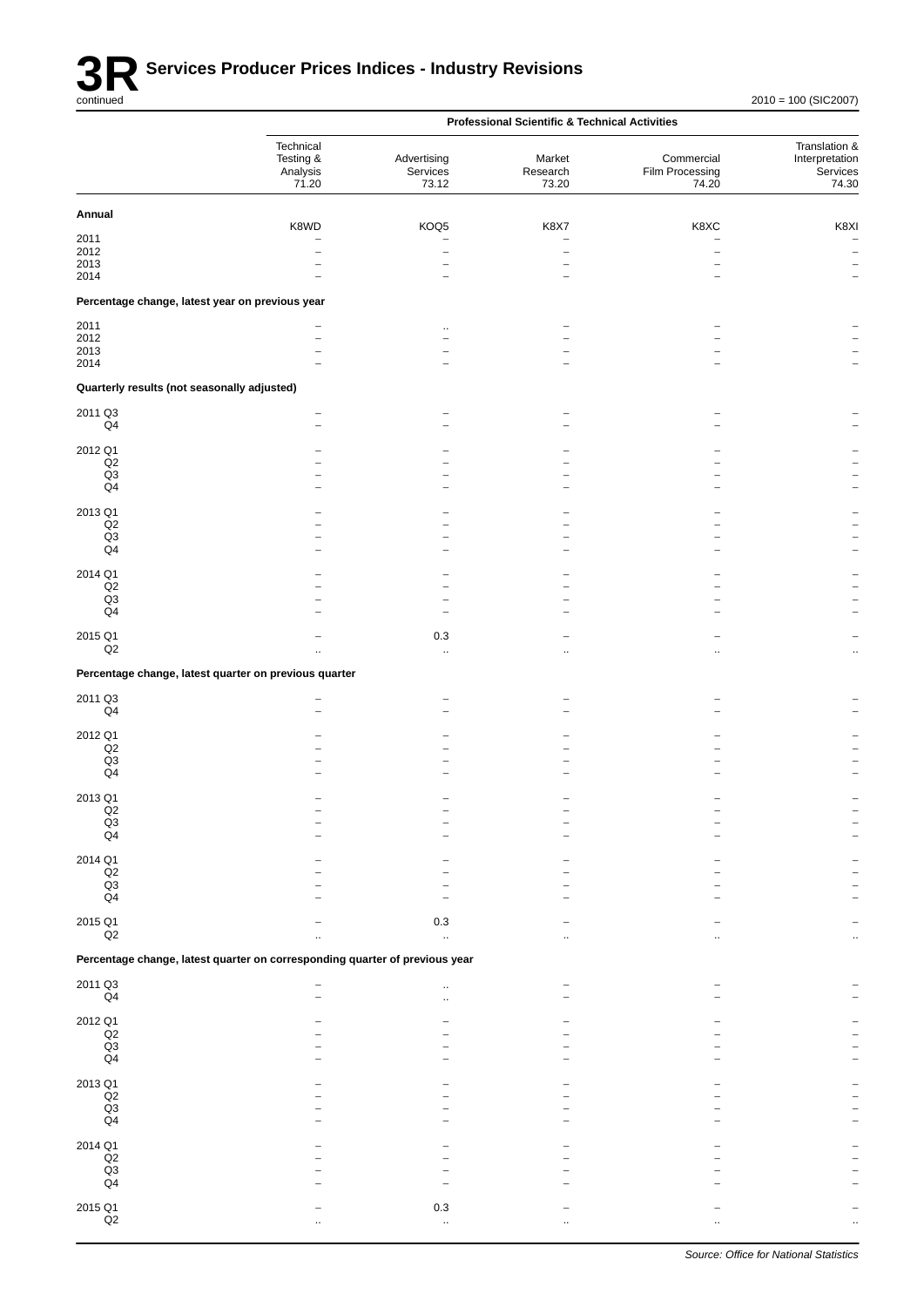

|                                             |                                                                             |                                                         | <b>Administrative &amp; Support Services</b>                 |                                                         |                                  |                                  |
|---------------------------------------------|-----------------------------------------------------------------------------|---------------------------------------------------------|--------------------------------------------------------------|---------------------------------------------------------|----------------------------------|----------------------------------|
|                                             | Construction<br>Plant Hire<br>77.32                                         | Employment<br>Agencies<br>78.00                         | Security<br>Services<br>80.11                                | Industrial<br>Cleaning<br>81.22                         | Secretarial<br>Services<br>82.10 | Contract<br>Packing<br>82.92     |
| Annual                                      |                                                                             |                                                         |                                                              |                                                         |                                  |                                  |
| 2011<br>2012<br>2013<br>2014                | K8XQ<br>$\overline{\phantom{0}}$                                            | K8XZ<br>$\overline{\phantom{0}}$<br>$\overline{a}$<br>۳ | K8YH<br>$\overline{\phantom{0}}$<br>$\overline{\phantom{0}}$ | K8YQ<br>$\overline{a}$<br>$\overline{\phantom{0}}$<br>- | K8Z2<br>$\overline{a}$           | K8Z9<br>$\overline{\phantom{m}}$ |
|                                             | Percentage change, latest year on previous year                             |                                                         |                                                              |                                                         |                                  |                                  |
| 2011                                        |                                                                             |                                                         |                                                              |                                                         |                                  |                                  |
| 2012<br>2013                                |                                                                             |                                                         |                                                              |                                                         |                                  |                                  |
| 2014                                        |                                                                             |                                                         |                                                              |                                                         |                                  |                                  |
| Quarterly results (not seasonally adjusted) |                                                                             |                                                         |                                                              |                                                         |                                  |                                  |
| 2011 Q3<br>$\mathsf{Q}4$                    |                                                                             |                                                         |                                                              |                                                         |                                  |                                  |
| 2012 Q1                                     |                                                                             |                                                         |                                                              |                                                         |                                  |                                  |
| Q2                                          |                                                                             |                                                         |                                                              |                                                         |                                  |                                  |
| Q3<br>Q4                                    |                                                                             |                                                         |                                                              |                                                         |                                  |                                  |
|                                             |                                                                             |                                                         |                                                              |                                                         |                                  |                                  |
| 2013 Q1                                     |                                                                             |                                                         |                                                              |                                                         |                                  |                                  |
| Q2<br>Q3                                    |                                                                             |                                                         |                                                              |                                                         |                                  |                                  |
| Q4                                          |                                                                             |                                                         |                                                              | -                                                       | 0.1                              |                                  |
| 2014 Q1                                     |                                                                             |                                                         |                                                              |                                                         |                                  |                                  |
| Q2<br>Q <sub>3</sub>                        |                                                                             |                                                         |                                                              |                                                         |                                  |                                  |
| $\mathsf{Q}4$                               |                                                                             |                                                         |                                                              |                                                         |                                  |                                  |
| 2015 Q1<br>Q2                               |                                                                             | $-0.1$                                                  | $-1.1$                                                       |                                                         |                                  |                                  |
|                                             | Percentage change, latest quarter on previous quarter                       | $\ddotsc$                                               | $\ddotsc$                                                    |                                                         |                                  | $\ddotsc$                        |
|                                             |                                                                             |                                                         |                                                              |                                                         |                                  |                                  |
| 2011 Q3<br>Q4                               |                                                                             |                                                         |                                                              |                                                         |                                  |                                  |
| 2012 Q1                                     |                                                                             |                                                         |                                                              |                                                         |                                  |                                  |
| Q2                                          |                                                                             |                                                         |                                                              |                                                         |                                  |                                  |
| Q3<br>Q4                                    |                                                                             |                                                         |                                                              |                                                         |                                  |                                  |
|                                             |                                                                             |                                                         |                                                              |                                                         |                                  |                                  |
| 2013 Q1<br>Q <sub>2</sub>                   |                                                                             |                                                         |                                                              |                                                         |                                  |                                  |
| Q3                                          |                                                                             |                                                         |                                                              |                                                         |                                  |                                  |
| $\mathsf{Q}4$                               |                                                                             |                                                         |                                                              |                                                         | 0.1                              |                                  |
| 2014 Q1                                     |                                                                             |                                                         |                                                              |                                                         | $-0.1$                           |                                  |
| $_{\mathsf{Q2}}$<br>$_{\mathsf{Q3}}$        |                                                                             |                                                         |                                                              |                                                         |                                  |                                  |
| $\mathsf{Q}4$                               |                                                                             |                                                         |                                                              |                                                         |                                  |                                  |
| 2015 Q1                                     |                                                                             | $-0.1$                                                  | $-1.1$                                                       |                                                         |                                  |                                  |
| Q2                                          |                                                                             | $\ddotsc$                                               | $\ddot{\phantom{a}}$                                         |                                                         |                                  |                                  |
|                                             | Percentage change, latest quarter on corresponding quarter of previous year |                                                         |                                                              |                                                         |                                  |                                  |
| 2011 Q3<br>Q4                               |                                                                             |                                                         |                                                              |                                                         |                                  |                                  |
| 2012 Q1                                     |                                                                             |                                                         |                                                              |                                                         |                                  |                                  |
| $_{\mathsf{Q2}}$<br>$\mathsf{Q3}$           |                                                                             |                                                         |                                                              |                                                         |                                  |                                  |
| Q4                                          |                                                                             |                                                         |                                                              |                                                         |                                  |                                  |
| 2013 Q1                                     |                                                                             |                                                         |                                                              |                                                         |                                  |                                  |
| $_{\mathsf{Q2}}$                            |                                                                             |                                                         |                                                              |                                                         |                                  |                                  |
| $\mathsf{Q3}$                               |                                                                             |                                                         |                                                              |                                                         |                                  |                                  |
| $\mathsf{Q}4$                               |                                                                             |                                                         |                                                              |                                                         | 0.1                              |                                  |
| 2014 Q1                                     |                                                                             |                                                         |                                                              |                                                         |                                  |                                  |
| $_{\mathsf{Q2}}$<br>Q3                      |                                                                             |                                                         |                                                              |                                                         |                                  |                                  |
| $\mathsf{Q}4$                               |                                                                             |                                                         |                                                              |                                                         |                                  |                                  |
| 2015 Q1                                     |                                                                             | $-0.1$                                                  | $-1.1$                                                       |                                                         |                                  |                                  |
| Q2                                          |                                                                             | $\ldots$                                                | $\ddotsc$                                                    |                                                         |                                  |                                  |